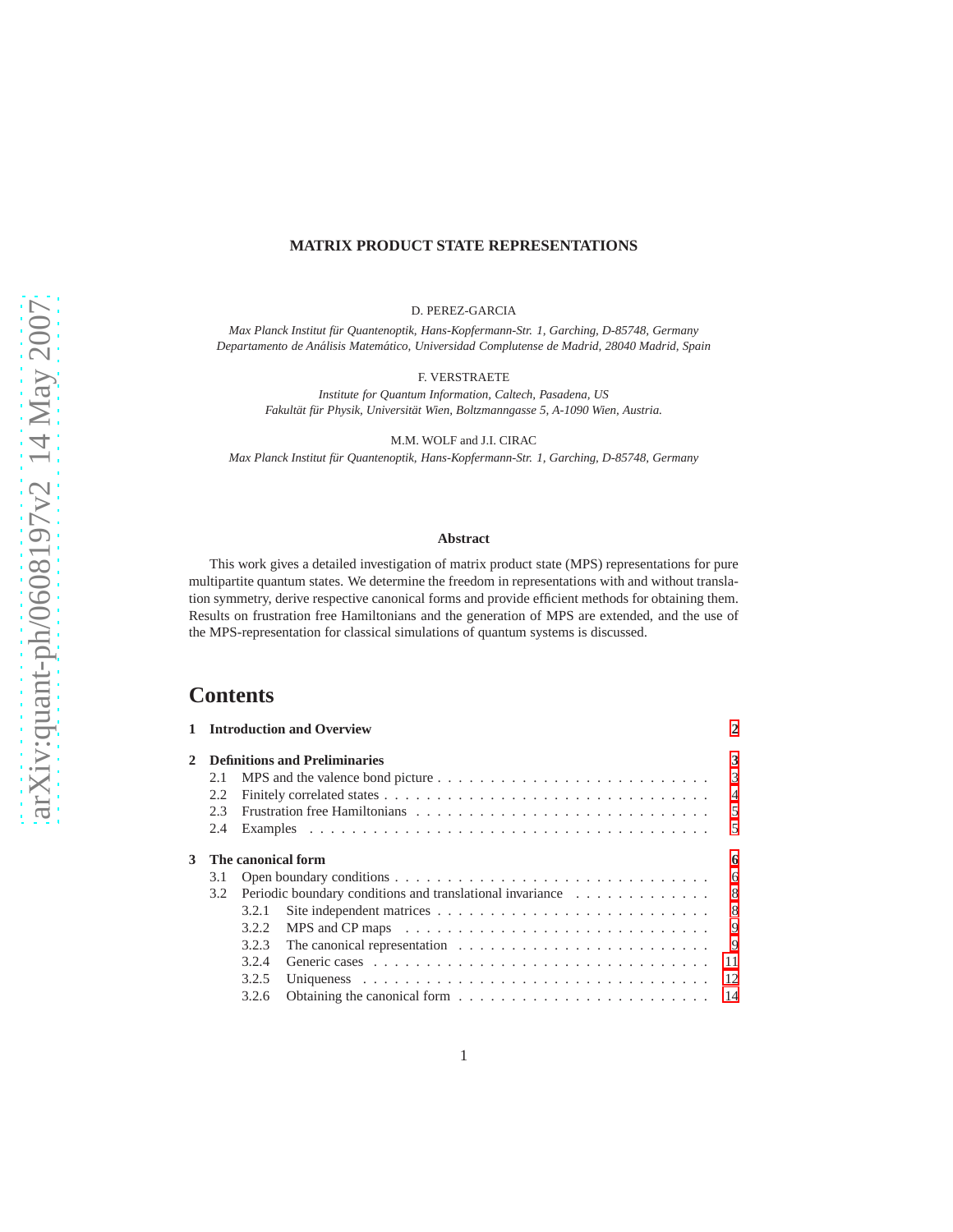|    | <b>Parent Hamiltonians</b> |                                                                                          |    |  |  |  |  |
|----|----------------------------|------------------------------------------------------------------------------------------|----|--|--|--|--|
|    | 4.1                        |                                                                                          |    |  |  |  |  |
|    |                            | Uniqueness of the ground state under condition $C1$ in the case of OBC $\ldots$<br>4.1.1 | 15 |  |  |  |  |
|    |                            | Uniqueness of the ground state under condition $C1$ with TI and PBC $\ldots$<br>4.1.2    | 16 |  |  |  |  |
|    |                            | Non-uniqueness in the case of two or more blocks $\dots \dots \dots \dots$<br>4.1.3      | 16 |  |  |  |  |
|    | 4.2                        |                                                                                          | 18 |  |  |  |  |
| 5. |                            | <b>Generation of MPS</b>                                                                 | 19 |  |  |  |  |
|    | 5.1                        |                                                                                          | 19 |  |  |  |  |
|    | 5.2                        |                                                                                          | 20 |  |  |  |  |
| 6  |                            | <b>Classical simulation of quantum systems</b>                                           | 20 |  |  |  |  |
|    | 6.1                        |                                                                                          |    |  |  |  |  |
|    | 6.2                        |                                                                                          | 22 |  |  |  |  |
|    | 6.3                        |                                                                                          |    |  |  |  |  |
|    | 6.4                        |                                                                                          | 24 |  |  |  |  |
|    | A An open problem          |                                                                                          |    |  |  |  |  |
|    |                            |                                                                                          |    |  |  |  |  |
|    |                            |                                                                                          |    |  |  |  |  |

# <span id="page-1-0"></span>**1 Introduction and Overview**

The notorious complexity of quantum many-body systems stems to a large extent from the exponential growth of the underlying Hilbert space which allows for highly entangled quantum states. Whereas this is a blessing for *quantum information theory*—it facilitates exponential speed-ups in quantum simulation and quantum computing—it is often more a curse for *condensed matter theory* where the complexity of such systems make them hardly tractable by classical means. Fortunately, physical interactions are *local* such that states arising for instance as ground states from such interactions are not uniformly distributed in Hilbert space. Hence, it is desirable to have a representation of quantum many-body states whose correlations are generated in a 'local' manner. Despite the fact that it is hard to make this picture rigorous, there is indeed a representation which comes close to this idea—the *matrix product state* (MPS) representation. In fact, this representation lies at the heart of the power of the *density matrix renormalization group* (DMRG) method and it is the basis for a large number of recent developments in quantum information as well as in condensed matter theory.

This work gives a detailed investigation of the MPS representation with a particular focus on the freedom in the representation and on canonical forms. The core of our work is a generalization of the results on finitely correlated states in [\[1\]](#page-24-0) to finite systems with and without translational invariance. We will mainly discuss exact MPS representations throughout and just briefly review results on approximations in Sec[.6.](#page-19-1) In order to provide a more complete picture of the representation and its use we will also briefly review and extend various recent results based on MPS, their parent Hamiltonians and their generation. The following gives an overview of the article and sketches the obtained results:

- Sec[.2](#page-2-0) will introduce the basic notions, provide some examples and give an overview over the relations between MPS and the valence bond picture on the one hand and frustration free Hamiltonians and finitely correlated states on the other.
- In Sec[.3](#page-5-0) we will determine the freedom in the MPS representation, derive canonical forms and provide efficient ways for obtaining them. Cases with and without translational invariance are distinguished. In the former cases we show that there is always a translational invariant representation and derive a canonical decompositions of states into superpositions of 'ergodic' and periodic states (as in [\[1\]](#page-24-0)).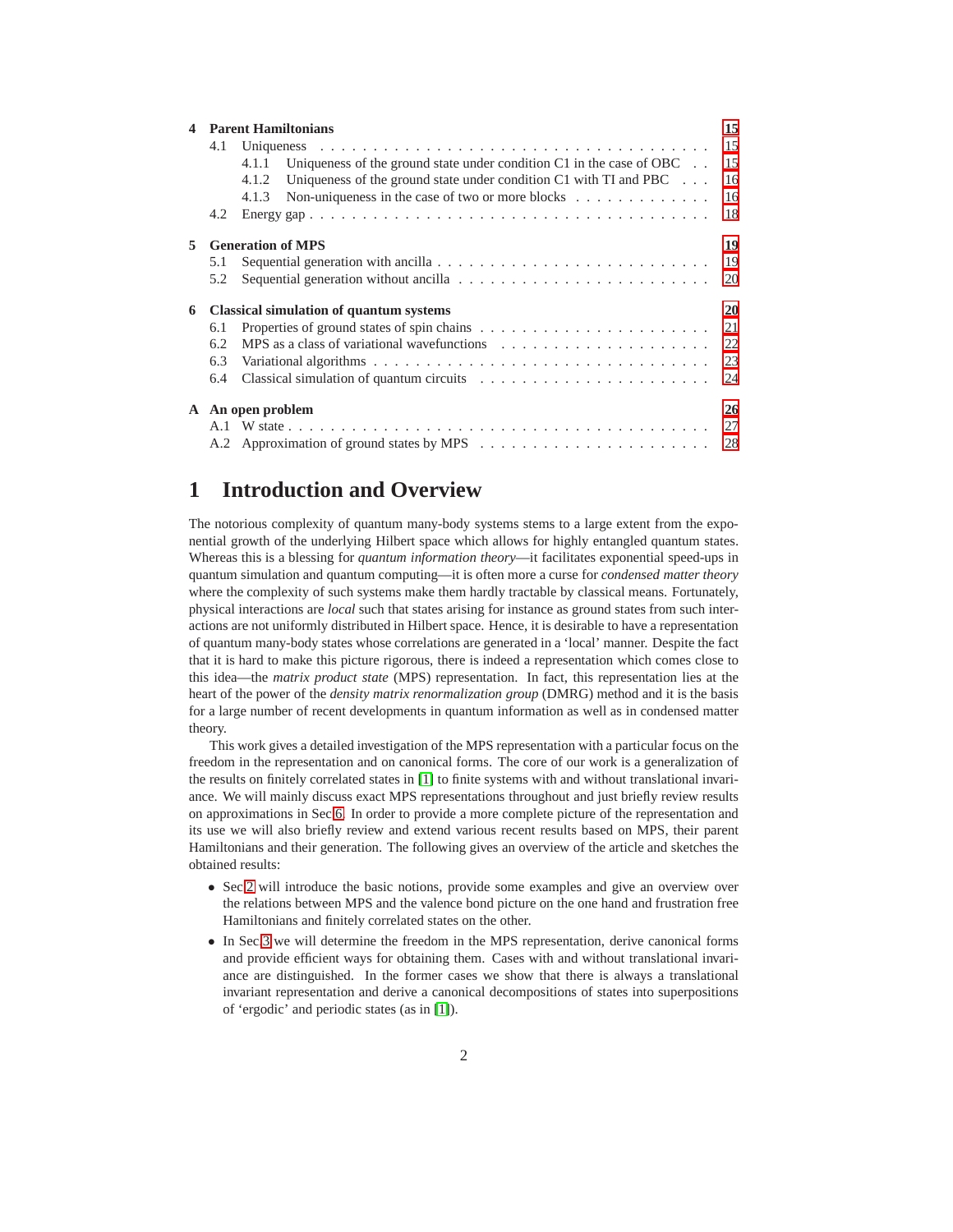- Sec[.4](#page-14-0) investigates a standard scheme which constructs for any MPS a local Hamiltonian, which has the MPS as exact ground state. We prove uniqueness of the ground state (for the generic case) without referring to the thermodynamic limit, discuss degeneracies (spontaneous symmetry breaking) based on the canonical decomposition and review results on uniform bounds to the energy gap.
- In Sec[.5](#page-18-0) we will review the connections between MPS and sequential generation of multipartite entangled states. In particular we will show that MPS of sufficiently small bond dimension are feasible to generate in a lab.
- In Sec[.6](#page-19-1) we will review the results that show how MPS efficiently approximate many important states in nature; in particular, ground states of 1D local Hamiltonians. We will also show how the MPS formalism is crucial to understand the need of a large amount of entanglement in a quantum computer in order to have a exponential speed-up with respect to a classical one.

# <span id="page-2-1"></span><span id="page-2-0"></span>**2 Definitions and Preliminaries**

### **2.1 MPS and the valence bond picture**

We will throughout consider pure quantum states  $|\psi\rangle \in \mathbb{C}^{\otimes d^N}$  characterizing a system of N sites each of which corresponds to a d-dimensional Hilbert space. A very useful and intuitive way of thinking about MPS is the following valence bond construction: consider the  $N$  parties ('spins') aligned on a ring and assign two virtual spins of dimension  $D$  to each of them. Assume that every pair of neighboring virtual spins which correspond to different sites are initially in an (unnormalized) maximally entangled state  $|I\rangle = \sum_{\alpha=1}^{D} |\alpha, \alpha\rangle$  often referred to as entangled *bond*. Then apply a map

$$
\mathcal{A} = \sum_{i=1}^{d} \sum_{\alpha,\beta=1}^{D} A_{i,\alpha,\beta} |i\rangle \langle \alpha, \beta|
$$
 (1)

to each of the  $N$  sites. Here and in the following Greek indices correspond to the virtual systems. By writing  $A_i$  for the  $D \times D$  matrix with elements  $A_{i,\alpha,\beta}$  we get that the coefficients of the final state when expressed in terms of a product basis are given by a matrix product  $\text{tr}[A_{i_1}A_{i_2}\cdots A_{i_N}].$ In general the dimension of the entangled state  $|I\rangle$  and the map  $\mathcal A$  can both be site-dependent and we write  $A_i^{[k]}$  for the  $D_k \times D_{k+1}$  matrix corresponding to site  $k \in \{1, ..., N\}$ . States obtained in this way have then the form

<span id="page-2-2"></span>
$$
|\psi\rangle = \sum_{i_1,\dots,i_N=1}^d \text{tr}\left[A_{i_1}^{[1]} A_{i_2}^{[2]} \cdots A_{i_N}^{[N]}\right] |i_1, i_2,\dots,i_N\rangle ,\qquad (2)
$$

and are called *matrix product states* [\[2\]](#page-24-1). As shown in [\[7\]](#page-24-2) *every* state can be represented in this way if only the bond dimensions  $D_k$  are sufficiently large. Hence, Eq.[\(2\)](#page-2-2) is a representation of states rather than the characterization of a specific class. However, typically states are referred to as MPS if they have a MPS-representation with small  $D = \max_k D_k$  which (in the case of a sequence of states) does in particular not grow with N. Note that  $\psi$  in Eq.[\(2\)](#page-2-2) is in general not normalized and that its MPS representation is not unique. Normalization as well as other expectation values of product operators can be obtained from

<span id="page-2-3"></span>
$$
\langle \psi | \bigotimes_{k=1}^{N} S_k | \psi \rangle = \text{tr} \left[ \prod_{k=1}^{N} E_{S_k}^{[k]} \right], \text{ with}
$$
  

$$
E_S^{[k]} \equiv \sum_{i,j=1}^{d} \langle i | S | j \rangle \overline{A}_i^{[k]} \otimes A_j^{[k]}.
$$
 (3)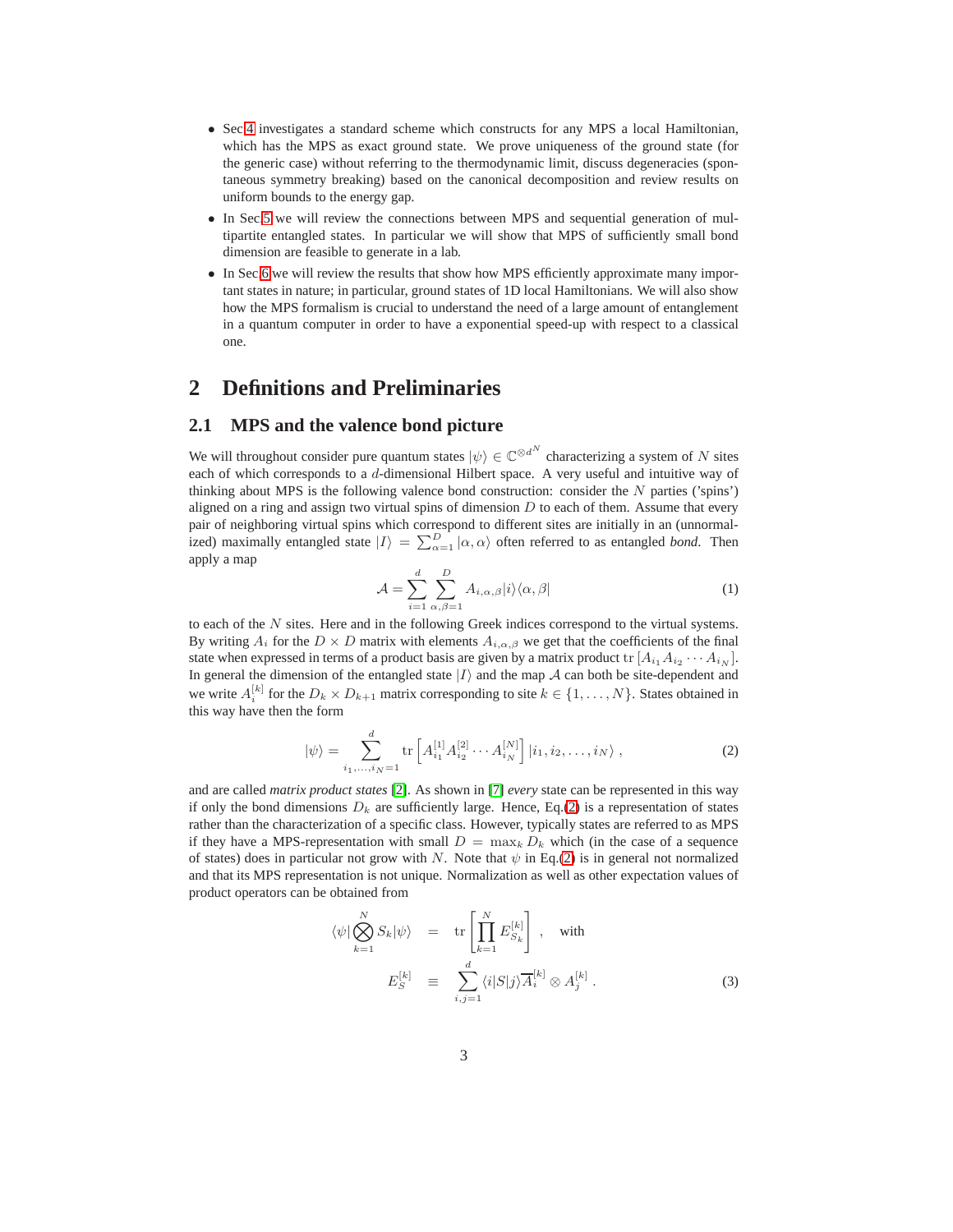

Figure 1: Computing an expectation value of an MPS is equivalent to contract the tensor of the figure, where bonds represent indices that are contracted. The matrices associated to each spin are represented by the circles (the vertical bond of each matrix is its physical index) and observables are represented by squares. It is trivial to see that this contraction can be done efficiently.

### <span id="page-3-0"></span>**2.2 Finitely correlated states**

The present work is inspired by the papers on *finitely correlated states* (FCS) which in turn generalize the findings of Affleck, Kennedy, Lieb and Tasaki (AKLT) [\[3\]](#page-24-3). In fact, many of the results we derive are extensions of the FCS formalism to finite and/or non-translational invariant systems. For this reason we will briefly review the work on FCS. A FCS is a translational invariant state on an infinite spin chain which is constructed from a completely positive and trace preserving map  $\mathbb{E}: \mathcal{B}(\mathcal{H}_A) \to \mathcal{B}(\mathcal{H}_A \otimes \mathcal{H}_B)$  and a corresponding fixed point density operator  $\Lambda = \text{tr}_B[\mathbb{E}(\Lambda)].$ Here  $\mathcal{H}_B = \mathbb{C}^d$  is the Hilbert space corresponding to one site in the chain and  $\mathcal{H}_A = \mathbb{C}^D$  is an ancillary system. An *n*-partite reduced density matrix  $\rho_n$  of the FCS is then obtained by repeated application of E to the ancillary system (initially in  $\Lambda$ ) followed by tracing out the ancilla, i.e.,

$$
\rho_n = \text{tr}_A \left[ \mathbb{E}^n (\Lambda) \right]. \tag{4}
$$

An important instance are *purely generated* FCS where  $\mathbb{E}(x) = V^{\dagger}xV$  is given by a partial isometry  $V$ . The latter can be easily related to the  $A$ 's in the matrix product representation via  $V = \sum_{i=1}^{d} \sum_{\alpha,\beta=1}^{D} A_{i,\alpha,\beta} |\alpha\rangle\langle\beta i|$ . Expressed in terms of the matrices  $A_i$  the isometry condition and the fixed point relation read

<span id="page-3-1"></span>
$$
\sum_{i=1}^{d} A_i A_i^{\dagger} = \mathbb{1} \;, \qquad \sum_{i=1}^{d} A_i^{\dagger} \Lambda A_i = \Lambda \;, \tag{5}
$$

which already anticipates the type of canonical forms for MPS discussed below. As shown in [\[4\]](#page-24-4) purely generated FCS are weakly dense within the set of all translational invariant states on the infinite spin chain. Moreover, a FCS is *ergodic*, i.e., an extreme point within all translational invariant states, iff the map  $\mathcal{E}(x) = \sum_i A_i x A_i^{\dagger}$  has a non-degenerate eigenvalue 1 (i.e., 1 and  $\Lambda$ are the only fixed points in Eq.[\(5\)](#page-3-1)). Every FCS has a unique decomposition into such ergodic FCS which in turn can be decomposed into  $p$   $p$ -periodic states each of which corresponds to a root of unity  $\exp(\frac{2\pi i}{p}m)$ ,  $m = 0, \ldots, p - 1$  in the spectrum of  $\mathcal{E}$ . A FCS is pure iff it is purely generated and 1 is the only eigenvalue of  $\mathcal E$  of modulus 1. In this case the state is *exponentially clustering*, i.e., the connected two-point correlation functions decay exponentially

<span id="page-3-2"></span>
$$
\langle S_i \otimes \mathbb{1}^{\otimes l-1} \otimes S_{i+l} \rangle - \langle S_i \rangle \langle S_{i+l} \rangle = \mathcal{O}(|\nu_2|^{l-1}), \qquad (6)
$$

where  $\nu_2$  ( $|\nu_2|$  < 1) is the second largest eigenvalue of  $\mathcal{E}$ .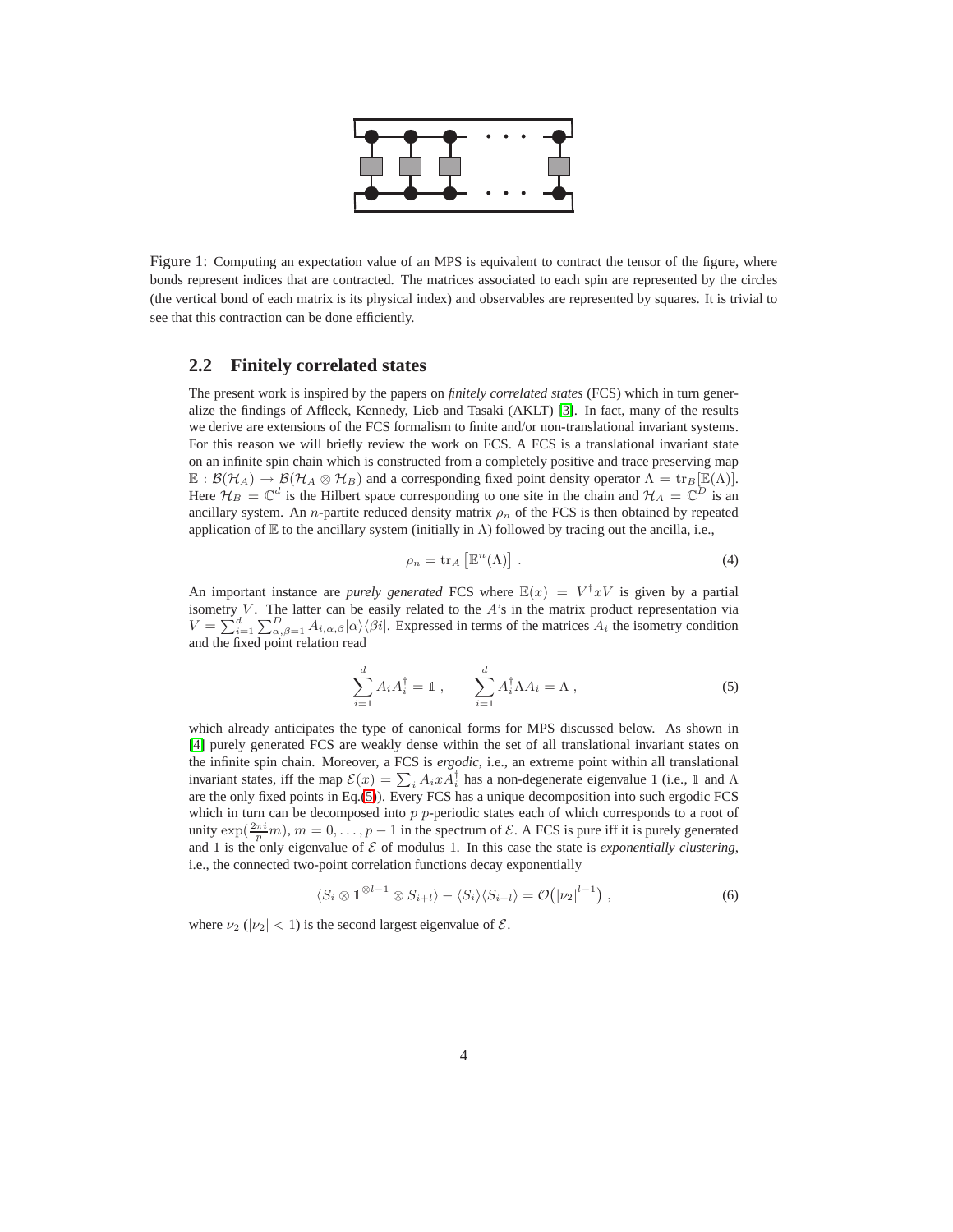### <span id="page-4-0"></span>**2.3 Frustration free Hamiltonians**

Consider a translational invariant Hamiltonian on a ring of  $N$  d-dimensional quantum systems

$$
H = \sum_{i=1}^{N} \tau^{i}(h) , \qquad (7)
$$

where  $\tau$  is the translation operator with periodic boundary conditions, i.e.,  $\tau(\bigotimes_{i=1}^N x_i)=\bigotimes_{i=1}^N x_{i+1}$ where sites  $N + 1$  and 1 are identified. The interaction is called L-local if h acts non-trivially only on L neighboring sites, and it is said to be *frustration free* with respect to its ground state  $\phi_0$  if the latter minimizes the energy locally in the sense that  $\langle \phi_0|H|\phi_0 \rangle = \inf_{\phi} \langle \phi|H|\phi \rangle = N \inf_{\phi} \langle \phi|h|\phi \rangle$ . As proven in [\[5\]](#page-24-5) all gapped Hamiltonians can be approximated by frustration free ones if one allows for enlarging the interaction range L up to  $\mathcal{O}(\log N)$ .

For every MPS and FCS  $\psi$  one can easily find frustration free Hamiltonians such that  $\psi$  is their exact ground state. Moreover, these *parent* Hamiltonains are L-local with L ∼ 2 log D/ log d and they allow for a detailed analysis of the ground state degeneracy (Sec[.4.1\)](#page-14-1) and the energy gap above the ground state (Sec[.4.2\)](#page-17-0). Typically, these Hamiltonians are, however, not exactly solvable, i.e., information about the excitations might be hard to obtain.

### <span id="page-4-1"></span>**2.4 Examples**

1. *AKLT*: The father of all matrix product states is the ground state of the AKLT-Hamiltonian

$$
H = \sum_{i} \vec{S}_{i} \vec{S}_{i+1} + \frac{1}{3} \left( \vec{S}_{i} \vec{S}_{i+1} \right)^2, \qquad (8)
$$

where  $\vec{S}$  is the vector of spin-1 operators (i.e., d=3). Its MPS representation is given by  ${A_i} = {\sigma^z, \sqrt{2\sigma^+}, -\sqrt{2\sigma^-}}$  where the  $\sigma$ 's are the Pauli matrices.

2. *Majumdar-Gosh*: The Hamiltonian

$$
H = \sum_{i} 2\vec{\sigma}_i \vec{\sigma}_{i+1} + \vec{\sigma}_i \vec{\sigma}_{i+2}
$$
\n(9)

is such that every ground state is a superposition of two 2-periodic states given by products of singlets on neighboring sites. The equal weight superposition of these states is translational invariant and has an MPS representation

$$
A_1 = \left(\begin{array}{ccc} 0 & 1 & 0 \\ 0 & 0 & -1 \\ 0 & 0 & 0 \end{array}\right) , \quad A_2 = \left(\begin{array}{ccc} 0 & 0 & 0 \\ 1 & 0 & 0 \\ 0 & 1 & 0 \end{array}\right) . \tag{10}
$$

- 3. *GHZ states* of the form  $|\psi\rangle = | + + ... + \rangle + | - ... \rangle$  have an MPS representation  $A_{\pm} = \mathbb{1} \pm \sigma^z$ . Anti-ferromagnetic GHZ states would correspond to  $A_{\pm} = \sigma^{\pm}$ .
- 4. *Cluster states* are unique ground states of the three-body interactions  $\sum_i \sigma_i^z \sigma_{i+1}^z \sigma_{i+2}^z$  and represented by the matrices

$$
A_1 = \left(\begin{array}{cc} 0 & 0 \\ 1 & 1 \end{array}\right) , \quad A_2 = \left(\begin{array}{cc} 1 & -1 \\ 0 & 0 \end{array}\right) .
$$

5. *W-states* can for instance appear as ground states of the ferromagnetic XX model with strong transversal magnetic field. A W-state is an equal superposition of all translates of  $|100...00\rangle$ . For a simple MPS representation choose  $\{A_1^{[k]}, A_2^{[k]}\}$  equal to  $\{\sigma^+, \mathbb{1}\}$  for all  $k < N$  and  $\{\sigma^+\sigma^x, \sigma^x\}$  for  $k = N$ . Although the state itself is translational invariant there is no MPS representation with  $D = 2$  having this symmetry.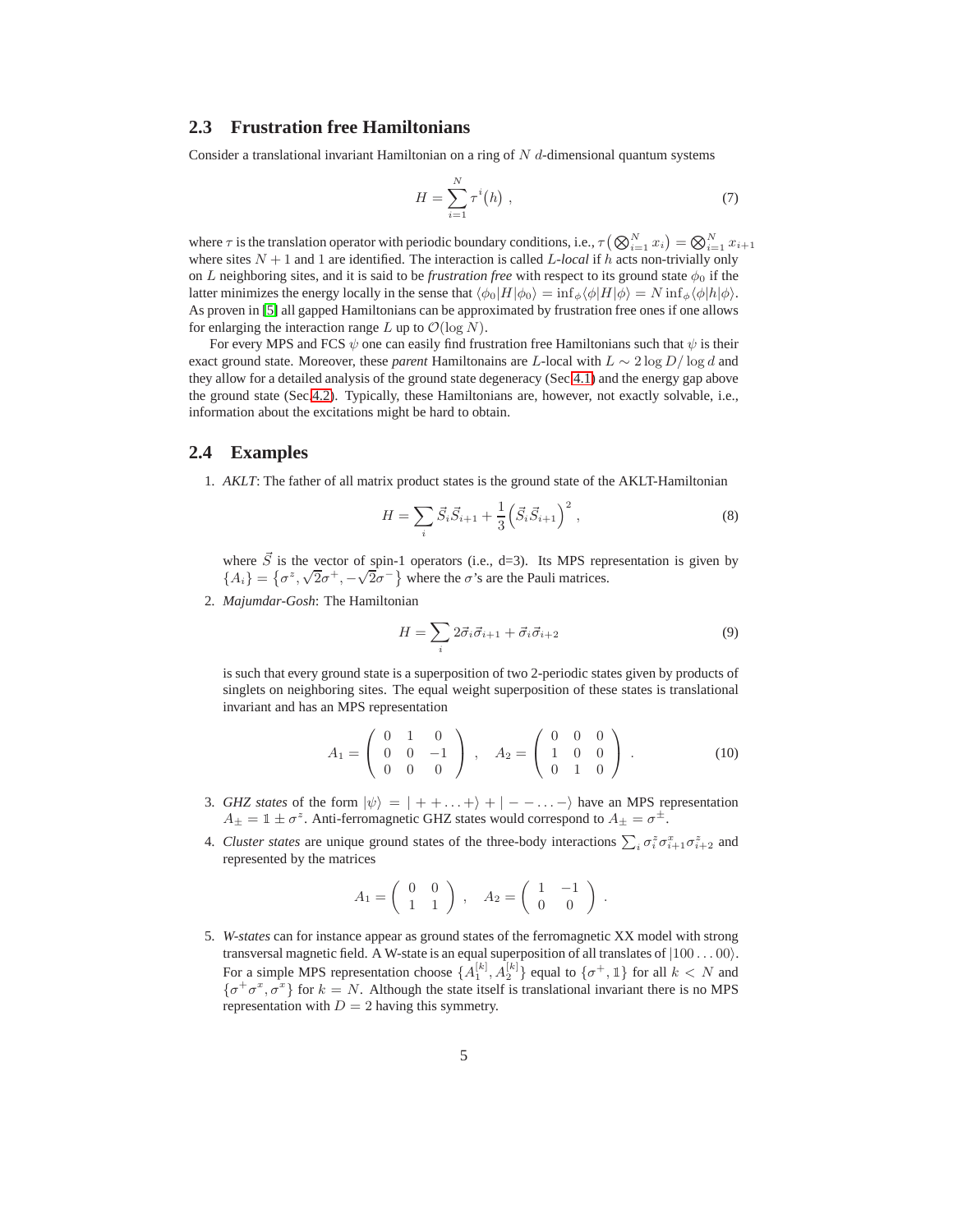# <span id="page-5-0"></span>**3 The canonical form**

<span id="page-5-6"></span>The general aim of this section will be to answer the following questions about the MPS representation of a given pure state:

<span id="page-5-4"></span>**Question 1** *Which is the freedom in the representation?*

**Question 2** *Is there any canonical representation?*

**Question 3** *If so, how to get it?*

<span id="page-5-5"></span>We will distinguish two cases. The general case, or the case of open boundary conditions (OBC) and the case in which one has the additional properties of translational invariance (TI) and periodic boundary conditions (PBC).

### <span id="page-5-1"></span>**3.1 Open boundary conditions**

A MPS is said to be written with open boundary conditions (OBC) if the first and last matrices are vectors, that is, if it has the form

<span id="page-5-8"></span><span id="page-5-2"></span>
$$
|\psi\rangle = \sum_{i_1,\dots,i_N} A_{i_1}^{[1]} A_{i_2}^{[2]} \cdots A_{i_{N-1}}^{[N-1]} A_{i_N}^{[N]} |i_1 \cdots i_N\rangle, \tag{11}
$$

where  $A_i^{[m]}$  are  $D_m \times D_{m+1}$  matrices with  $D_1 = D_{N+1} = 1$ . Moreover, if  $D = \max_m D_m$  we say that the MPS has *(bond) dimension* D. The following is shown in [\[7\]](#page-24-2):

**Theorem 1 (Completeness and canonical form)** *Any state*  $\psi \in \mathbb{C}^{d\otimes N}$  *has an OBC-MPS representation of the form Eq.*[\(11\)](#page-5-2) with bond dimension  $D \le d^{\lfloor N/2 \rfloor}$  and

- *1.*  $\sum_{i} A_i^{[m]} A_i^{[m]\dagger} = \mathbb{1}_{D_m}$  for all  $1 \leq m \leq N$ .
- 2.  $\sum_i A_i^{[m]\dagger} \Lambda^{[m-1]} A_i^{[m]} = \Lambda^{[m]},$  *for all*  $1 \le m \le N$ *,*
- <span id="page-5-3"></span>*3.*  $\Lambda^{[0]} = \Lambda^{[N]} = 1$  and each  $\Lambda^{[m]}$  is a  $D_{m+1} \times D_{m+1}$  diagonal matrix which is positive, full *rank and with*  $\text{tr }\Lambda^{[m]}=1$ *.*

Thm[.1](#page-5-3) is proven by successive singular value decompositions (SVD), i.e., Schmidt decompositions in  $\psi$ , and the *gauge conditions 1.-3*. can be imposed by exploiting the simple observation that  $A_i^{[m]}A_j^{[m+1]} = (A_i^{[m]}X)(X^{-1}A_j^{[m+1]})$ . If *1.-3.* are satisfied for a MPS representation, then we say that the MPS with OBC is in *the canonical form*. From the way it has been obtained one immediately sees that:

- it is unique (up to permutations and degeneracies in the Schmidt Decomposition),
- $\Lambda^{[m]}$  is the diagonal matrix of the non-zero eigenvalues of the reduced density operator  $\rho_m =$  $\text{tr}_{m+1,...,N} |\psi\rangle\langle\psi|,$
- any state for which  $\max_{m} \text{rank}(\rho_m) \leq D$  can be written as a MPS of bond dimension D.

<span id="page-5-9"></span>This answers questions [2](#page-5-4) and [3.](#page-5-5) Question [1](#page-5-6) will be answered with the next theorem which shows that the entire freedom in any OBC-MPS representation is given by 'local' matrix multiplications.

**Theorem 2 (Freedom in the choice of the matrices)** *Let us take a OBC-MPS representation*

$$
|\psi\rangle = \sum_{i_1,\dots,i_N} B_{i_1}^{[1]} B_{i_2}^{[2]} \cdots B_{i_{N-1}}^{[N-1]} B_{i_N}^{[N]} |i_1 \cdots i_N\rangle.
$$

*Then, there exist (in general non-square) matrices*  $Y_i$ ,  $Z_i$  *with*  $Y_iZ_j = \mathbb{1}$  *such that, if we define* 

<span id="page-5-7"></span>
$$
A_i^{[1]} = B_i^{[1]} Z_1, \quad A_i^{[N]} = Y_{N-1} B_i^{[N]}
$$

$$
A_i^{[m]} = Y_{m-1} B_i^{[m]} Z_m, \text{ for } 1 < m < N \tag{12}
$$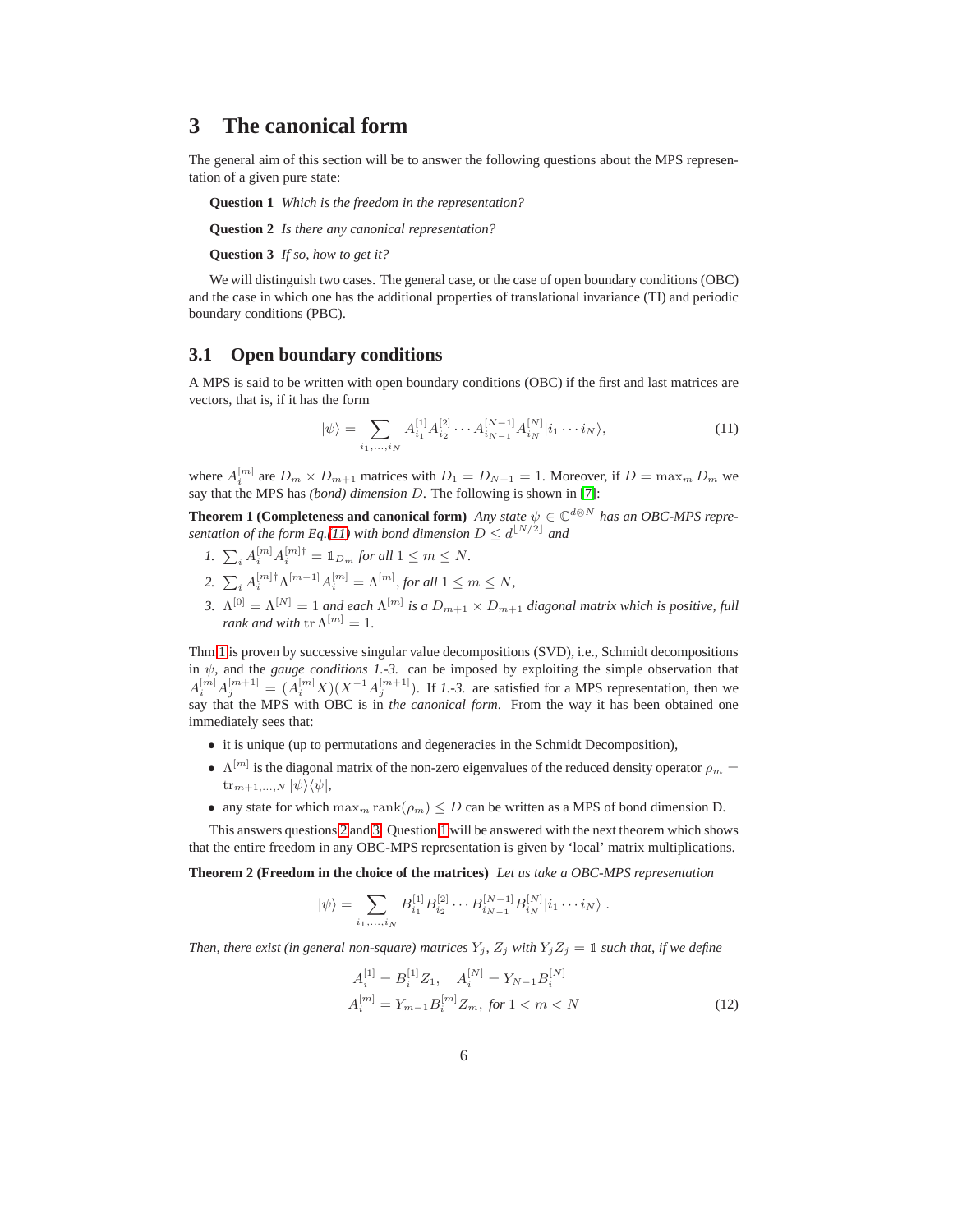*the canonical form is given by*

<span id="page-6-0"></span>
$$
|\psi\rangle = \sum_{i_1,\dots,i_N} A_{i_1}^{[1]} A_{i_2}^{[2]} \cdots A_{i_{N-1}}^{[N-1]} A_{i_N}^{[N]} |i_1 \cdots i_N\rangle.
$$
 (13)

**Proof.** We will prove the theorem in three steps.

*STEP 1.* First we will find the matrices  $A_i^{[j]}$  verifying relation [\(12\)](#page-5-7) but just with the property  $\sum_i A_i^{[j]} A_i^{[j]\dagger} = \mathbb{1}.$ 

To this end we start from the right by doing SVD:  $B_{\alpha,i}^{[N]} = \sum_{\beta} U_{\alpha,\beta}^{[N-1]} \Delta_{\beta}^{[N-1]} A_{\beta,i}^{[N]}$ , with  $U^{[N-1]}, A^{[N]}$  unitaries and  $\Delta^{[N-1]}$  diagonal. That is  $B_i^{[N]} = Z_{N-1} A_i^{[N]}$ , with  $Z_{N-1} = U^{[N-1]} \Delta^{[N-1]}$ . Clearly  $\sum_i A_i^{[N]} A_i^{[N]\dagger} = \mathbb{1}$  and  $Z_{N-1}$  has a left inverse. Now we call  $\tilde{B}_i^{[N-1]} = B_i^{[N-1]} Z_{N-1}$ and make another SVD:  $\tilde{B}_{\alpha,i,\beta}^{[N-1]} = \sum_{\gamma} U_{\alpha,\gamma}^{[N-2]} \Delta_{\gamma}^{[N-2]} A_{\gamma,i,\beta}^{[N-1]}$ . That is

$$
B_i^{[N-1]}Z_{N-1} = \tilde{B}_i^{[N-1]} = Z_{N-2}A_i^{[N-1]},
$$

where  $\sum_i A_i^{[N-1]} A_i^{[N-1]\dagger} = \mathbb{1}$  and  $Z_{N-2} = U^{[N-2]} \Delta^{[N-2]}$  has left inverse.

We can go on getting relations [\(12\)](#page-5-7) to the last step, where one simply defines  $A_i^{[1]} = B_i^{[1]} Z_1$ . From the construction one gets Eq.[\(13\)](#page-6-0) and that  $\sum_i A_i^{[j]} A_i^{[j]\dagger} = \mathbb{1}$  for every  $1 < j \le N$ . The case  $j = 1$  comes simply from the normalization of the state:

$$
1 = \langle \psi | \psi \rangle = \sum_{i_1, \dots, i_N} A_{i_1}^{[1]} \cdots A_{i_N}^{[N]} A_{i_N}^{[N] \dagger} \cdots A_{i_1}^{[1] \dagger} = \sum_{i_1} A_{i_1}^{[1]} A_{i_1}^{[1] \dagger},
$$

where in the last equality we have used that  $\sum_{i_j} A_{i_j}^{[j]} A_{i_1}^{[j]\dagger} = \mathbb{1}$  for  $1 < j \le N$ .

*STEP 2.* Now we can assume that the *B*'s verify  $\sum_i B_i^{[j]} B_i^{[j]\dagger} = \mathbb{1}$ . Diagonalizing  $\sum_i B_i^{[1]\dagger} B_i^{[1]}$ we get a unitary  $V^{[1]}$  and a positive diagonal matrix  $\Lambda^{[1]}$  such that  $\sum_i B_i^{[1]\dagger} B_i^{[1]} = V^{[1]}\Lambda^{[1]}V^{[1]\dagger}$ . Calling  $A_i^{[1]} = B_i^{[1]} V^{[1]}$  we have both  $\sum_i A_i^{[1]} A_i^{[1]\dagger} = \mathbb{1}$  and  $\sum_i A_i^{[1]\dagger} A_i^{[1]} = \Lambda^{[1]}$ .

Now we diagonalize  $\sum_i B_i^{[2]\dagger} V^{[1]}\Lambda^{[1]} V^{[1]\dagger} B_i^{[2]} = V^{[2]}\Lambda^{[2]} V^{[2]\dagger}$  and define  $A_i^{[2]} = V^{[1]\dagger} B_i^{[2]} V^{[2]}$ to have both  $\sum_i A_i^{[2]} A_i^{[2]\dagger} = \mathbb{1}$  and  $\sum_i A_i^{[2]\dagger} \Lambda^{[1]} A_i^{[2]} = \Lambda^{[2]}$ . We keep on with this procedure to the very last step where we simply define  $A_i^{[N]} = V^{[N-1]\dagger} B_i^{[N]}$ .  $\sum_i A_i^{[N]} A_i^{[N]\dagger} = \mathbb{1}$  is trivially verified and  $\sum_i A_i^{[N]\dagger} \Lambda^{[N-1]} A_i^{[N]} = \Lambda^{[N]} = 1$  comes, as above, from the normalization of the state. Moreover, by construction we have the relation [\(12\)](#page-5-7) and Eq.[\(13\)](#page-6-0).

*STEP 3.* At this point we have matrices  $Y_j$ ,  $Z_j$  with  $Y_j Z_j = \mathbb{1}$  such that, if we define  $A_i^{[j]}$  by [\(12\)](#page-5-7), we get  $D_j \times D_{j+1}$  matrices verifying the conditions [1](#page-5-8), 2 and 3 of Theorem 1 with the possible exception that the matrices  $\Lambda^{[j]}$  are not full rank. Now we will show that we can redefine  $Y_j, Z_j$ (and hence  $D_j$ ,  $A_i^{[j]}$ ) to guarantee also this *full rank* condition.

We do it by induction. Let us assume that  $\Lambda^{[j-1]}$  is full rank and the  $D_{j+1} \times D_{j+1}$  positive diagonal matrix  $\Lambda^{[j]}$  is not. Then, calling

$$
\widetilde{D}_{j+1} = \text{rank}(\Lambda^{[j]}) \ , \quad P_j = \left( \mathbb{1}_{\widetilde{D}_{j+1}} | 0_{D_{j+1} - \widetilde{D}_{j+1}} \right),
$$

we are finished if we update  $Z_j$  as  $Z_j P_j^{\dagger}$ ,  $Y_j$  as  $P_j Y_j$  (and hence  $D_{j+1}$  as  $\tilde{D}_{j+1}$ ,  $A_i^{[j]}$  as  $A_i^{[j]} P_j^{\dagger}$ ,  $A_i^{[j+1]}$  as  $P_j A_i^{[j+1]}$  and  $\Lambda^{[j]}$  as  $P_j \Lambda^{[j]} P_j^{\dagger}$ ). The only non-trivial part is to prove that  $A_{i_j}^{[j]} A_{i_{j+1}}^{[j+1]} =$  $A_{i_j}^{[j]}P_j^{\dagger}P_jA_{i_{j+1}}^{[j+1]}$ . For that, calling  $C=\mathbb{1}_{D_{j+1}}-P_j^{\dagger}P_j$ , it is enough to show that  $A_i^{[j]}C=0$ . Since

$$
\mathbb{1}_{D_{j+1}} - P_j^{\dagger} P_j = \begin{pmatrix} 0_{\widetilde{D}_{j+1}} & 0 \\ 0 & \mathbb{1}_{D_{j+1} - \widetilde{D}_{j+1}} \end{pmatrix},
$$

we have

$$
0 = C\Lambda^{[j]}C = \sum_{i} CA_i^{[j]\dagger} \Lambda^{[j-1]} A_i^{[j]}C.
$$

Since  $\Lambda^{[j-1]}$  is positive and full rank we get  $A_i^{[j]}C = 0$ .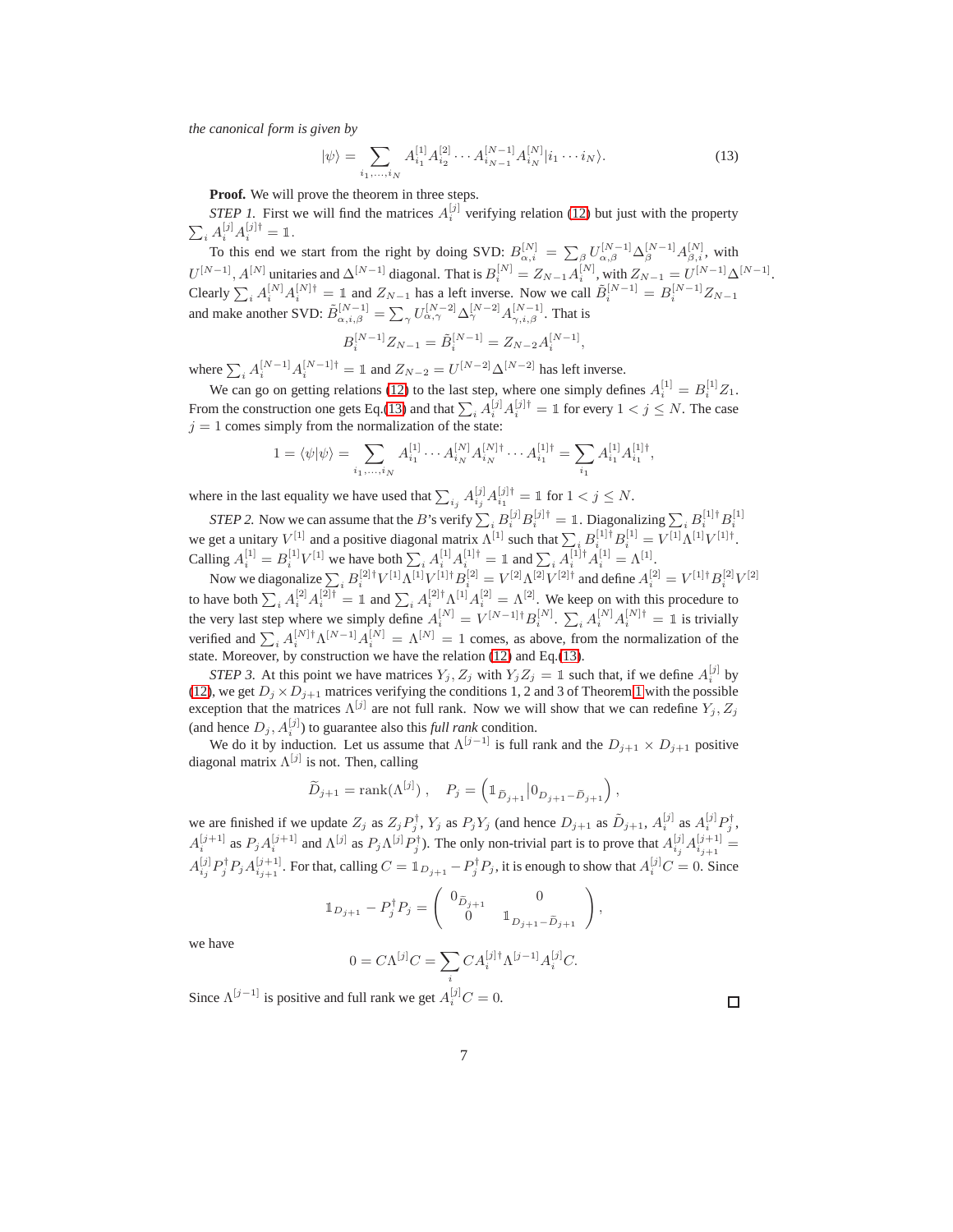## <span id="page-7-0"></span>**3.2 Periodic boundary conditions and translational invariance**

Clearly, if the  $A's$  in the MPS in Eq.[\(2\)](#page-2-2) are the same, i.e., site-independent  $(A_i^{[m]} = A_i)$ , then the state is translationally invariant (TI) with periodic boundary conditions (PBC). We will in the following first show that the converse is also true, i.e., that every TI state has a TI MPS representation. Then we will derive canonical forms having this symmetry, discuss their properties and show how to obtain them. An important point along these lines will be a canonical decomposition of TI states into superpositions of TI MPS states which may in turn be written as superpositions of periodic states. This decomposition closely follows the ideas of [\[1\]](#page-24-0) and will later, when constructing parent Hamiltonians, give rise to discrete symmetry-breaking.

#### <span id="page-7-1"></span>**3.2.1 Site independent matrices**

Before starting with the questions [1,](#page-5-6) [2](#page-5-4) and [3,](#page-5-5) we will see that we can use TI and PBC to assume the matrices in the MPS representation to be site independent. That is, if the state is TI, then there is also a TI representation as MPS.[∗](#page-7-2)

**Theorem 3 (Site-independent matrices)** *Every TI pure state with PBC on a finite chain has a MPS representation with site-independent matrices*  $A_i^{[m]} = A_i$ , *i.e.*,

<span id="page-7-3"></span>
$$
|\psi\rangle = \sum_{i_1,\dots,i_N} \text{tr}(A_{i_1}\cdots A_{i_N}) |i_1\cdots i_N\rangle . \tag{14}
$$

*If we start from an OBC MPS representation, to get site-independent matrices one has (in general) to increase the bond dimension from* D *to* ND *(note the* N*-dependence).*

**Proof.** We start with an OBC representation of the state with site-dependent  $A_i^{[m]}$  and consider the matrices (for  $0 \le i \le d-1$ )

$$
B_i = N^{-\frac{1}{N}} \begin{pmatrix} 0 & A_i^{[1]} & & \\ & 0 & A_i^{[2]} & \\ & & \cdots & \\ & & & 0 & A_i^{[N-1]} \\ A_i^{[N]} & & & 0 \end{pmatrix}.
$$

This leads to

$$
\sum_{i_1,\dots,i_N=0}^{d-1} tr(B_{i_1} \cdots B_{i_N}) | i_1,\dots,i_N\rangle =
$$
  
= 
$$
\frac{1}{N} \sum_{j=0}^{N-1} \sum_{i_1,\dots,i_N=0}^{d-1} tr(A_{i_{1+j}}^{[1]} \cdots A_{i_{N+j}}^{[N]}) | i_1,\dots,i_N\rangle,
$$

where  $i_j = i_{j-N}$  if  $j > N$ . Due to TI of  $\psi$  this yields exactly Eq.[\(14\)](#page-7-3).

 $\Box$ 

To explicitly show the N-dependence of the above construction we consider the particular case of the W-state  $|10...0\rangle + |01...0\rangle + \cdots + |0...01\rangle$ . In this case the minimal bond dimension is 2 as a MPS with OBC. However, if we want site-independent matrices, it is not difficult to show that one needs bigger matrices. In fact, we conjecture that the size of the matrices has to grow with  $N$  (Appendix [A\)](#page-25-0).

From now on we suppose that we are dealing with a MPS of the form in Eq.[\(14\)](#page-7-3) with the matrices  $A_i$  of size  $D \times D$ . In cases where we want to emphasize the site-independence of the matrices, we say the state is TI represented or simply a TI MPS.

<span id="page-7-2"></span><sup>∗</sup> In a similar way other symmetries can be restored in the representation. For example if the state is reflection symmetric then we can find a representation with  $A_i = A_i^T$  and if it is real in some basis then we can choose one with real  $A_i$ . Both representations are easily obtained by doubling the bond dimension D. For the encoding of other symmetries in the A's we refer to [\[1,](#page-24-0) [6,](#page-24-6) [24\]](#page-25-1).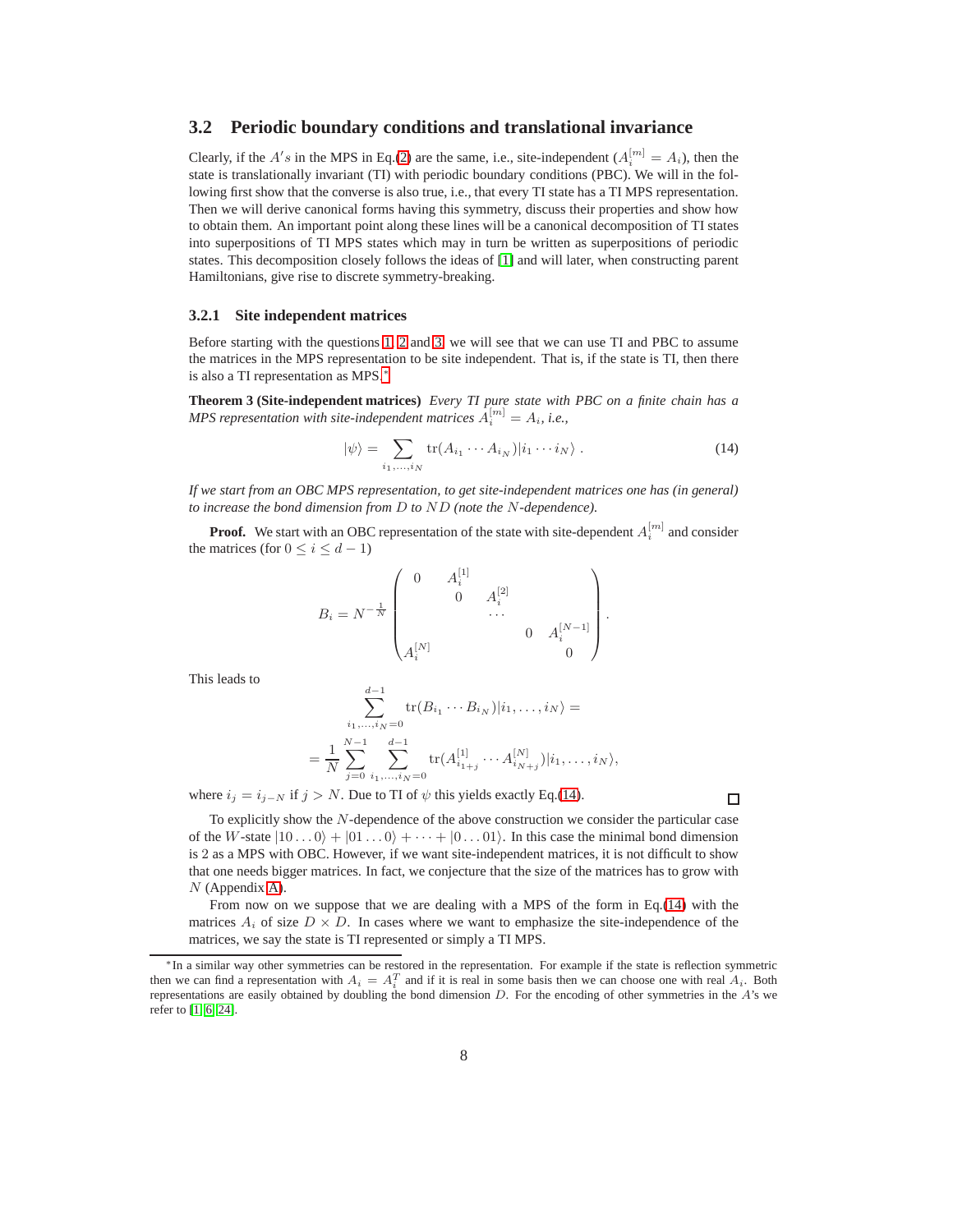#### <span id="page-8-0"></span>**3.2.2 MPS and CP maps**

There is a close relation (and we will repeatedly use it) between a TI MPS and the completely positive map  $\mathcal E$  acting on the space of  $D \times D$  matrices given by

$$
\mathcal{E}(X) = \sum_{i} A_i X A_i^{\dagger}.
$$
 (15)

One can always assume without loss of generality that the cp map  $\mathcal E$  has spectral radius equal to 1 which implies by  $[8,$  Theorem 2.5] that  $\mathcal E$  *has a positive fixed point*. As in the FCS case stated in Eq.[\(6\)](#page-3-2) the second largest eigenvalue of  $\mathcal E$  determines the correlation length of the state and as we will see below the eigenvalues of magnitude one are closely related to the terms in the canonical decomposition of the state. Note that  $\mathcal E$  and  $E_1 = \sum_i A_i \otimes \bar{A}_i$  have the same spectrum as they are related via

<span id="page-8-3"></span>
$$
\langle \beta_1 | \mathcal{E}(|\alpha_1\rangle \langle \alpha_2|) | \beta_2 \rangle = \langle \beta_1, \beta_2 | E_1 | \alpha_1, \alpha_2 \rangle . \tag{16}
$$

Since the Kraus operators of the cp map  $\mathcal E$  are uniquely determined up to unitaries, it implies that  $\mathcal E$  uniquely determines the MPS up to local unitaries in the physical system. This is used in [\[9\]](#page-24-8) to find the fixed points of a renormalization group procedure on quantum states. There it is made explicit in the case of qubits, where a complete classification of the cp-maps is known. To be able to characterize the fixed points in the general case one has to find the reverse relation between MPS and cp maps. That is, given a MPS, which are the possible  $\mathcal E$  that can arise from different matrices in the MPS representation? It is clear that a complete solution to question [1](#page-5-6) will give us the answer. However, though we will below provide the answer in the generic case, this is far from being completely general. As a simple example of how different the cp-maps  $\mathcal E$  can be for the *same* MPS, let us take an arbitrary cp-map  $\mathcal{E}(X) = \sum_i A_i X A_i^{\dagger}$  and consider the associate MPS for the case of 2 particles:  $|\psi\rangle = \sum_{i_1,i_2} tr(A_{i_1}A_{i_2})|i_1i_2\rangle$ . Now translational invariance means permutational invariance and hence it is not difficult to show that there exist diagonal matrices  $D_i$ such that  $|\psi\rangle = \sum_{i_1,i_2} \text{tr}(D_{i_1}D_{i_2})|i_1i_2\rangle$ . This defines a new cp-map  $\tilde{\mathcal{E}}(X) = \sum_i D_i X D_i^{\dagger}$  with diagonal Kraus operators, for which e.g many of the additivity conjectures are true [\[10\]](#page-24-9).

#### <span id="page-8-1"></span>**3.2.3 The canonical representation**

In this section we will show that one can always decompose the matrices of a TI-MPS to a *canonical* form. Subsequently we will discuss a generic condition based on which the next section will answer question [2](#page-5-4) concerning the uniqueness of the canonical form.

<span id="page-8-2"></span>**Theorem 4 (TI canonical form)** *Given a TI state on a finite ring, we can always decompose the matrices* A<sup>i</sup> *of any of its TI MPS representations as*

$$
A_i = \begin{pmatrix} \lambda_1 A_i^1 & 0 & 0 \\ 0 & \lambda_2 A_i^2 & 0 \\ 0 & 0 & \cdots \end{pmatrix},
$$

*where*  $1 \ge \lambda_j > 0$  *for every j and the matrices*  $A_i^j$  *in each block verify the conditions:* 

- *I.*  $\sum_i A_i^j A_i^{j\dagger} = \mathbb{1}.$
- 2.  $\sum_i A_i^{j\dagger} \Lambda^j A_i^j = \Lambda^j$ , *for some diagonal positive and full-rank matrices*  $\Lambda^j$ .
- *3.* 1 *is the only fixed point of the operator*  $\mathcal{E}_j(X) = \sum_i A_i^j X A_i^{j\dagger}$ .

*If we start with a TI MPS representation with bond dimension* D*, the bond dimension of the above* canonical form *is* ≤ D*.*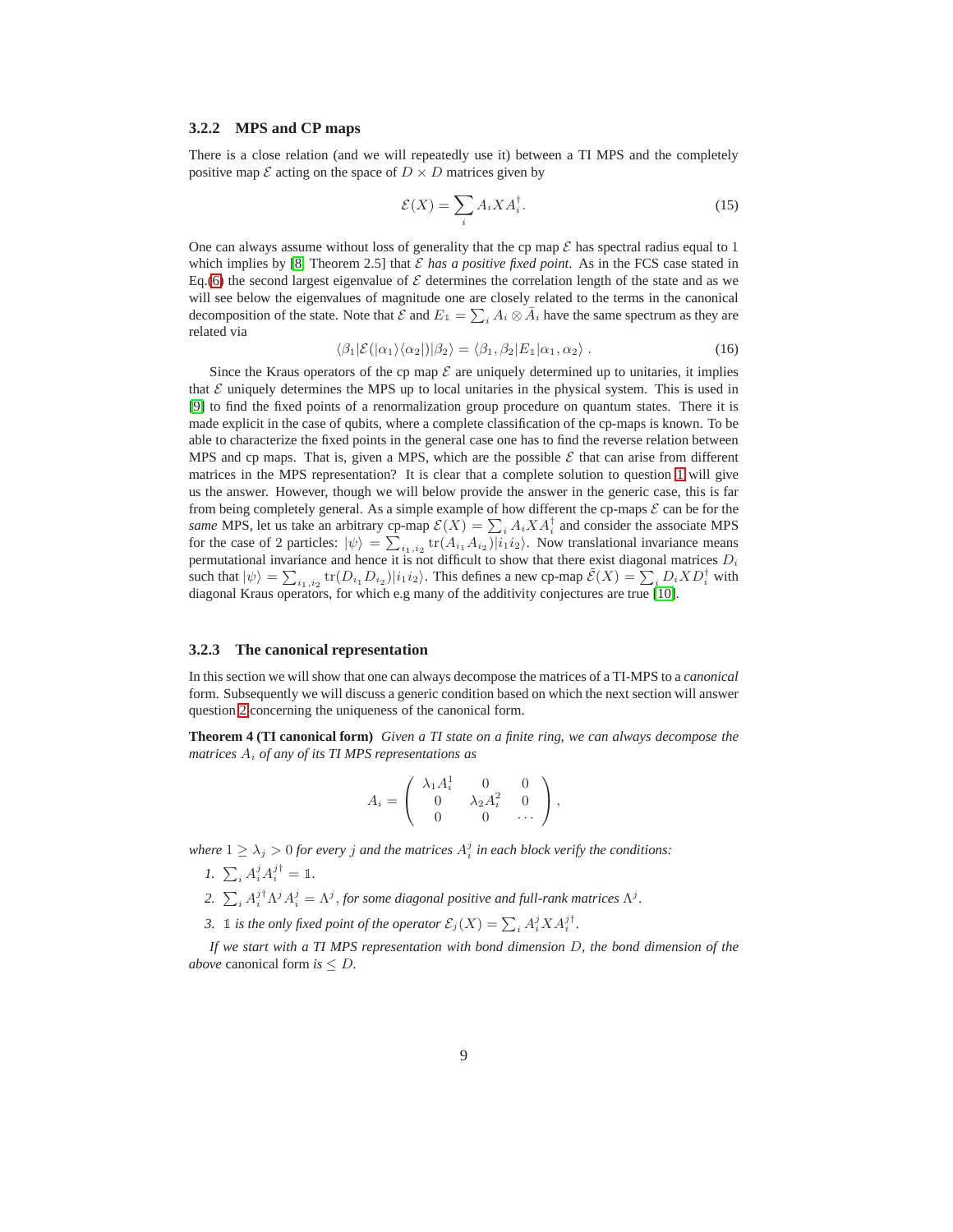**Proof.** We assume w.l.o.g. that the spectral radius of  $\mathcal{E}$  is 1 (this is where the  $\lambda_j$  appear) and we denote by X a positive fixed point of E. If X is invertible, then calling  $B_i = X^{-\frac{1}{2}} A_i X^{\frac{1}{2}}$  we have  $\sum_i B_i B_i^{\dagger} = \mathbb{1}$  and hence condition 1.

If X is not invertible and we write  $X = \sum_{\alpha} \lambda_{\alpha} |\alpha\rangle \langle \alpha|$ , and we call  $P_R$  the projection onto the subspace R spanned by the  $|\alpha\rangle$ 's, then we have that  $A_iP_R = P_R A_iP_R$  for every i. To see this, it is enough to show that  $A_i|\alpha\rangle \in R$  for every  $i, |\alpha\rangle$ . If this does not happen for some  $j, |\beta\rangle$ , then  $\sum_{\alpha} \lambda_{\alpha} |\alpha\rangle\langle\alpha| - \lambda_{\beta} A_j |\beta\rangle\langle\beta| A_j^{\dagger} \ngeq 0$ . But, since  $\sum_{\alpha} \lambda_{\alpha} |\alpha\rangle\langle\alpha| = \sum_{i} \sum_{\alpha} \lambda_{\alpha} A_i |\alpha\rangle\langle\alpha| A_i^{\dagger}$ , we have obtained that

$$
\sum_{\alpha \geq \neq (j,\beta)} \lambda_{\alpha} A_i |\alpha\rangle \langle \alpha | A_i^{\dagger} \ngeq 0,
$$

which is the desired contradiction.

If we call  $R^{\perp}$  the orthogonal subspace of R, we can decompose our state as

 $(i,$ 

$$
|\psi\rangle = \sum_{i_1,\dots,i_N} \text{tr}_R(A_{i_1}\cdots A_{i_N})|i_1\cdots i_N\rangle + \sum_{i_1,\dots,i_N} \text{tr}_{R^\perp}(A_{i_1}\cdots A_{i_N})|i_1\cdots i_N\rangle.
$$

On the one hand  $\text{tr}_R(A_{i_1} \cdots A_{i_N})$  is given by

$$
\operatorname{tr}(P_R A_{i_1} \cdots A_{i_N} P_R) = \operatorname{tr}(P_R A_{i_1} P_R \cdots P_R A_{i_N} P_R)
$$

which corresponds to a MPS with matrices  $B_i = P_R A_i P_R$  of size  $\dim(R) \times \dim(R)$ . On the other hand

$$
\operatorname{tr}_{R^{\perp}}(A_{i_1}\cdots A_{i_N}) = \operatorname{tr}(P_{R^{\perp}}A_{i_1}\cdots A_{i_N}P_{R^{\perp}})
$$
  
= 
$$
\operatorname{tr}(P_{R^{\perp}}A_{i_1}P_{R^{\perp}}\cdots P_{R^{\perp}}A_{i_N}P_{R^{\perp}})
$$

since  $A_iP_{R^{\perp}} = P_R A_{i_N} P_{R^{\perp}} + P_{R^{\perp}} A_{i_N} P_{R^{\perp}}$  and the  $P_R$  in the first summand goes through all the matrices  $A_{i_j}$  to finally cancel with  $P_{R^{\perp}}$ . Then we have also matrices  $C_i = P_{R^{\perp}} A_{i_N} P_{R^{\perp}}$  of size  $\dim(R^{\perp}) \times \dim(R^{\perp})$  such that we can write out original state with the following  $D \times D$ matrices

$$
\left(\begin{array}{cc} B_i & 0 \\ 0 & C_i \end{array}\right).
$$

For each one of these blocks we reason similarly and we end up with block-shaped matrices with the property that each block satisfies 1 in the Theorem. Let us now assume that for one of the blocks, the map  $X \mapsto \sum_i B_i X B_i^{\dagger}$  has a fixed point  $X \neq \mathbb{I}$ . We can suppose X self-adjoint and then diagonalize it  $X = \sum_{\alpha} \lambda_{\alpha} |\alpha\rangle \langle \alpha|$  with  $\lambda_1 \geq \cdots \geq \lambda_n$ . Obviously,  $1 - \frac{1}{\lambda_1}X$  is a positive fixed point that is not full rank, and this allows us (reasoning as above) to decompose further the block  $B_i$  in subblocks until finally every block satisfies both properties 1 and 3 in the Theorem. By the same arguments we can ensure that the only fixed point of the dual map  $X \mapsto \sum_i B_i^{\dagger} X B_i$  of each block is also positive and full rank, and so, by choosing an adequate unitary  $U$  and changing  $B_i$  to  $UB_iU^{\dagger}$ , we can diagonalize this fixed point to make it a diagonal positive full-rank matrix Λ, which finishes the proof of the Theorem.  $\Box$ 

Note that Thm[.4](#page-8-2) gives rise to a decomposition of the state into a superposition of TI MPS each of which has only one block in its canonical form and a respective cp-map  $\mathcal{E}_i$  with a non-degenerate eigenvalue 1 (due to the uniqueness of the fixed point). The following argument shows that in cases where  $\mathcal{E}_j$  has other eigenvalues of magnitude one further decomposition into a superposition of periodic states is possible.

<span id="page-9-0"></span>Examples of states with such periodic decompositions (for  $p = 2$ ) are the anti-ferromagnetic GHZ state and the Majumdar-Gosh state.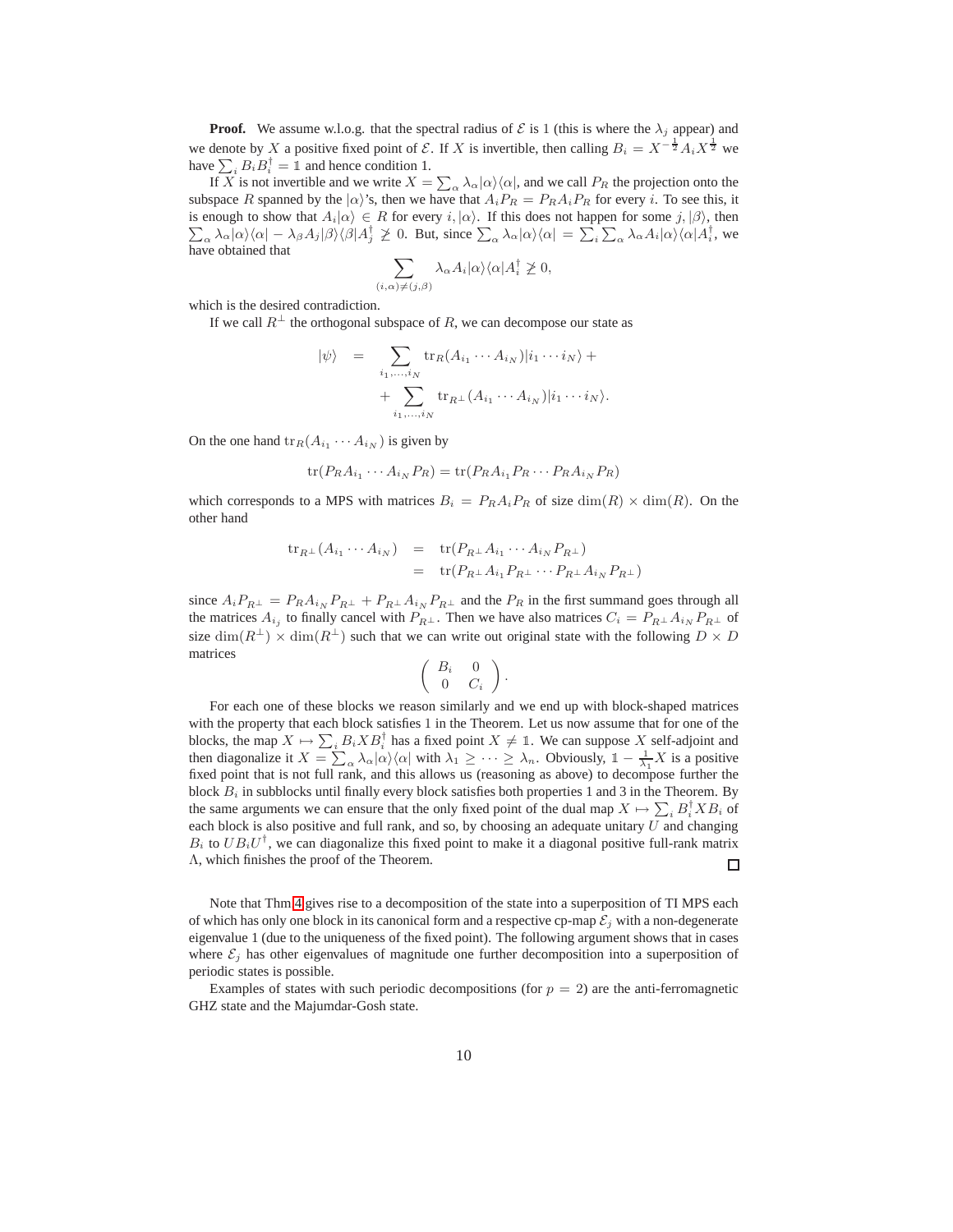**Theorem 5 (Periodic decomposition)** *Consider any TI state*  $\psi \in \mathbb{C}^{d \otimes N}$  *which has only one block*  $\sum_i A_i X A_i^\dagger$  has  $p$  eigenvalues of modulus one, then if  $p$  is a factor of  $N$  the state can be written as *in its canonical TI MPS representation (Thm[.4\)](#page-8-2) with respective*  $D \times D$  *matrices*  $\{A_i\}$ *. If*  $\mathcal{E}(X)$  = *a superposition of* p p*-periodic states each of which has a MPS representation with bond dimension D.* If p is no factor, then  $\psi = 0$ .

**Proof.** The theorem is a consequence of the spectral properties of the cp map  $\mathcal{E}$ , which were proven in [\[1\]](#page-24-0). There it is shown that if the identity is the only fixed point of  $\mathcal{E}$ , then there exists a  $p \in \mathbb{N}$  such that  $\{\omega^k\}_{k=1...p}$  with  $\omega = \exp \frac{2\pi i}{p}$  are all eigenvalues of  $\mathcal E$  with modulus 1. Moreover, there is a unitary  $U = \sum_{k=1}^{p} \omega^k$ Moreover, there is a unitary  $U = \sum_{k=1}^{p} \omega^k P_k$ , where  $\{P_k\}$  is a set of orthogonal projectors with  $\sum_{k=1}^{p} P_k = \mathbb{I}$  such that  $\mathcal{E}(XP_k) = \mathcal{E}(X)P_{k-1}$  for all  $D \times D$  matrixes X (and cyclic index k). It is  $k_k P_k = 1$  such that  $\mathcal{E}(XP_k) = \mathcal{E}(X)P_{k-1}$  for all  $D \times D$  matrixes X (and cyclic index k). It is straightforward to show that the latter implies that

$$
\forall j, k: A_j P_k = P_{k-1} A_j. \tag{17}
$$

Exploiting this together with the decomposition of the trace  $\text{tr}[\ldots] = \sum_k \text{tr}[P_k \ldots P_k]$  leads to a decomposition of the state  $|\psi\rangle = \sum_{k=1}^{p} |\psi_k\rangle$  where each of the states  $|\psi_k\rangle$  in the superposition has a MPS representation with site-dependent matrices  $A_{i_j} = P_{k+j-1} A_{i_j} P_{k+j}$ . Hence, each  $|\psi_k\rangle$ is p-periodic and, since  $P_kP_l = \delta_{k,l}P_k$ , non-zero only if p is a factor of N.  $\Box$ 

#### <span id="page-10-0"></span>**3.2.4 Generic cases**

Before proceeding we have to introduce two *generic* conditions on which many of the following results are based on. The first condition is related to *injectivity* of the map

$$
\Gamma_L: X \mapsto \sum_{i_1, \dots, i_L=1}^d \text{tr}\left[X A_{i_1} \cdots A_{i_L}\right] | i_1 \dots i_L \rangle. \tag{18}
$$

Note that  $\Gamma_L$  is injective iff the set of matrices  $\{A_{i_1} \cdots A_{i_L} : 1 \leq i_1, \ldots, i_L \leq d\}$  spans the entire space of  $D \times D$  matrices. Moreover, if  $\sum_i A_i A_i^{\dagger} = \mathbb{1}$  then evidently injectivity of  $\Gamma_L$  implies injectivity of  $\Gamma_{L'}$  for all  $L' \geq L$ . To see the relation to 'generic' cases consider d randomly chosen matrices  $A_i$ . The dimension of the span of their products  $A_{i_1} \cdots A_{i_L}$  is expected to grow as  $d^L$ up to the point where it reaches  $D^2$ . That is, for generic cases we expect to have injectivity for  $L \geq \frac{2 \ln D}{\ln d}$ . This intuition can easily be verified numerically and rigorously proven at least for  $d = D = 2$ . However, in order not to rely on the vague notion of 'generic' cases we introduce the following:

**Condition C1:** *There is a finite number*  $L_0 \in \mathbb{N}$  *such that*  $\Gamma_{L_0}$  *is injective.* 

We continue by deriving some of the implications of condition C1 on the TI canonical form:

**Proposition 1** *Consider a TI state represented in canonical MPS form (Thm[.4\)](#page-8-2). If condition C1 is satisfied for* L<sup>0</sup> < N*, then*

- *1. we have only one block in the canonical representation.*
- *2. if we divide the chain in two blocks of consecutive spins*  $[1 \dots R], [R+1 \dots N]$ *, both of them* with at least  $L_0$  spins, then the rank of the reduced density operator  $\rho_{[1..R]}$  is exactly  $D^2.$

**Proof.** The first assert is evident, since any X which has only entries in the off-diagonal blocks would lead to  $\Gamma_{L_0}(X) = 0$ . To see the other implication we take our D-MPS

<span id="page-10-1"></span>
$$
|\psi\rangle = \sum_{i_1,\ldots,i_N} \text{tr}(A_{i_1}\cdots A_{i_N}) |i_1\cdots i_N\rangle,
$$

and introduce a resolution of the identity

$$
\sum_{\alpha,\beta=1}^D \sum_{i_1,\dots,i_N} \langle \alpha | A_{i_1} \cdots A_{i_R} | \beta \rangle \langle \beta | A_{i_{R+1}} \cdots A_{i_N} | \alpha \rangle | i_1 \cdots i_N \rangle =
$$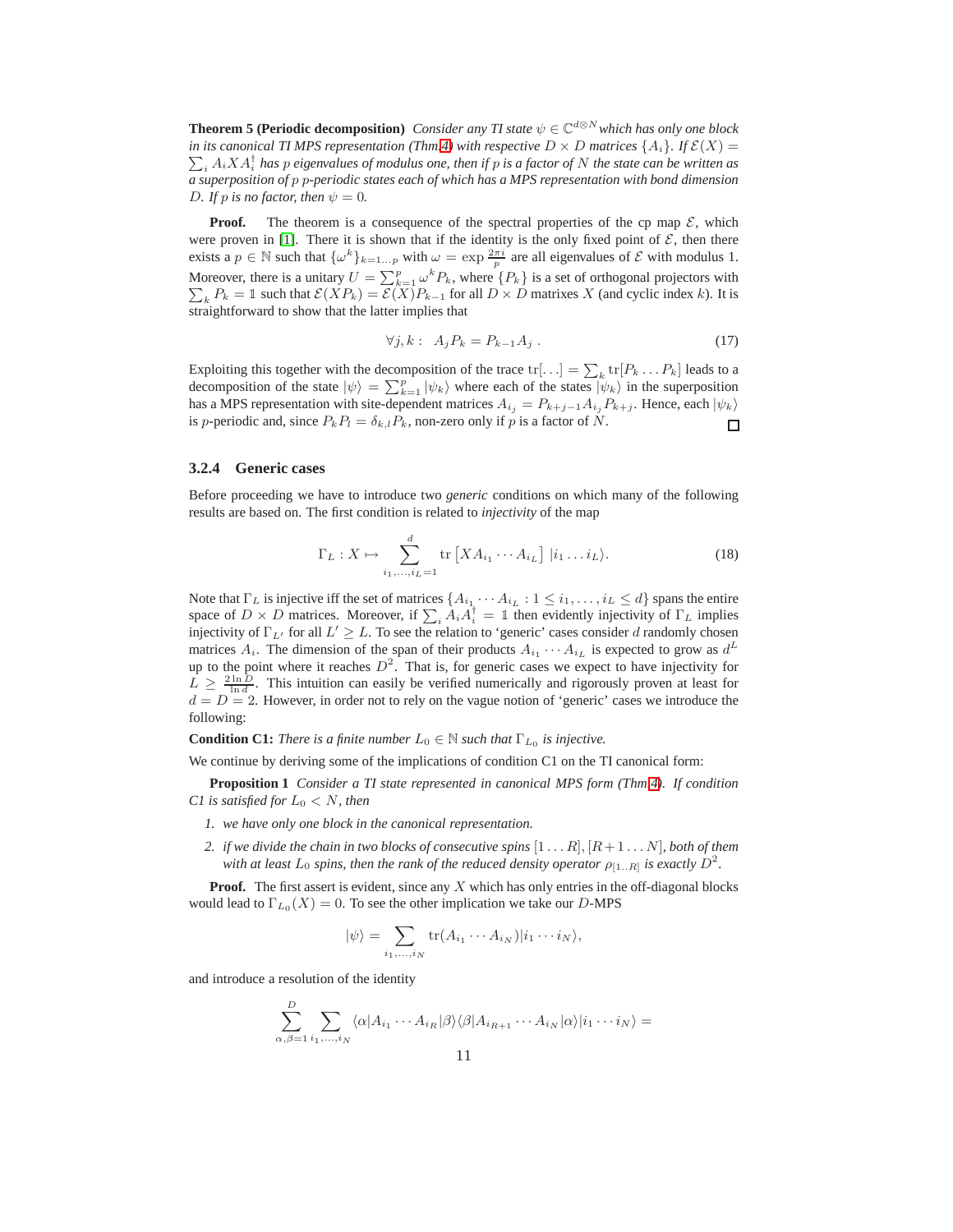$$
= \sum_{\alpha,\beta=1}^{D} |\Phi_{\alpha,\beta}\rangle |\Psi_{\alpha,\beta}\rangle, \text{ where}
$$
  

$$
|\Phi_{\alpha,\beta}\rangle = \sum_{i_1,\dots,i_R} \langle \alpha | A_{i_1} \cdots A_{i_R} | \beta \rangle | i_1 \cdots i_R \rangle,
$$
  

$$
|\Psi_{\alpha,\beta}\rangle = \sum_{i_1,\dots,i_R} \langle \beta | A_{i_R} \cdots A_{i_N} | \alpha \rangle | i_{R+1} 1 \cdots i_N \rangle.
$$

It is then sufficient to prove that both  $\{|\Phi_{\alpha,\beta}\rangle\}$  and  $\{|\Psi_{\alpha,\beta}\rangle\}$  are sets of linearly independent vectors. But this is a consequence of C1: Let us take complex numbers  $c_{\alpha,\beta}$  such that  $\sum_{\alpha,\beta} c_{\alpha,\beta} |\Phi_{\alpha,\beta}\rangle =$ 0 (the same reasoning for the  $|\Psi_{\alpha,\beta}\rangle$ ). This is exactly

$$
\Gamma_R \left[ \sum_{\alpha,\beta} c_{\alpha,\beta} |\beta\rangle\langle\alpha| \right] = 0.
$$

By C1 we have that  $\sum_{\alpha,\beta} c_{\alpha,\beta} |\beta\rangle\langle\alpha| = 0$  and hence  $c_{\alpha,\beta} = 0$  for every  $\alpha, \beta$ .

Now we will introduce a second condition for which we assume w.l.o.g. the spectral radius of  $\mathcal E$  to be one:

#### **Condition C2:** *The map*  $\mathcal E$  *has only one eigenvalue of magnitude one.*

Again this is satisfied for 'generic' cases as the set of cp maps with eigenvalues which are degenerated in magnitude is certainly of measure zero. It is shown in [\[1\]](#page-24-0) that this condition is *essentially* equivalent (Appendix [A\)](#page-25-0) to condition C1. In particular C2 also implies that there is just one block in the TI canonical representation (Thm[.4\)](#page-8-2) of the MPS  $|\psi\rangle = \sum_{i_1,\dots,i_N} tr(A_{i_1} \cdots A_{i_N}) |i_1 \cdots i_N\rangle$ .

Moreover, condition C2 implies that, for sufficiently large N, we can approximate  $E_1^N$  (which corresponds to  $\mathcal{E}^N$  via Eq.[\(16\)](#page-8-3)) by  $|R\rangle\langle L|$ ; where  $|R\rangle$  corresponds to the fixed point of  $\mathcal E$  (that is, the identity), and  $\langle L|$  to the fixed point  $\Lambda$  of the dual map.

Introducing a resolution of the identity as above, we have that  $|\psi\rangle = \sum_{\alpha,\beta} |\Psi_{\alpha,\beta}\rangle |\Psi_{\beta,\alpha}\rangle$ , with  $|\Psi_{\alpha,\beta}\rangle = \sum_{i_1,...,i} \frac{1}{\frac{N}{2}} \langle \alpha | A_{i_1}\cdots A_{i_{\frac{N}{2}}} | \beta \rangle |i_1\cdots i_{\frac{N}{2}}\rangle$ . But now

$$
\langle\Psi_{\alpha,\beta}|\Psi_{\alpha',\beta'}\rangle=\langle\alpha'|\mathcal{E}^{\frac{N}{2}}(|\beta'\rangle\langle\beta|)|\alpha\rangle=\lambda_{\alpha}\delta_{\alpha,\alpha'}\delta_{\beta,\beta'},
$$

up to corrections of the order  $|\nu_2|^{N/2}$  (where  $\nu_2$  is the second largest eigenvalue of  $\mathcal{E}$ ). This implies that with increasing N

$$
|\psi\rangle = \sum_{\alpha,\beta} \sqrt{\lambda_{\alpha}\lambda_{\beta}} \frac{|\Psi_{\alpha,\beta}\rangle}{\sqrt{\lambda_{\alpha}}} \frac{|\Psi_{\beta,\alpha}\rangle}{\sqrt{\lambda_{\beta}}}
$$

becomes the Schmidt decomposition associated to half of the chain. Hence we have proved the following.

**Theorem 6 (Interpretation of** Λ**)** *Consider a TI MPS state. In the generic case (condition C2), the eigenvalues of its reduced density operator with respect to half of the chain converge with increasing* N *to the diagonal matrix* Λ ⊗ Λ *with* Λ *from the TI canonical form (Thm[.4\)](#page-8-2).*

#### <span id="page-11-0"></span>**3.2.5 Uniqueness**

<span id="page-11-1"></span>We will prove in this section that the TI canonical form in Thm[.4](#page-8-2) is unique in the generic case.

**Theorem 7 (Uniqueness of the canonical form)** *Let*

$$
|\psi\rangle = \sum_{i_1,\dots,i_N=0}^{d-1} \text{tr}(B_{i_1}\cdots B_{i_N})|i_1\cdots i_N\rangle
$$

 $\Box$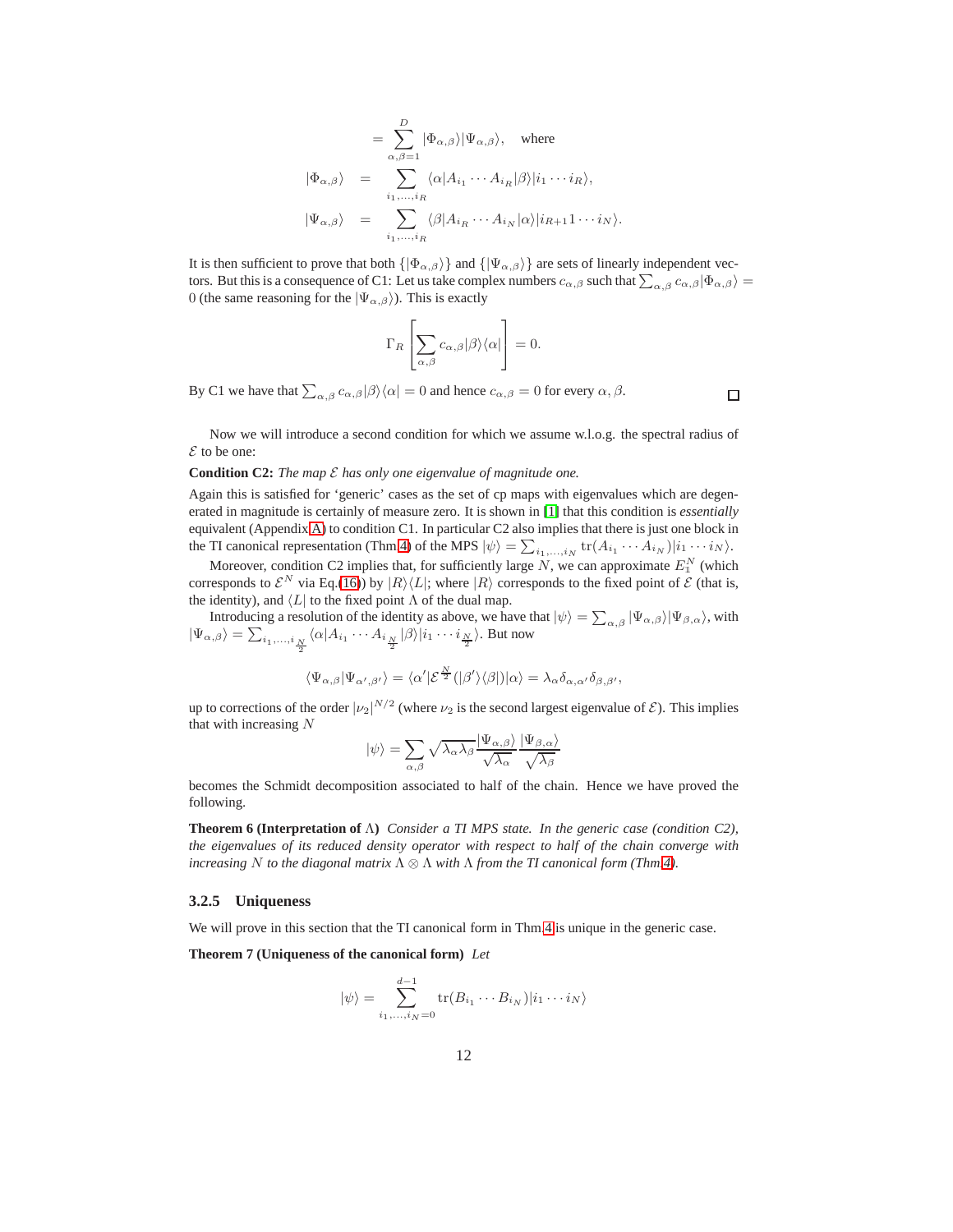*be a TI canonical* D*-MPS such that (i) condition C1 holds, (ii) the OBC canonical representation of*  $|\psi\rangle$  *is unique, and (iii)*  $N > 2L_0 + D^4$  *(a condition polynomial in D). Then, if*  $|\psi\rangle$  *admits another TI canonical* D*-MPS representation*

$$
|\psi\rangle = \sum_{i_1,\ldots,i_N=0}^{d-1} \text{tr}(C_{i_1}\cdots C_{i_N})|i_1\cdots i_N\rangle,
$$

there exists a unitary matrix  $U$  such that  $B_i = U C_i U^\dagger$  for every  $i$  (which implies in the case where  $\Lambda$  *is non-degenerate that*  $B_i = C_i$  *up to permutations and phases*).

To prove it we need a pair of lemmas.

<span id="page-12-0"></span>**Proposition 1** *Let* T, S *be linear maps defined on the same vector spaces and suppose that there exist vectors*  $Y_1, \ldots, Y_n$  *such that* 

- $T(Y_k) = S(Y_{k+1})$  *for every*  $1 \leq k \leq n-1$ *,*
- $Y_1, \ldots, Y_{n-1}$  are linearly independent,
- $Y_n = \sum_{k=1}^{n-1} \lambda_k Y_k$ .

*Consider a solution*  $x \neq 0$  *of the equation*  $\lambda_1 x^{n-1} + \cdots + \lambda_{n-1} x = 1$ *, and define* 

$$
\mu_1 = \lambda_1 x
$$
  
\n
$$
\mu_2 = \lambda_1 x^2 + \lambda_2 x
$$
  
\n...  
\n
$$
\mu_{n-1} = \lambda_1 x^{n-1} + \dots + \lambda_{n-1} x = 1.
$$

*Then, if*  $Y = \sum_{k=1}^{n-1} \mu_k Y_k$ *, we have that*  $Y \neq 0$  *and*  $T(Y) = \frac{1}{x}S(Y)$ *.* 

**Proof.** Clearly

$$
T(Y) = \sum_{k=1}^{n-1} \mu_k T(Y_k) = \sum_{k=1}^{n-1} \mu_k S(Y_{k+1}) =
$$
  
= 
$$
S\left(\sum_{k=1}^{n-2} \mu_k Y_{k+1} + \sum_{k=1}^{n-1} \lambda_k Y_k\right) =
$$
  
= 
$$
S(\lambda_1 Y_1 + (\lambda_2 + \mu_1) Y_2 + \dots + (\lambda_{n-1} + \mu_{n-2}) Y_{n-1}),
$$

and this last expression is exactly  $\frac{1}{x}S(Y)$  by the definition of the  $\mu$ 's. Moreover, since  $\mu_{n-1} = 1$ and  $Y_1, \ldots, Y_{n-1}$  are linearly independent we have that  $Y \neq 0$ .  $\Box$ 

The following lemma is a consequence of [\[11,](#page-24-10) Theorem 4.4.14].

**Proposition 2** If B, C are square matrices of the same size  $n \times n$ , the space of solutions of the *matrix equation*

<span id="page-12-1"></span>
$$
W(C\otimes \mathbb{1})=(B\otimes \mathbb{1})W
$$

*is*  $S \otimes M_n$ *, where S is the space of solutions of the equation*  $XC = BX$ *.* 

We can prove now Theorem [7.](#page-11-1)

**Proof.** By Proposition [1](#page-10-1) we know that the matrices  $A_i^{[j]}$  in the canonical OBC representation of  $|\psi\rangle$  are of dimension  $D^2 \times D^2$  for any  $L_0 \le j \le N - L_0$  (in particular there are at least  $D^4$  of such j's). From the TI MPS representation of  $|\psi\rangle$  we can obtain an alternative OBC representation by noticing that

$$
|\psi\rangle = \sum_{i_1,\ldots,i_N=0}^{d-1} b_{i_1}^{[1]}(B_{i_2}\otimes \mathbb{1})\cdots (B_{i_N}\otimes \mathbb{1})b_{i_N}^{[N]}|i_1\cdots i_N\rangle,
$$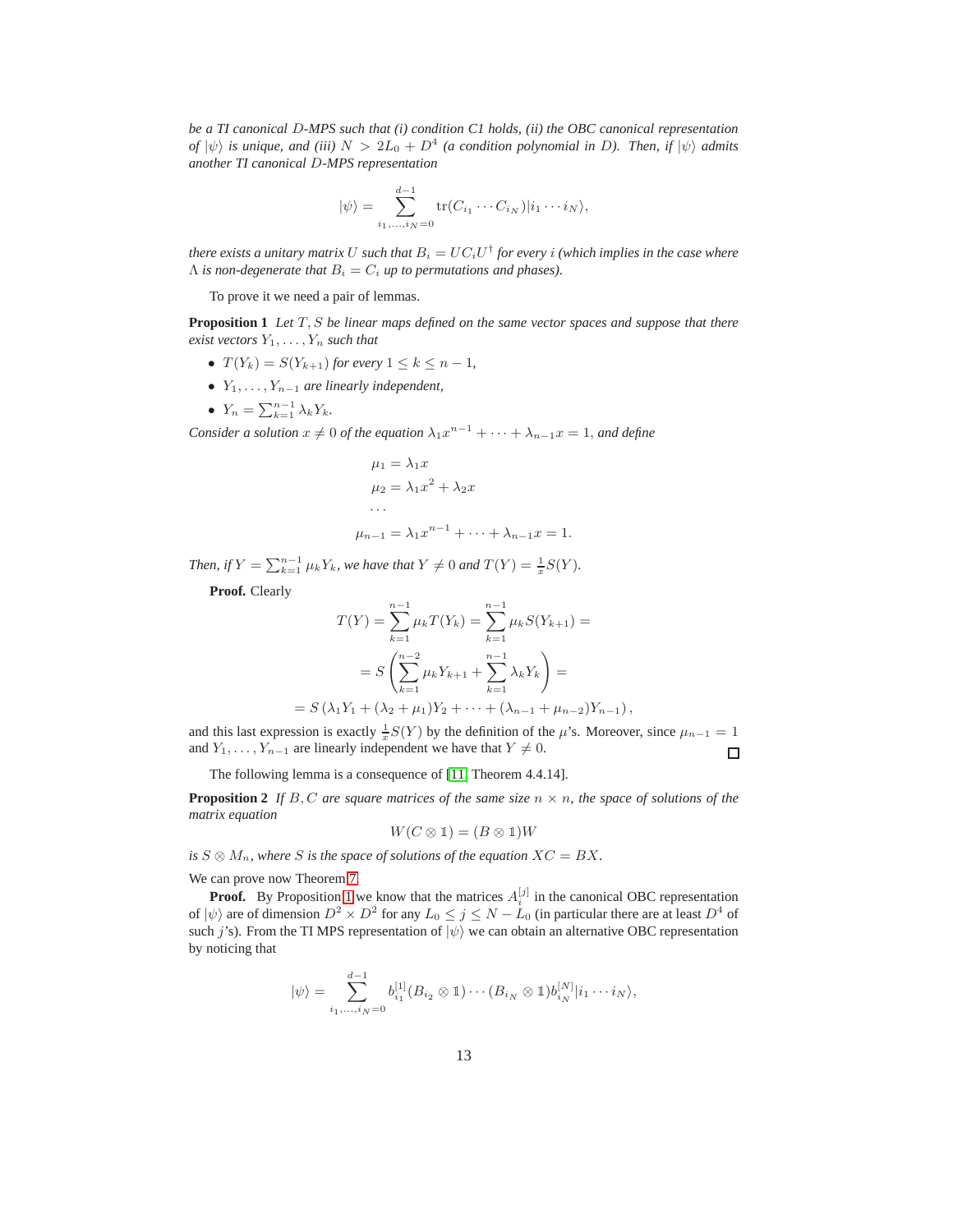where  $b_i^{[1]}$  is the vector  $1 \times D^2$  that contains all the rows of  $B_i$ , that is,

$$
b_i^{[1]} = (B_i(1,1), B_i(1,2), \ldots, B_i(1,D), B_i(2,1), \ldots),
$$

and  $b_i^{[N]}$  is the vector  $D^2 \times 1$  that contains all the columns of  $B_i$ , that is,

$$
(b_i^{[N]})^T = (B_i(1,1), B_i(2,1), \ldots, B_i(D,1), B_i(1,2), \ldots).
$$

Doing the same with the  $C$ 's we have also

$$
|\psi\rangle = \sum_{i_1,...,i_N=0}^{d-1} c_{i_1}^{[1]}(C_{i_2} \otimes \mathbb{1}) \cdots (C_{i_N} \otimes \mathbb{1}) c_{i_N}^{[N]}|i_1 \cdots i_N\rangle.
$$

Using now Theorem [2](#page-5-9) and the fact that between  $L_0$  and  $N - L_0$  both  $A_{i_0}^{[j]}$ ,  $(B_i \otimes \mathbb{1})$  and  $(C_i \otimes \mathbb{1})$  are  $D^2 \times D^2$  matrices, we can conclude that there exist invertible  $D^2 \times D^2$  matrices  $W_1 \dots W_{D^4}$  such that  $W_k(C_i \otimes \mathbb{1}) = (B_i \otimes \mathbb{1})W_{k+1}$  for every  $1 \leq k \leq D^4 - 1$ .

Now take *n* such that  $W_1, \ldots, W_{n-1}$  are linearly independent but  $W_n = \sum_{k=1}^{n-1} \lambda_k W_k$ . Let us define x and  $\mu_1, \ldots, \mu_{n-1}$  as in Lemma [1](#page-12-0) and  $W = \sum_{k=1}^{n-1} \mu_k W_k$ . By Lemma 1 we have  $W \neq 0$ and  $W(C_i \otimes \mathbb{1}) = (\frac{1}{x}B_i \otimes \mathbb{1})W$  for every i. Now, Lemma [2](#page-12-1) implies that there exist  $R \neq 0$  such that  $RC_i = \frac{1}{x}B_iR$  for every *i*.

We can use now that  $\Lambda = \sum_i B_i^{\dagger} \Lambda B_i$  to prove that  $\sum_i C_i^{\dagger} R^{\dagger} \Lambda R C_i = \frac{1}{|x|^2} R^{\dagger} \Lambda R$ . Since the completely positive map  $X \mapsto \sum_i C_i^{\dagger} X C_i$  is trace preserving (and  $R^{\dagger} \Lambda R \neq 0$ ) one has that  $|x|^2 = 1.$ 

Now, from  $\mathbb{1} = \sum_i C_i C_i^{\dagger}$ , we obtain that  $\sum_i B_i R R^{\dagger} B_i^{\dagger} = R R^{\dagger}$ . Since the  $B_i$ 's have only one box (Proposition [1\)](#page-10-1) we conclude that  $RR^{\dagger} = \mathbb{1}$  so that R is a unitary.  $\Box$ 

#### <span id="page-13-0"></span>**3.2.6 Obtaining the canonical form**

In the previous section we have implicitly used the "freedom" that one has in the choice of the matrices in the generic case. In this section we will make this explicit (answering question [1\)](#page-5-6) and will use it to show how to obtain efficiently the canonical form (answering question [3\)](#page-5-5).

Let us take a TI state  $|\psi\rangle \in \mathbb{C}^{d\otimes N}$  such that the rank of all the reduced density operators is bounded by  $D^2$ . Clearly it can be stored using a MPS with OBC in  $Nd D^2 \times D^2$  matrices. If we are in the generic case and this state has a canonical form verifying condition C1, it would be very convenient to have a way of obtaining it, since it allows us to store the state using only  $dD \times D$ matrices!

In this section we will show how the techniques developed so far allow us to do it by solving an independent of N system of  $O(D^8)$  quadratic equations with  $O(D^4)$  unknowns.

We will assume that the problem has a solution, that is, the state has a TI canonical form with condition C1. We will also assume that we are in the generic case in the sense that the OBC canonical form is unique (no degeneracy in the Schmidt Decomposition). Then, the algorithm to find it reads as follows:

We start with the  $D^2 \times D^2$  matrices  $A_i^{[L_0+1]}, \dots, A_i^{[L_0+D^4]}$  of the OBC canonical form.

We solve the following system (S) of quadratic equations in the unknows  $Y_j, Z_{j+1}, B_i, j =$  $L_0 + 1, \ldots, L_0 + D^4$ ,  $i = 1, \ldots, d$   $(Y_j, Z_j$  are  $D^2 \times D^2$  matrices and  $B_i D \times D$  matrices).

$$
B_i \otimes 1 = Y_j A_j^{[j]} Z_{j+1} \qquad \forall i, j
$$
  

$$
Y_j Z_j = 1 \qquad \forall j
$$
  

$$
\sum_i B_i B_i^{\dagger} = 1
$$

and we have the following.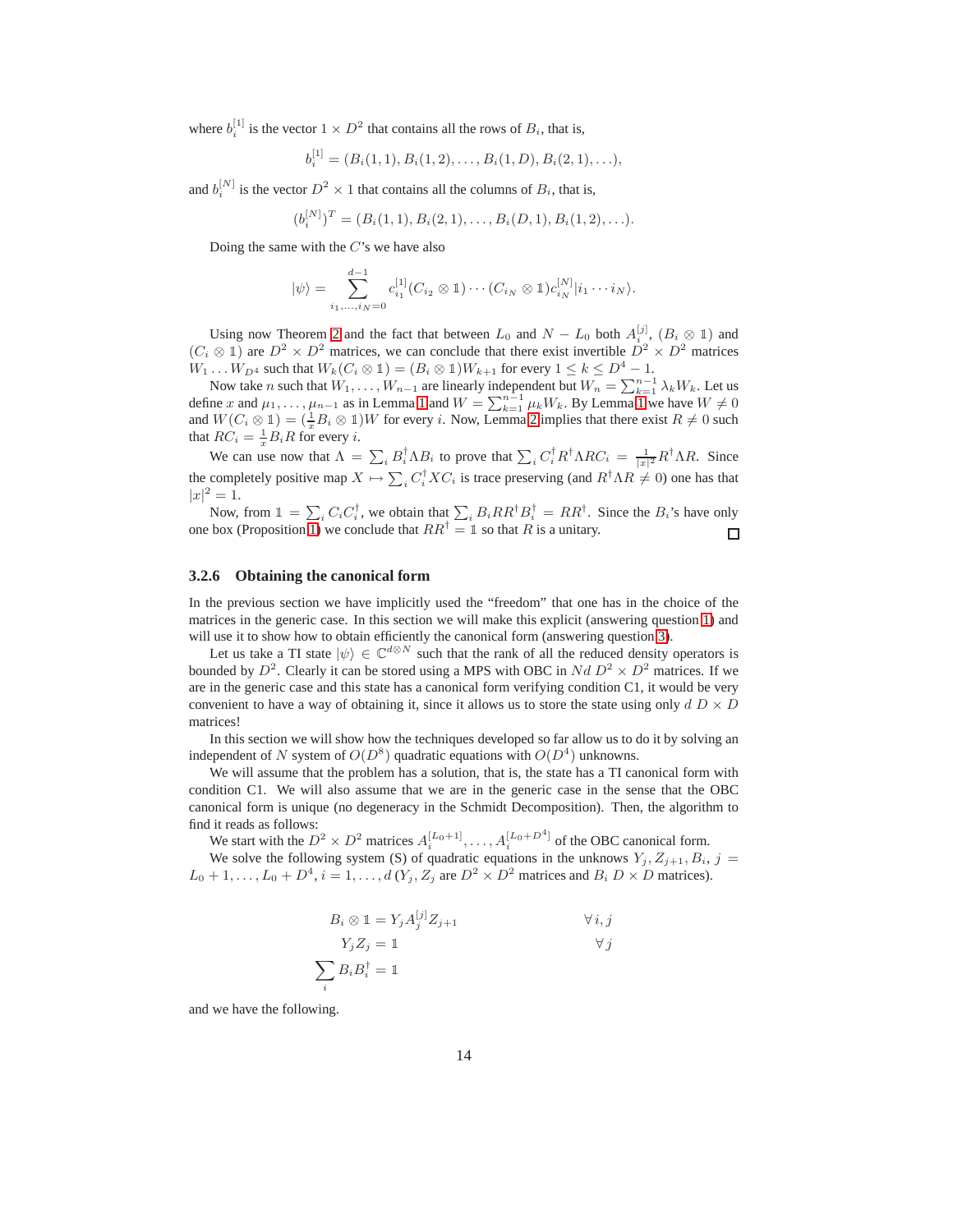**Theorem 8 (Obtaining the TI canonical form)** *Consider any TI state*  $|\psi\rangle$  *with unique OBC canonical form and such that the rank of each reduced density operator (of successive spins) is bounded* by  $D^2$ .

- *1. If there is a TI MPS representation verifying condition C1, then the above systems (S) of quadratic equations has a solution.*
- *2. Any solution of (S) gives us a TI D-MPS representation of*  $|\psi\rangle$ *, that is related to the canonical one by unitaries*  $(A_i = UB_iU^{\dagger})$ .

**Proof.** We have seen in the previous Section that the canonical representation is a solution for (S). Now, if  $B_i$ 's are the solution of (S) and  $A_i$ 's are the matrices of the canonical representation, we have, reasoning as in the proof of Theorem [7,](#page-11-1) that there exists an  $R \neq 0$  and an  $x \neq 0$  such that  $RB_i = \frac{1}{x} A_i R$  for every *i*. Using that  $\sum_i B_i B_i^{\dagger} = \mathbb{I}$ , that  $\Lambda = \sum_i A_i^{\dagger} \Lambda A_i$  and that  $\mathbb{I}$  is the only fixed point of  $X \mapsto \sum_i A_i X A_i^{\dagger}$  we can conclude, as in the proof of Theorem [7,](#page-11-1) that R is unitary.  $\Box$ 

# <span id="page-14-0"></span>**4 Parent Hamiltonians**

This section pretends to extend the results of the seminal paper [\[1\]](#page-24-0) to the case of a finite chain. That is, we will study when a certain MPS is the *unique* ground state of certain *gapped* local hamiltonian. However, since we deal with a finite chain, the arguments given in [\[1\]](#page-24-0) for the "uniqueness" part are no longer valid, and we have to find a different approach. As in the previous section we will start with the case of OBC and then move to the case of TI and PBC. In the "gap" part we will simply sketch the original proof given in [\[1\]](#page-24-0).

### <span id="page-14-2"></span><span id="page-14-1"></span>**4.1 Uniqueness**

#### **4.1.1 Uniqueness of the ground state under condition C1 in the case of OBC**

Let us take a MPS with OBC given in the canonical form  $|\psi\rangle = \sum_{i_1,\dots,i_N} A_{i_1}^{[1]} \cdots A_{i_N}^{[N]} |i_1 \cdots i_N\rangle$ .<br>Let us assume that we can group the spins in blocks of consecutive ones in such a way that, in the regrouped MPS  $|\psi\rangle = \sum_{i_1,...,i_M} B^{[1]}_{i_1} \cdots B^{[M]}_{i_M} |i_1 \cdots i_M\rangle$ , every set of matrices  $B^{[j]}_{i_j}$  verifies condition C1, that is, generates the corresponding space of matrices. If we call  $h_{j,j+1}$  the projector onto the orthogonal subspace of

$$
\{\sum_{i_j,i_{j+1}} \text{tr}(XB^{[j]}B^{[j+1]}): X \text{ arbitrary}\},
$$

then

 $\sum_j h_{j,j+1}$ . **Theorem 9 (Uniqueness with OBC)**  $|\psi\rangle$  *is the unique ground state of the local Hamiltonian*  $H =$ 

**Proof.** Any ground state  $|\phi\rangle$  of H verifies that  $h_{j,j+1} \otimes \mathbb{1}|\phi\rangle = 0$  for every j, that is

<span id="page-14-3"></span>
$$
|\phi\rangle = \sum_{i_1,\dots,i_M} \text{tr}(X^j_{I(j,j+1)} B^{[j]}_{i_j} B^{[j+1]}_{i_{j+1}})|i_1 \dots i_M\rangle,
$$
\n(19)

where  $I(j, j + 1)$  is the set of indices  $i_1 \dots i_{j-1}, i_{j+2} \dots i_M$ .

Mixing (19) for 
$$
j
$$
 and  $j + 1$  and using condition C1 for  $B^{[j+1]}$  gives

$$
X_{I(j,j+1)}^j B_{i_j}^{[j]} = B_{i_{j+2}}^{[j+2]} X_{I(j+1,j+2)}^{j+1}.
$$

Using now that  $\sum_{i_j} B_{i_j}^{[j]} B_{i_j}^{[j] \dagger} = \mathbb{1}$  and calling  $Y_{I(j,...,j+2)}^j = \sum_{i_j} X_{I(j+1,j+2)}^{j+1} B_{i_j}^{[j] \dagger}$  we get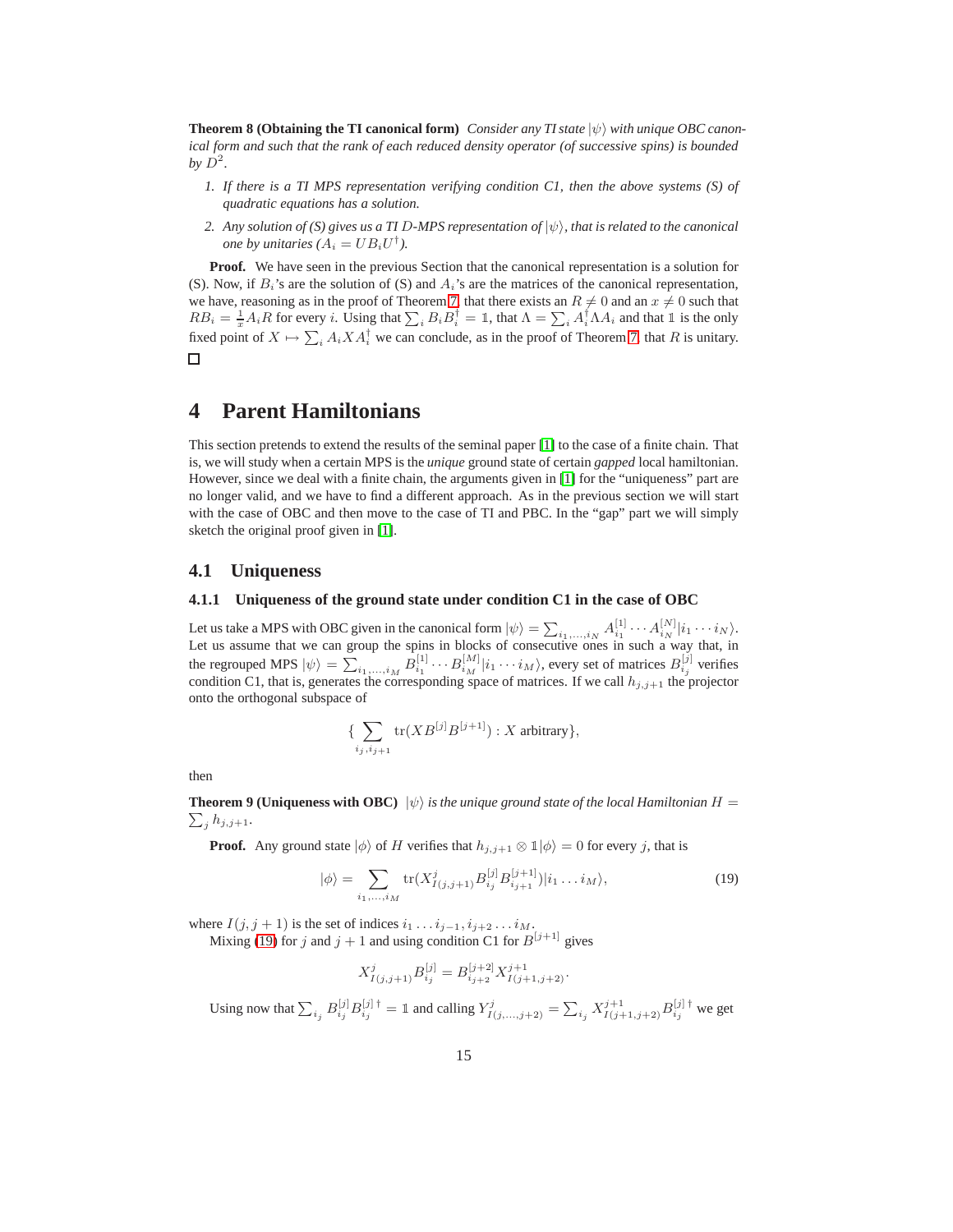$$
|\phi\rangle = \sum_{i_1,\dots,i_M} \text{tr}(Y^j_{I(j,\dots,j+2)} B^{[j]}_{i_j} \cdots B^{[j+2]}_{i_{j+2}})|i_1 \dots i_M\rangle.
$$

Using the trivial fact that blocking again preserves condition C1 one can easily finish the argument by induction. We just notice that in the last step one obtains

$$
|\phi\rangle = \sum_{i_1,\dots,i_M} X B_{i_1}^{[1]} \cdots B_{i_M}^{[M]} |i_1 \cdots i_M\rangle,
$$

where X is just a number that, by normalization, has to be 1, giving  $|\phi\rangle = |\psi\rangle$  and hence the result.  $\Box$ 

#### <span id="page-15-0"></span>**4.1.2 Uniqueness of the ground state under condition C1 with TI and PBC**

To obtain the analogue result in the case of TI and PBC one can apply the same argument. However, since we do not have any more vectors in the first and last positions, we need to refine the reasoning of the last step. Moreover, using the symmetry we have now, one can decrease a bit the interaction length of the Hamiltonian, from  $2L_0$  to  $L_0 + 1$ .

Let us be a bit more concrete. Given our ring of N d-dimensional quantum systems,  $L \leq N$ and a subspace S of  $\mathbb{C}^{d\otimes L}$ , we denote  $H_S = \sum_{i=1}^N \tau^i(h_S)$ , where  $h_S$  is the projection onto  $S^{\perp \dagger}$ . If we start with a MPS  $|\psi\rangle = \sum_{i_1,\dots,i_N} tr(A_{i_1} \cdots A_{i_N}) |i_1 \cdots i_N\rangle$  with property C1, we will consider  $L > L_0$  and, as before, the subspace  $\mathcal{G}_L^A$ will consider  $L > L_0$  and, as before, the subspace  $\mathcal{G}_L^A$  (or simply  $\mathcal{G}_L$ ) formed by the elements  $\sum_{i_1,\dots,i_L}$  tr( $XA_{i_1} \cdots A_{i_L}$ )| $i_1 \cdots i_L$ ). It is clear that  $H_{\mathcal{G}_L} |\psi\rangle = 0$  and that  $H_{\mathcal{G}_L}$  is fru free. Moreover, if  $N \geq 2L_0$  and  $L > L_0$ , then

<span id="page-15-3"></span>**Theorem 10 (Uniqueness with TI and PBC)**  $|\psi\rangle$  *is the only ground state of*  $H_{\mathcal{G}_L}$ .

**Proof.** Reasoning as in the case of OBC one can easily see that any ground state  $|\phi\rangle$  of  $H_{\mathcal{G}_L}$ is in  $\mathcal{G}_N$ , that is, has the form  $|\phi\rangle = \sum_{i_1,\dots,i_N} tr(XA_{i_1} \cdots A_{i_N})|i_1 \cdots i_N\rangle$ . Since there is no distinguished first position,  $|\phi\rangle$  can also be written

$$
|\phi\rangle = \sum_{i_1,\dots,i_N} \text{tr}(A_{i_1}\cdots A_{i_{L_0}}YA_{i_{L_0+1}}\cdots A_{i_N})|i_1\cdots i_N\rangle.
$$

By condition C1,  $XA_{i_1} \cdots A_{i_{L_0}} = A_{i_1} \cdots A_{i_{L_0}} Y$  for every  $i_1, \ldots, i_{L_0}$ . But, also by condition C1,  $A_{i_1} \cdots A_{i_{L_0}}$  generates the whole space of  $D \times D$  matrices. Hence  $X = Y$  which, in addition, commutes with  $A_{i_1} \cdots A_{i_{L_0}}$  for every  $i_1, \ldots, i_{L_0}$ . This means that X commutes with every matrix and hence  $X = \lambda \mathbb{1}$  and  $|\phi\rangle = |\psi\rangle$ .  $\Box$ 

#### <span id="page-15-1"></span>**4.1.3 Non-uniqueness in the case of two or more blocks**

In the absence of condition C1 in our MPS, we cannot guarantee uniqueness for the ground state of the parent Hamiltonian. There are two different properties that can lead to degeneracy. One is the existence of a periodic decomposition (Theorem [5\)](#page-9-0), that can happen even in the case of one block. This is the case of the Majumdar-Gosh model (Section [2\)](#page-2-0). The other property is the existence of more than one block in the canonical form (Thm[.4\)](#page-8-2). As we will see below, this leads to a stronger version of degeneracy that is closely related to the number of blocks. In particular, we are going to show that whenever we have more than one block, the MPS is *never* the unique ground state of a frustration free local Hamiltonian (Thm [11\)](#page-17-1). In addition, there exists one local Hamiltonian which has the MPS as ground state and with ground space degeneracy equal to the number of blocks

<span id="page-15-2"></span><sup>&</sup>lt;sup>†</sup>For all the reasonings it is enough to consider  $\tilde{h}: \mathbb{C}^{d\otimes L} \longrightarrow \mathbb{C}^{d\otimes L}$  positive such that ker  $\tilde{h} = S$ . We take  $\tilde{h} = P_{S\perp}$  for simplicity.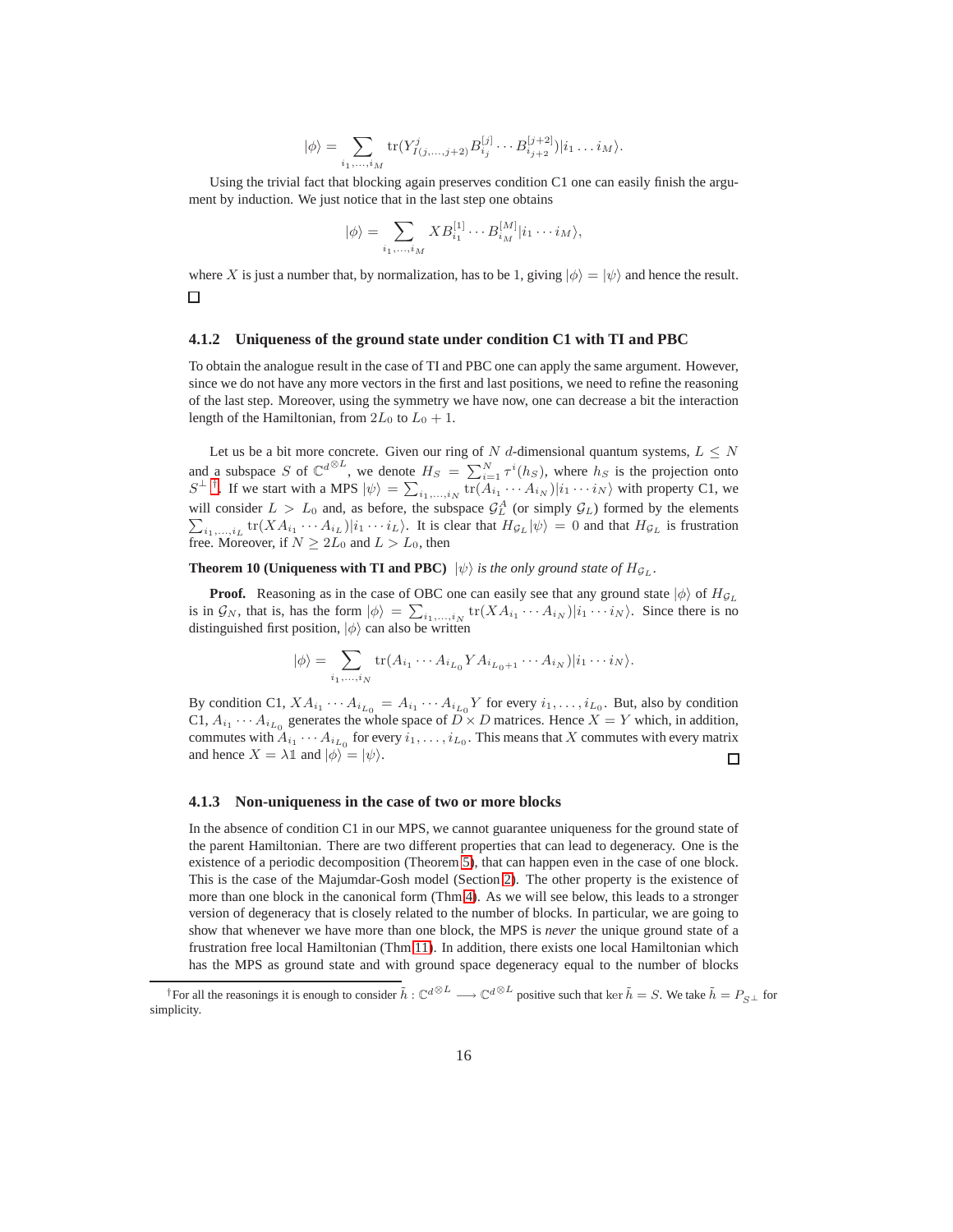(Thm [12\)](#page-17-2). That is, a number of blocks greater than one can correspond to a spontaneously broken symmetry [\[6\]](#page-24-6).

In all this section we need to assume that we have condition C1 in each block. For a detailed discussion of the *reasonability* of this hypothesis see Appendix [A.](#page-25-0)

Let us take a TI MPS  $|\phi\rangle$  with  $b(\geq 2)$  blocks  $A_i^1, \ldots, A_i^b$  in the canonical form, size $(A_i^1) \geq$  $\cdots \geq$  size( $A_i^b$ ), and condition C1 in each block. Let us call  $L_0 = \max_j \{L_0^{A_j}\}\$ , which will be logarithmic in N for the *generic* case. Clearly  $|\phi\rangle = \sum_{j=1}^{b} |\phi_{Ai}\rangle$ , where

$$
|\phi_{A,j}\rangle = \lambda_j^N \sum_{i_1,\dots,i_N} \text{tr}(A_{i_1}^j \cdots A_{i_N}^j)|i_1\cdots i_N\rangle.
$$

<span id="page-16-0"></span>Moreover, w.l.o.g. we can assume that the states  $|\phi_{A,i}\rangle$  are pairwise different. The following lemmas will take care of the technical part of the section.

**Proposition 3** Given any  $D \times D$  matrices  $C \neq 0$  and X there exist matrices  $R_i$ ,  $S_i$  such that  $X = \sum_i R_i CS_i.$ 

**Proof.** By the polar decomposition, it is easy to find matrices  $E, F, G, H$  (with  $G, H$  invertible) such that  $ECF = |1\rangle\langle 1|$  and  $GXH = \sum_{i=1}^{m} |i\rangle\langle i|$ . Clearly  $\sum_{i=1}^{m} |i\rangle\langle i| = \sum_{i=1}^{m} P_i |1\rangle\langle 1| P_i$ , where  $P_i$  is the matrix obtained from the identity by permuting the first and the *i*-th row. So  $R_i = G^{-1} P_i E$  and  $S_i = F P_i H^{-1}$ .  $\Box$ 

<span id="page-16-1"></span>**Proposition 4** If  $L \geq 3(b-1)(L_0+1)$ , the sum  $\bigoplus_{j=1}^b \mathcal{G}_L^{A^j}$  is direct.

**Proof.** We group the spins in  $3(b - 1)$  blocks of at least  $L_0 + 1$  spins each and then use induction. First the case  $b = 2$ .

We assume on the contrary that there exist  $X, Y \neq 0$  such that

$$
\sum_{i_1,i_2,i_3} \text{tr}(A_{i_1}^1 X A_{i_2}^1 A_{i_3}^1) |i_1 i_2 i_3\rangle = \sum_{i_1,i_2,i_3} \text{tr}(A_{i_1}^2 Y A_{i_2}^2 A_{i_3}^2) |i_1 i_2 i_3\rangle.
$$

If we consider now an arbitrary matrix  $Z$ , by C1 and Lemma [3,](#page-16-0) there exist complex numbers  $\mu_{i_1}^i, \rho_{i_2}^i$  such that  $Z = \sum_i \sum_{i_1, i_2} \mu_{i_1}^i \rho_{i_2}^i A_{i_1}^1 X A_{i_2}^1$ . Calling  $W = \sum_i \sum_{i_1, i_2} \mu_{i_1}^i \rho_{i_2}^i A_{i_1}^2 Y A_{i_2}^2$ <br>we have that  $\sum_{i_3} \text{tr}(ZA_{i_3}^1)|i_3\rangle = \sum_{i_3} \text{tr}(WA_{i_3}^2)|i_3\rangle$ .

This means that  $\mathcal{G}_{L_0+1}^{A^1} \subset \mathcal{G}_{L_0+1}^{A^2}$ . Since size( $A_i^1$ )  $\geq$  size( $A_i^2$ ), this implies that size( $A_i^1$ ) = size( $A_i^2$ ) and that  $\mathcal{G}_{L_0+1}^{A^1} = \mathcal{G}_{L_0+1}^{A^2}$ . But now, taking the local Hamiltonian  $H_{\mathcal{G}_{L_0+1}^{A^1}} = H_{\mathcal{G}_{L_0+1}^{A^2}}$ , by Theorem [10,](#page-15-3) both  $|\phi_{A1}\rangle$  and  $|\phi_{A2}\rangle$  should be its *only* ground state; which is the desired contradiction.

Now the induction step. Let us start with  $\sum_{j=1}^{b+1} w^j = 0$ , where

$$
\mathcal{G}_{3b(L_0+1)}^{A^j} \ni w_j = \sum_{i_1,\dots,i_{3b}} \text{tr}(A_{i_1}^j W^j A_{i_2}^j \cdots A_{i_{3b}}^j) | i_1 \cdots i_{3b} \rangle.
$$

We want to prove that  $W^j = 0$  for every j. So let us assume the opposite, take j such that  $W^j \neq 0$ and call  $\tilde{w}_j = \left( \mathbb{1}_{[12]} \otimes h_{\mathcal{G}_{[3]}^{Ab+1}} \otimes \mathbb{1}_{[4...3b]} \right)$  $(w_j)$ . We have that  $\sum_{j=1}^b \tilde{w}_j = 0$ , and, by the induction hypothesis, each  $\tilde{w}_i = 0$ . Now

$$
\tilde{w}_j = \sum_{i_1, \dots, i_{3b}} \text{tr}(A_{i_1}^j W^j A_{i_2}^j X_{i_3}^j A_{i_4}^j \cdots A_{i_{3b}}^j) | i_1 \cdots i_{3b} \rangle,
$$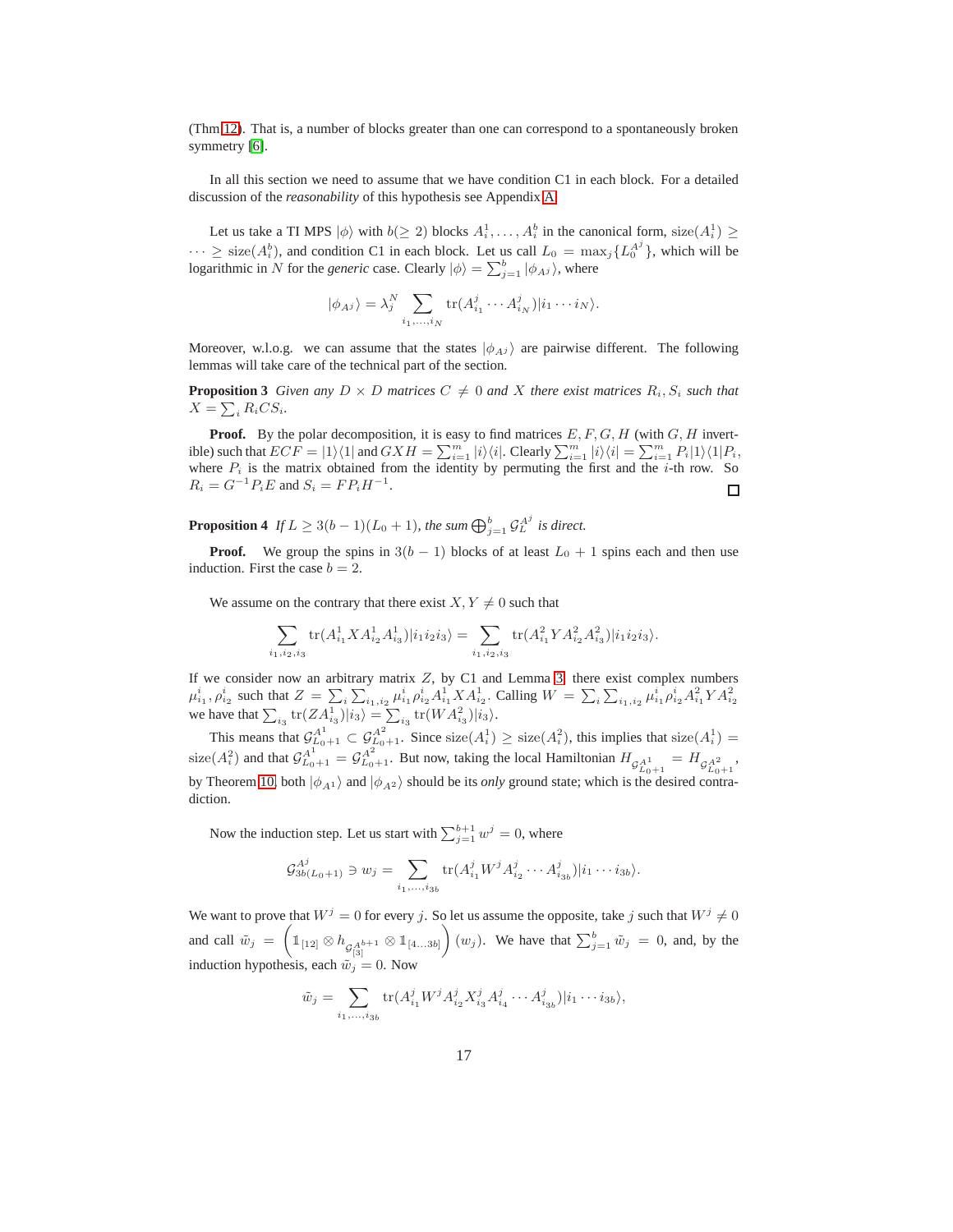with  $X_{i_3}^j \neq 0$  for some  $i_3$  (Theorem [10\)](#page-15-3). Moreover, we can use condition C1 and Lemma [3](#page-16-0) to get complex numbers  $\mu_{i_1}^i$ ,  $\rho_{i_2}^i$  such that  $\mathbb{1} = \sum_i \sum_{i_1, i_2} \mu_{i_1}^i \rho_{i_2}^i A_{i_1}^j W^j A_{i_2}^j$ .

Hence,  $0 = \sum_{i_4,\dots,i_{3b}} tr(X_{i_3}^j A_{i_4}^j \cdots A_{i_{3b}}^j)|i_4 \cdots i_{3b}\rangle$  for every  $i_3$ , which implies by C1 the contradiction  $X_{i_3}^j = 0$ .  $\Box$ 

Finally the results,

<span id="page-17-1"></span>**Theorem 11 (Degeneracy of the ground space v1)** *If*  $N \geq 3(b-1)(L_0+1) + L$  *and*  $H =$  $\sum_i \tau^i(h)$  is any translationally invariant frustration free L-local Hamiltonian on our ring of N *spins that has*  $|\phi\rangle$  *as a ground state (that is, H* $|\phi\rangle = 0$ ), *then*  $|\phi_{Aj}\rangle$  *is also a ground state of H for every* j*.*

*In particular* H *has more than one ground state.*

**Proof.** One has  $0 = (h \otimes \mathbb{1}) | \phi \rangle = \sum_j (h \otimes \mathbb{1}) | \phi_{A^j} \rangle$ . Since  $(h \otimes \mathbb{1}) | \phi_{A^j} \rangle \in (\mathbb{C}^d)^{\otimes L} \otimes \mathcal{G}_{N-L}^{A^j}$ , we can use Lemma [4](#page-16-1) to get the desired conclusion:  $(h \otimes 1)|\phi_{A}i\rangle = 0$  for every j.  $\Box$ 

<span id="page-17-2"></span>**Theorem 12 (Degeneracy of the ground space v2)** *There exists a local Hamiltonian* H *acting on*  $L \geq 3(b-1)(L_0+1)+1$  *spins such that its ground space is exactly* ker $(H) =$  span $\{|\phi_{Ai}\rangle\}_{1\leq j\leq b}$ *.* 

**Proof.** The hamiltonian will be  $H_S$  with  $S = \bigoplus_j \mathcal{G}_L^{A^j}$ , and  $L \geq 3(b-1)(L_0+1) + 1$ . For  $m \geq L$ ,

$$
\mathbb{C}^d \otimes \left(\bigoplus_j \mathcal{G}_m^{A^j}\right) \cap \left(\bigoplus_j \mathcal{G}_m^{A^j}\right) \otimes \mathbb{C}^d = \bigoplus_j \mathcal{G}_{m+1}^{A^j}.
$$

In fact, if  $|\phi\rangle \in \mathbb{C}^d \otimes (\bigoplus_j \mathcal{G}_m^{A^j}) \cap (\bigoplus_j \mathcal{G}_m^{A^j}) \otimes \mathbb{C}^d$ , we have simultaneously that

$$
|\psi\rangle = \sum_{j} \sum_{i_1, ..., i_{m+1}} \text{tr}(A_{i_{m+1}}^j C_{i_1}^j A_{i_2}^j \cdots A_{i_m}^j) |i_1 \cdots i_{m+1}\rangle \text{ and}
$$
  

$$
|\psi\rangle = \sum_{j} \sum_{i_1, ..., i_{m+1}} \text{tr}(D_{i_{m+1}}^j A_{i_1}^j A_{i_2}^j \cdots A_{i_m}^j) |i_1 \cdots i_{m+1}\rangle .
$$

Lemma [4](#page-16-1) and condition C1 allows us to identify for every  $j, i_1, i_{m+1}$ 

$$
A^j_{i_{m+1}}C^j_{i_1}=D^j_{i_{m+1}}A^j_{i_1}.
$$

Calling  $E^j = \sum_{i_1} C_{i_1}^j A_{i_1}^j$  and using that  $\sum_{i_1} A_{i_1}^j A_{i_1}^{j \dagger} = \mathbb{I}$ , we get  $A_{i_{m+1}}^j C_{i_1}^j = A_{i_{m+1}}^j E^j A_{i_1}^j$ , which implies that  $|\phi\rangle \in \bigoplus_j \mathcal{G}_{m+1}^{A^j}$ .

Then one can easily follow the lines of the proof of Theorem [10](#page-15-3) (assuming  $N \geq L + L_0$ ) to conclude that ker( $H_S$ ) = span $\{|\phi_{Aj}\rangle\}_{1\leq j\leq b}$ . 口

#### <span id="page-17-0"></span>**4.2 Energy gap**

If the ground state energy is zero (which can always be achieved by a suitable offset), the *energy gap*  $\gamma$  above the ground space is the largest constant for which

$$
H^2 \ge \gamma H \tag{20}
$$

If in addition  $H = \sum_i \tau^i(h)$  is frustration free and has interaction length l, by taking any  $p \geq l$  and grouping the spins in blocks of p, one can define an associated 2-local interaction in the regrouped chain by  $\tilde{h}_{i,i+1} = H_{[pi+1,...,(i+2)p]}$  ( $= \sum_{j=pi}^{p(i+2)-l} \tau^{j}(h)$ ). The *new* hamiltonian  $\tilde{H}$ verifies

$$
H_{[1,...,mp]} \leq \tilde{H}_{[1...m]} = \sum_{i=0}^{m-1} \tau^{i}(\tilde{h}) \leq 2H_{[1,...,mp]}.
$$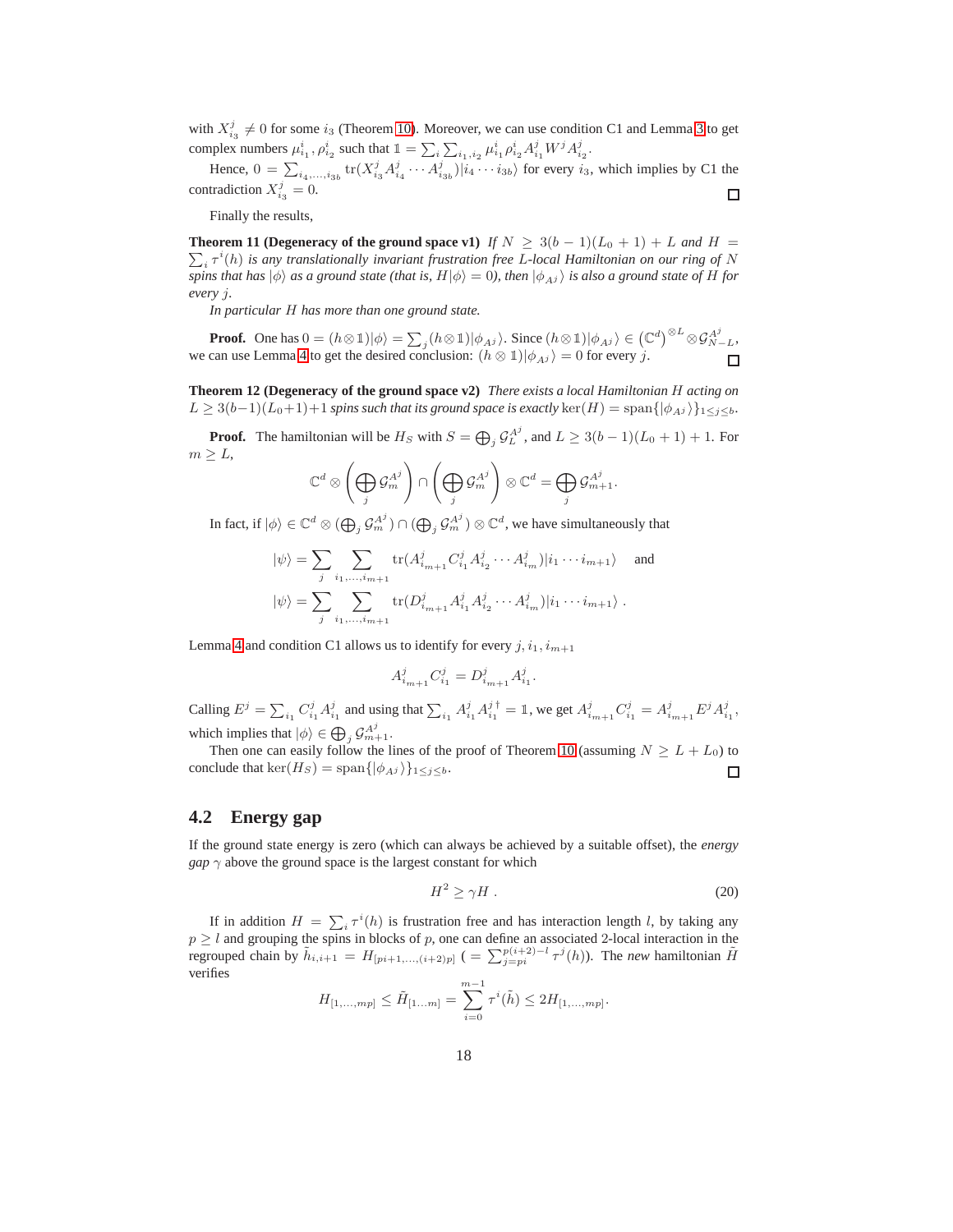Moreover, calling P to the projection onto ker( $\tilde{h}$ ), there exists a constant  $\gamma_{2p}$  (that is exactly the spectral gap of  $H_{[1...,2p]}$ ) such that  $\tilde{h} \geq \gamma_{2p}(\mathbb{1} - P)$ .

Therefore, to study the existence of an energy gap in a local TI frustration free Hamiltonian, it is enough to study the case of a nearest neighbor interaction  $\hat{H} = \sum_i \tau^i(P_{i,i+1})$  where P is a projector. In this situation, Knabe [\[12\]](#page-24-11) gave a sufficient condition to assure the existence of a gap, namely that the gap  $\epsilon_n$  of  $\hat{H}_{[1...,n+1]}$  is bigger than  $\frac{1}{n}$  for some n.

In the particular case of the parent hamiltonian of an MPS, a much more refined argument was provided in [\[1\]](#page-24-0) to prove the existence of a gap under condition C1. The idea reads as follows. Clearly  $\hat{H}^2 \ge \hat{H} + \sum_i P_{i,i+1} P_{i+1,i+2} + P_{i,i+2} P_{i+1,i+1}$ . By the proof of Theorem [10,](#page-15-3)

$$
P_{i,i+1} = \mathbb{1}_{[1...p_i]} \otimes (\mathbb{1} - P_{\mathcal{G}_{2p}}) \otimes \mathbb{1}_{[p(i+2)+1...N]}.
$$

Then a technical argument proves that  $P_{i,i+1}P_{i+1,i+2} + P_{i,i+2}P_{i+1,i+1} \geq -O(\nu_2^p)(P_{i,i+1} + P_{i+1,i+2})$  $P_{i+1,i+2}$ ), where  $\nu_2$  is the second largest eigenvalue of  $\mathcal{E}$ . This gives  $\hat{H}^2 \ge (1 - O(\nu_2^{\bar{p}}))\hat{H}$ , which concludes the argument.

# <span id="page-18-0"></span>**5 Generation of MPS**

The MPS formalism is particularly suited for the description of sequential schemes for the generation of multipartite states. Consider for instance a chain of spins in a pure product state. Two possible *sequential* ways of preparing a more general state on the spin chain are either to let an ancillary particle (the head of a Turing machine) interact sequentially with all the spins or to make them interact themselves in a sequential manner: first spin 1 with 2 then 2 with 3 an so on.

Clearly, many physical setups for the generation of multipartite states are of such sequential nature: time-bin photons leaking out of an atom-cavity system, atoms passing a microwave cavity or laser pulses propagating through atomic ensembles. We will see in the following that the MPS formalism provides the natural language for describing such schemes. This section reviews and extends the results obtained in [\[13\]](#page-24-12). A detailed application of the formalism to particular physical systems can be found in [\[13,](#page-24-12) [14\]](#page-24-13).

### <span id="page-18-1"></span>**5.1 Sequential generation with ancilla**

Consider a spin chain which is initially in a product state  $|0\rangle^{\otimes N} \in \mathcal{H}_{\mathcal{B}}^{\otimes N}$  with  $\mathcal{H}_{\mathcal{B}} \simeq \mathbb{C}^d$  and an additional ancillary system in the state  $|\varphi_I\rangle \in \mathcal{H}_{\mathcal{A}} \simeq \mathbb{C}^D$ . Let  $\sum_{i,\alpha,\beta} A_{i,\alpha,\beta}^{[k]}|\alpha,i\rangle\langle\beta,0|$  be a general stochastic operation on  $H_A \otimes H_B$  applied to the ancillary system and the k'th site of the chain. This operation could for instance correspond to one branch of a measurement or to a unitary interaction in which case  $\sum_i A_i^{[k]\dagger} A_i^{[k]} = \mathbb{1}$ . If we let the ancillary system interact sequentially with all N sites and afterwards measure the ancilla in the state  $|\varphi_F\rangle$ , then the remaining state on  $\mathcal{H}_{\mathcal{B}}^{\otimes N}$  is (up to normalization) clearly given by the MPS

$$
|\psi\rangle = \sum_{i_1,\dots,i_N=1}^d \langle \varphi_F | A_{i_N}^{[N]} \cdots A_{i_2}^{[2]} A_{i_1}^{[1]} | \varphi_I \rangle | i_N \cdots i_1 \rangle.
$$
 (21)

By imposing different constraints on the allowed operations (and thus on the A's) we can distinguish the following types of sequential generation schemes for pure multipartite states:

- 1. *Probabilistic schemes*: arbitrary stochastic operations with a D-dimensional ancilla are allowed.
- 2. *Deterministic schemes*: the interactions must be unitary and the D-dimensional ancilla must decouple in the last step (without measurement).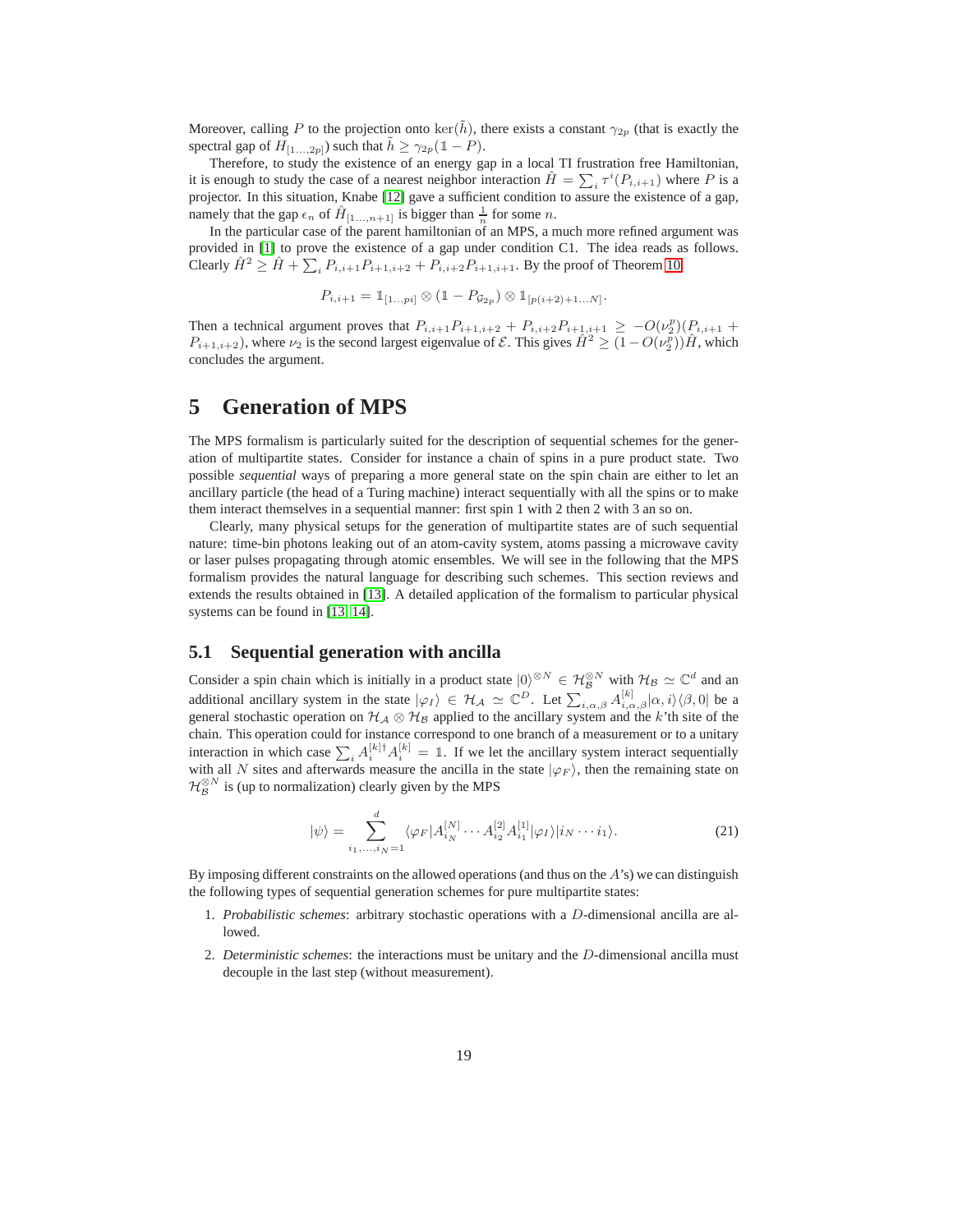3. *Deterministic transition schemes* (for  $d = 2$ ): Here we consider an enlarged ancillary system  $\mathcal{H}_{\mathcal{A}} = \mathbb{C}^D \oplus \mathbb{C}^D \simeq \mathbb{C}^D \otimes \mathbb{C}^2$  (corresponding e.g. to D 'excited' and D 'ground state' levels) and a fixed interaction of the form

$$
|\varphi\rangle|1\rangle|0\rangle_{\mathcal{B}} \rightarrow |\varphi\rangle|0\rangle|1\rangle_{\mathcal{B}},
$$
  

$$
|\varphi\rangle|0\rangle|0\rangle_{\mathcal{B}} \rightarrow |\varphi\rangle|0\rangle|0\rangle_{\mathcal{B}}.
$$

Moreover, we allow for arbitrary unitaries on  $H_A$  in every step and require the ancilla to decouple in the last step.

<span id="page-19-2"></span>**Theorem 13 (Sequential generation with ancilla)** *The three sets of multipartite states which can be generated by the above sequential schemes with ancilla are all equal to the set of states with OBC MPS representation with maximal bond dimension* D*.*

Note that the proof of this statement in [\[13\]](#page-24-12) (based on subsequent singular value decompositions) also provides a *recipe* for the generation of any given state (with minimal resources). This idea has been recently exploited in [\[15\]](#page-24-14) to analyze the resources needed for sequential quantum cloning.

## <span id="page-19-0"></span>**5.2 Sequential generation without ancilla**

Let us now consider sequential generation schemes without ancilla. The initial state is again a product  $|0\rangle^{\otimes N} \in \mathbb{C}^{d\otimes N}$  and we perform first an operation affecting the sites 1 and 2, then 2 and 3 up to one between  $N-1$  and N. Again we may distinguish between probabilistic and deterministic schemes and as before both classes coincide with a certain set of MPS:

**Theorem 14 (Sequential generation without ancilla)** *The sets of pure states which can be generated by a sequential scheme without ancilla either deterministically or probabilistically are both equal to the class of states having an OBC MPS representation with bond dimension*  $D \le d$ *.* 

**Proof.** Let us denote the map acting on site k and  $k + 1$  by  $U^{[k]}$ . Then for  $k < N - 1$  we can straight forward identify the matrices in the MPS representation by  $A_{i,\alpha,\beta}^{[k]} = \langle i, \beta | U^{[k]} | \alpha, 0 \rangle$ where for  $k = 1$  we have  $\alpha = 0$ , i.e.,  $A_i^{[1]}$  are vectors. From the last map with coefficients  $\langle i, j | U^{[N-1]} | \alpha, 0 \rangle$  we obtain the A's by a singular value decomposition (in  $i | \alpha, j$ ), such that  $A_i^{[N]}$ is again a set of vectors. Hence, all states generated in this way are OBC MPS with  $D \leq d$ .

Conversely, we can generate every such MPS deterministically in a sequential manner without ancilla. To do this we exploit Thm[.13](#page-19-2) and use the site  $k + 1$  as 'ancilla' for the k'th step (i.e., the application of a unitary  $U^{[k]}$ ) followed by a swap between site  $k + 1$  and  $k + 2$ .  $N - 1$  of these steps are sufficient since the last step in the proof for the deterministic part in Thm[.13](#page-19-2) is just a swap between the ancilla and site N. 口

# <span id="page-19-1"></span>**6 Classical simulation of quantum systems**

We saw in Section [2](#page-2-0) that if a quantum many-body state has a MPS representation with sufficiently small bond dimension  $D$ , then we can efficiently store it on a classical computer and calculate expectation values. The practical relevance of MPS representations in the context of classical simulation of quantum systems stems then from two facts: (i) Many of the states arising in condensed matter theory (of one-dimensional systems) or quantum information theory either have such a small-D MPS representation or are well approximated by one; and (ii) One can efficiently obtain such approximating MPS.

The following section will briefly review the most important results obtained along these lines.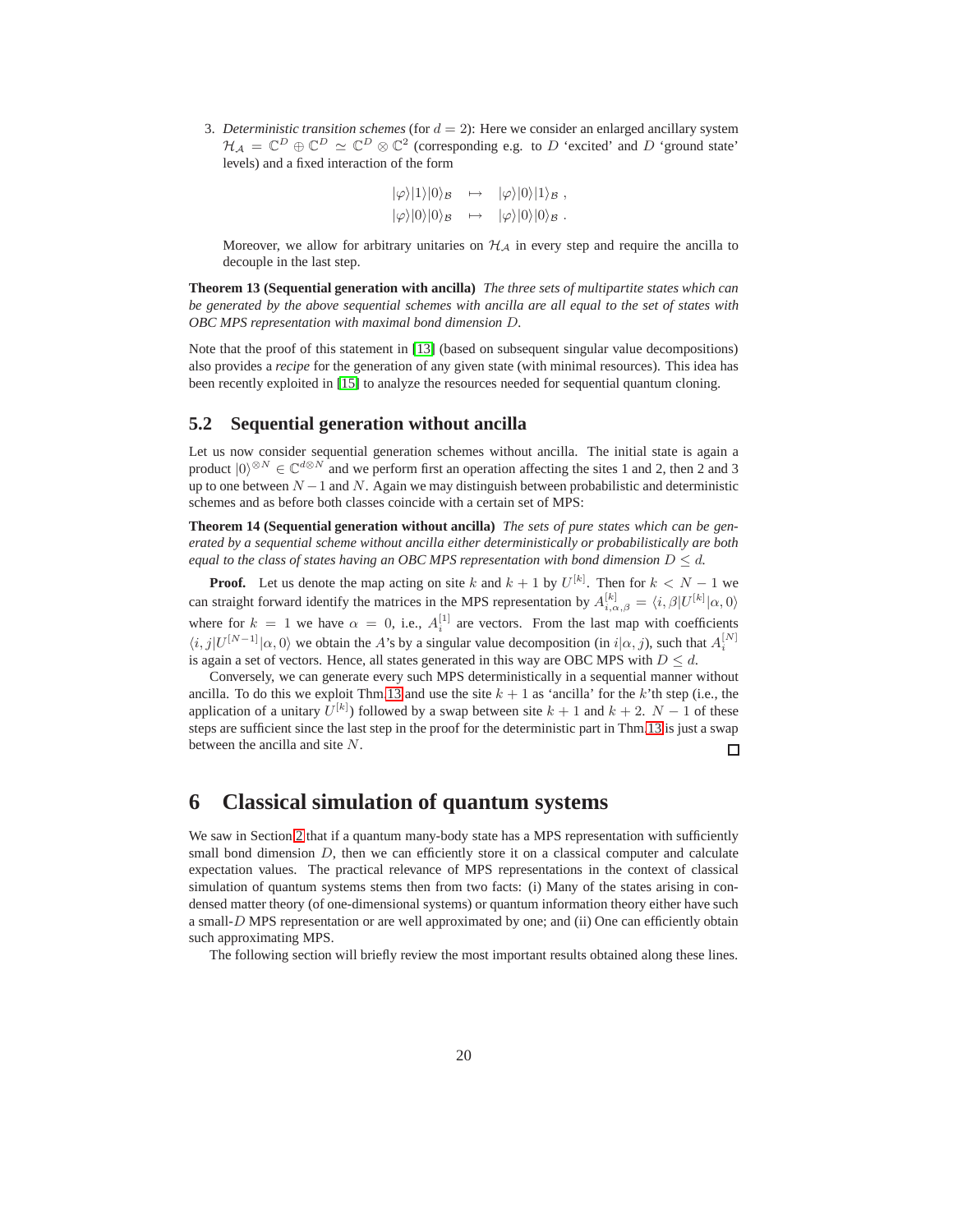### <span id="page-20-0"></span>**6.1 Properties of ground states of spin chains**

The main motivation for introducing the class of MPS was to find a class of wavefunctions that capture the physics needed to describe the low-energy sector of local quantum Hamiltonians. Once such a class is identified and expectation values of all states in the class can be computed efficiently, it is possible to use the corresponding states in a variational method. The very successful renormalization group methods, first developed by Wilson [\[17\]](#page-24-15) and later refined by White [\[18\]](#page-24-16), are precisely such variational methods within the class of matrix product states [\[19,](#page-24-17) [20,](#page-25-2) [21\]](#page-25-3).

In the case of 1-D systems (i.e. spin chains) with local interactions, the low-energy states indeed exhibit some remarkable properties. First, ground states have by definition extremal local properties (as they minimize the energy), and hence their local properties determine their global ones. Let us consider any local Hamiltonian of  $N$  spins that exhibits the property that there is a unique ground state  $|\psi_{ex}\rangle$  and that the gap is  $\Delta(N)$ . Let us furthermore consider the case when  $\Delta(N)$  decays not faster than an inverse polynomial in  $N$  (this condition is satisfied for all gapped systems and for all known critical translationally invariant systems). Then let us assume that there exists a state  $|\psi_{appr}\rangle$  that reproduces well the local properties of all nearest neighbor reduced density operators:  $\|\rho_{appr} - \rho_{ex}\| \le \delta$ . Then it follows that the global overlap is bounded by

$$
\|\psi_{ex}\rangle - |\psi_{appr}\rangle\|^2 \le \frac{N\delta}{\Delta(N)}.
$$

This is remarkable as it shows that it is enough to reproduce the local properties well to guarantee that also the global properties are reproduced accurately: for a constant global accuracy  $\epsilon$ , it is enough to reproduce the local properties well to an accuracy  $\delta$  that scales as an inverse polynomial in the number of spins. This is very relevant in the context of variational simulation methods: if the energy is well reproduced and if the computational effort to get a better accuracy in the energy only scales polynomially in the number of spins, then a scalable numerical method can be constructed that reproduces all global properties well (here scalable means essentially a polynomial method)<sup> $\ddagger$ </sup>.

Second, there is very few entanglement present in ground states of spin chains, even in the case of a critical system. The relevant quantity here is to study area-laws: if one considers the reduced density operator  $\rho_L$  of a contiguous block of L spins in the ground state of a spin chain with  $N \gg L$  spins, how does the entropy of that block scale with L? This question was first studied in the context of black-hole entropy [\[22\]](#page-25-4) and has recently attracted a lot of attention [\[23,](#page-25-5) [24,](#page-25-1) [25\]](#page-25-6). Ground states of local Hamiltonians of spins seem to have the property that the entropy is not an extensive property but that the leading term in the entropy only scales as the boundary of the block (hence the name area-law), which means a constant in the case of a 1-D system [\[25,](#page-25-6) [26\]](#page-25-7):

<span id="page-20-3"></span>
$$
S^{\alpha}(\rho_L) \simeq \frac{c}{6} \left( 1 + \frac{1}{\alpha} \right) \log(\xi)
$$
 (22)

Here  $S_{\alpha}$  is the Renyi entropy

$$
S^{\alpha}(\rho) = \frac{1}{1-\alpha} \log \left( \text{Tr} \rho^{\alpha} \right),
$$

c is the central charge<sup>[§](#page-20-2)</sup> and  $\xi$  the correlation length. This has a very interesting physical meaning: it shows that most of the entanglement must be concentrated around the boundary, and therefore there is much less entanglement than would be present in a random quantum state (where the entropy would be extensive and scale like  $L$ ). The area law  $(22)$  is mildly violated in the case of 1-D critical spin systems where  $\xi$  has to be replaced with L, but even in that case the amount of entanglement is still exponentially smaller than the amount present in a random state. This is very encouraging, as

<span id="page-20-1"></span> $\pm$  Of course this does not apply to global quantities, like entropy, where one needs exponential accuracy in order to have closeness

<span id="page-20-2"></span> $\S$ We note that Eq.[\(22\)](#page-20-3) has been proven for critical spin chains (in particular the XX-model with transverse magnetical field [\[26\]](#page-25-7)) which are related to a conformal field theory. A general result is still lacking.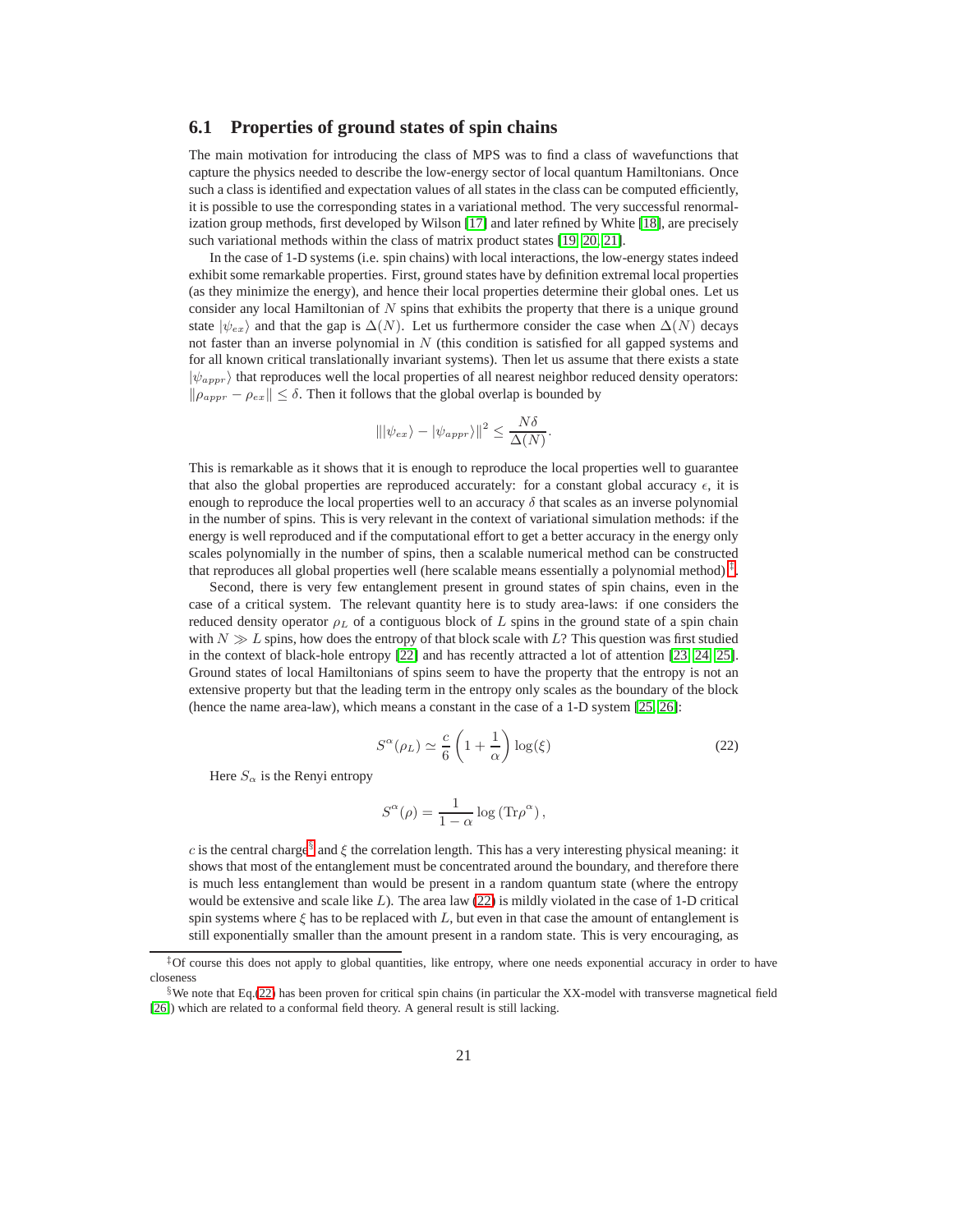one may exploit the lack of entanglement to simulate these systems classically. Indeed, we already proved that MPS obey the same property [\[24\]](#page-25-1).

The existence of an area law for the scaling of entropy is intimately connected to the fact that typical quantum spin systems exhibit a finite correlation length. In fact, it has been recently proven [\[27\]](#page-25-8) that all connected correlation functions between two blocks in a gapped system have to decay exponentially as a function of the distance of the blocks. Let us therefore consider a 1-D gapped quantum spin system with correlation length  $\xi_{corr}$ . Due to the finite correlation length, it is expected that the reduced density operator  $\rho_{AB}$  obtained when tracing out a block C of length  $l_{AB} \gg \xi_{corr}$  is equal to

<span id="page-21-2"></span>
$$
\rho_{AB} \simeq \rho_A \otimes \rho_B \tag{23}
$$

up to exponentially small corrections  $\P$ . The original ground state  $|\psi_{ABC}\rangle$  is a purification of this mixed state, but it is of course also possible to find another purification of the form  $|\psi_{AC_l}\rangle \otimes |\psi_{BC_r}\rangle$ (up to exponentially small corrections) with no correlations whatsoever between A and B; here  $C_l$ and  $C_r$  together span the original block C. Since different purifications are unitarily equivalent, there exists a unitary operation  $U_C$  on the block C that completely disentangles the left from the right part:

$$
I_A \otimes U_C \otimes I_C |\psi_{ABC}\rangle \simeq |\psi_{AC_l}\rangle \otimes |\psi_{BC_r}\rangle.
$$

This implies that there exists a tensor  $A_{i,\alpha,\beta}$  with indices  $1 \leq i,\alpha,\beta \leq D$  (where D is the dimension of the Hilbert space of C) and states  $|\psi_{\alpha}^{A}\rangle, |\psi_{i}^{C}\rangle, |\psi_{\beta}^{B}\rangle$  defined on the Hilbert spaces belonging to  $A, B, C$  such that

$$
|\psi_{ABC}\rangle \simeq \sum_{i,\alpha,\beta} A_{i,\alpha,\beta} |\psi_{\alpha}^{A}\rangle |\psi_{i}^{C}\rangle |\psi_{\beta}^{B}\rangle.
$$

Applying this argument recursively leads to a matrix product state description of the state and gives a strong hint that ground states of gapped Hamiltonians are well represented by MPS. It turns out that this is even true for critical systems.

## <span id="page-21-0"></span>**6.2 MPS as a class of variational wavefunctions**

Here we will review the main results of [\[29\]](#page-25-9), which give analytical bounds for the approximation of a state by a MPS that justify the choice of MPS as a reasonable class of variational wavefunctions.

We consider an arbitrary state  $|\psi\rangle$  and denote by

$$
\{\mu^{[k]i}\}, i = 1..N_k = d^{\min(k, N-k)}
$$

the eigenvalues of the reduced density operators

$$
\rho_k = \mathrm{Tr}_{k+1,k+2,\ldots,N} |\psi\rangle\langle\psi|,
$$

sorted in decreasing order.

**Theorem 15** *There exists a MPS*  $|\psi_D\rangle$  *with bond dimension D such that* 

$$
\|\psi\rangle - \psi_D\rangle\|^2 \le 2 \sum_{k=1}^{N-1} \epsilon_k(D)
$$

*where*  $\epsilon_k(D) = \sum_{i=D+1}^{N_k} \mu^{[k]i}$ .

<span id="page-21-1"></span><sup>¶</sup>Strictly speaking, Hastings theorem does not imply the validity of equation [\(23\)](#page-21-2), as it was shown in [\[28\]](#page-25-10) that orthogonal states exist whose correlation functions are exponentially close to each other; although it would be very surprising that ground states would exhibit that property, this prohibits to turn the present argument into a rigorous one.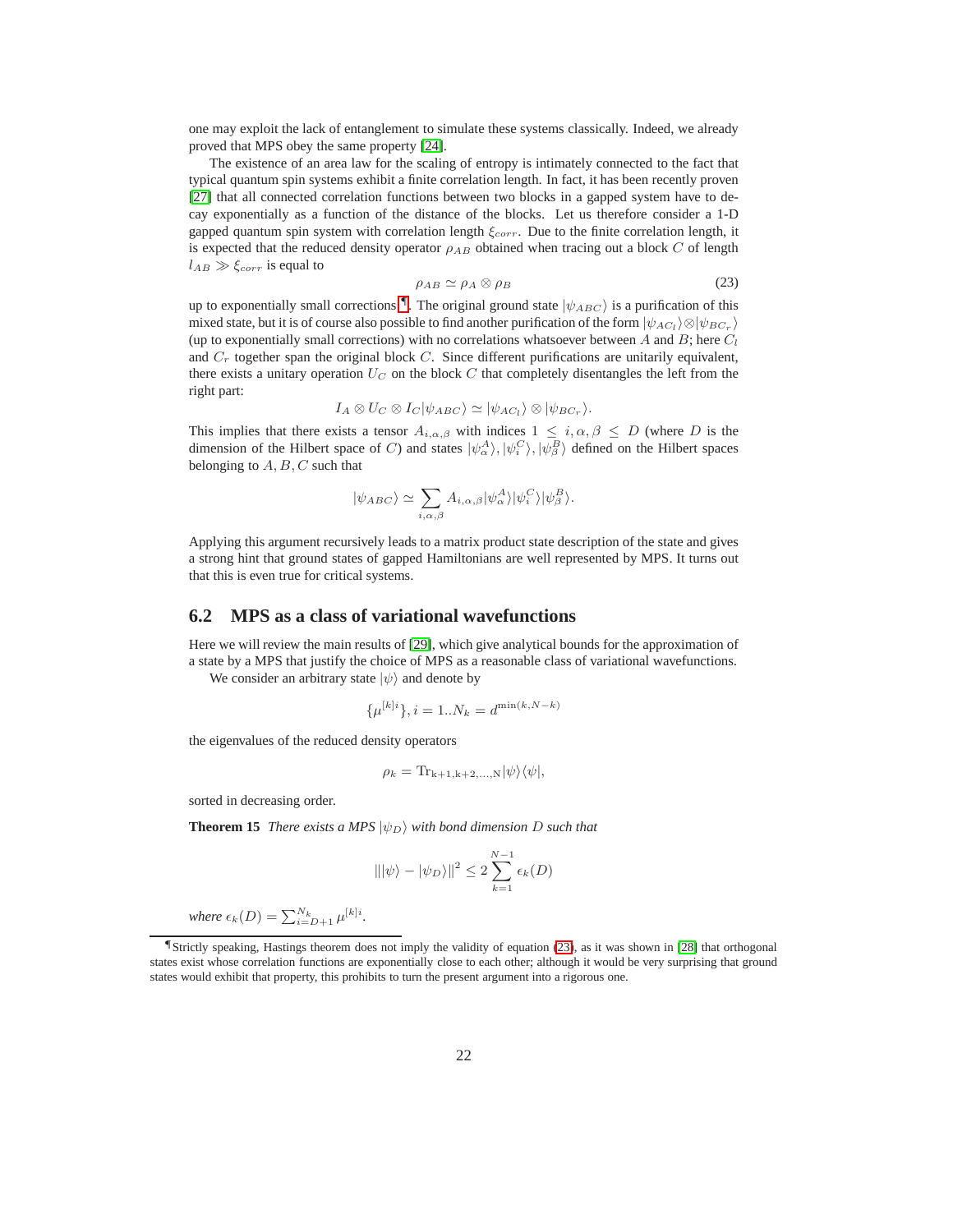This shows that for systems for which the  $\epsilon_k(D)$  decay fast in D, there exist MPS with *small* D which will not only reproduce well the local correlations (such as energy) but also all the nonlocal properties (such as correlation length).

The next result relates the derived bound to the Renyi entropies of the reduced density operators. Given a density matrix  $\rho$ , we denote as before  $\epsilon(D) = \sum_{i=D+1}^{\infty} \lambda_i$  with  $\lambda_i$  the nonincreasingly ordered eigenvalues of  $\rho$ . Then we have

**Theorem 16** *If*  $0 < \alpha < 1$ *, then*  $\log(\epsilon(D)) \leq \frac{1-\alpha}{\alpha} \left( S^{\alpha}(\rho) - \log \frac{D}{1-\alpha} \right)$ *.* 

The two results together allow us to investigate the computational effort needed to represent critical systems, arguable the hardest ones to simulate  $\mathbb{I}$ , as MPS. The [k](#page-22-1)ey fact here is the area-law [\(22\)](#page-20-3), which for critical systems reads

<span id="page-22-2"></span>
$$
S^{\alpha}(\rho_L) \simeq \frac{c}{6} \left( 1 + \frac{1}{\alpha} \right) \log(L) \tag{24}
$$

for all  $\alpha > 0$  (c the central charge).

Let us therefore consider the Hamiltonian associated to a critical system, but restricted to  $2L$ sites. The entropy of a half chain (we consider the ground state  $|\psi_{ex}\rangle$  of the finite system) will typically scale as in eq. [\(24\)](#page-22-2) but with an extra term that scales like  $1/L$ . Suppose we want to get that  $\|\psi_{ex}\rangle - |\psi_D\rangle\|^2 \le \epsilon_0/L$  with  $\epsilon_0$  independent of  $L^{**}$ . If we call  $D_L$  the minimal  $D$  needed to obtain this precision for a chain of length  $2L$ , the previous two results combined yield

#### **Theorem 17**

$$
D_L \leq cst \left(\frac{L^2}{(1-\alpha)\epsilon_0}\right)^{\frac{\alpha}{1-\alpha}}L^{\frac{c+\bar{c}}{12}\frac{1+\alpha}{\alpha}}.
$$

This shows that D only has to scale polynomially in L to keep the accuracy  $\epsilon_0/L$  fixed; in other words, there exists an efficient scalable representation for ground states of critical systems (and hence also of noncritical systems) in terms of MPS. This is a very strong result, as it shows that one can represent ground states of spin chains with only polynomial effort (as opposed to the exponential effort if one would do e.g. exact diagonalization).

The above result was derived from a certain scaling of the block Renyi entropy with  $\alpha$  < 1. In fact, for  $\alpha \geq 1$ , i.e., in particular for the von Neumann entropy ( $\alpha = 1$ ), even a saturating block entropy does in general not allow to conclude that states are efficiently approximable by MPS [\[16\]](#page-24-18). Conversely, a linear scaling for the von Neumann entropy, as generated by particular time evolutions, rules out such an approximability [\[16\]](#page-24-18).

### <span id="page-22-0"></span>**6.3 Variational algorithms**

Numerical renormalization group methods have since long been known to be able to simulate spin systems, but it is only recently that the underlying structure of matrix product states has been exploited. Both NRG, developed by K. Wilson [\[17\]](#page-24-15) in the '70s, and DMRG, developed by S. White [\[18\]](#page-24-16) in the '90s, can indeed be reformulated as variational methods within the class of MPS [\[21,](#page-25-3) [20\]](#page-25-2). The main question is how to find the MPS that minimizes the energy for a given spin chain Hamiltonian: given a Hamiltonian  $H$  acting on nearest neighbours, we want to find the MPS  $|\psi\rangle$  such that the energy

$$
\frac{\langle\psi|\mathcal{H}|\psi\rangle}{\langle\psi|\psi\rangle}
$$

is minimized. If  $|\psi\rangle$  is a TI MPS, then this is a highly complex optimization problem. The main trick to turn this problem into a tractable one is to break the translational symmetry and having sitedependent matrices  $A_i^{[k]}$  for the different spins k; indeed, then the functional to be minimized is a

For non–critical systems, the renormalization group flow is expected to increase the Renyi entropies in the UV direction. The corresponding fixed point corresponds to a critical system whose entropy thus upper bounds that of the non–critical one.

<span id="page-22-3"></span><span id="page-22-1"></span> $*$ We choose the  $1/L$  dependence such as to assure that the absolute error in extensive observables does not grow.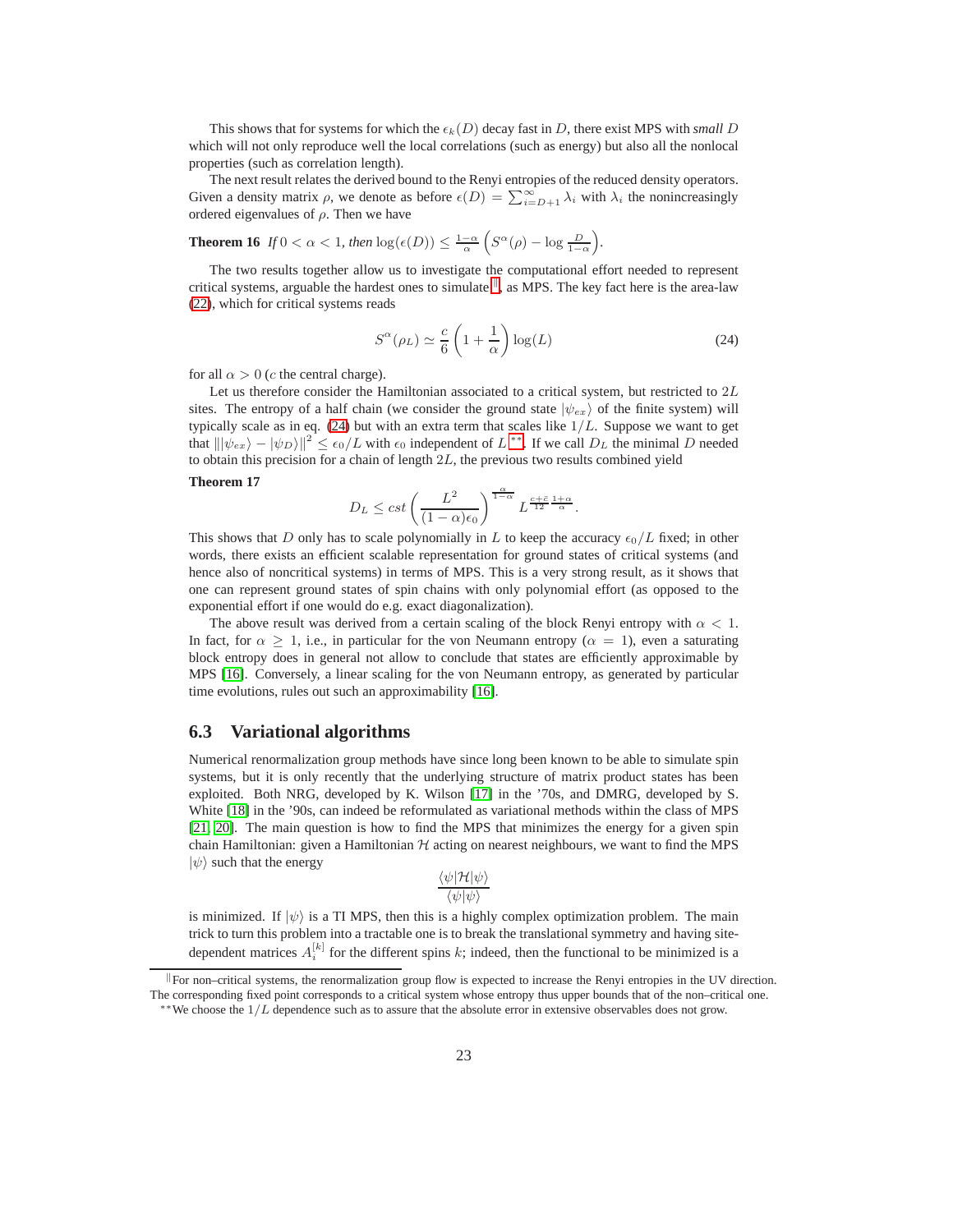multiquadratic function of all variables, and then one can use the standard technique of alternating least squares to do the minimization [\[21\]](#page-25-3). This works both in the case of open and closed boundary conditions, and in practice the convergence of the method is excellent. The computational effort of this optimization scales as  $D^4 d^2$  in memory and similarly in time (for a single site optimization).

But what about the theoretical worst case computational complexity of finding this optimal MPS? It has been observed that DMRG converges exponentially fast to the ground state with a relaxation time proportional to the inverse of the gap  $\Delta$  of the system [\[30\]](#page-25-11). For translationally invariant critical systems, this gap seems to close only polynomially. As we have proven that D only have to scale polynomially too, the computational effort for finding ground states of 1-D quantum systems is polynomial  $(P)$ . This statement is true under the following conditions: 1) the  $\alpha$ -entropy of blocks in the exact ground state grow at most logarithmically with the size of the block for some  $\alpha < 1$ ; 2) the gap of the system scales at most polynomially with the system size; 3) given a gap that obeys condition 2, there exists an efficient DMRG-like algorithm that converges to the global minimum. As the variational MPS approach [\[21\]](#page-25-3) is essentially an alternating least squares method of solving a non-convex problem, there is a priori no guarantee that it will converge to the global optimum, although the occurrence of local minima seems to be unlikely [\[30\]](#page-25-11). But still, this has not been proven and the worst-case complexity could well be NP-hard, as multiquadratic cost functions have been shown to lead to NP-hard problems [\[31\]](#page-25-12). [††](#page-23-1)

### <span id="page-23-0"></span>**6.4 Classical simulation of quantum circuits**

In the standard circuit model of quantum computation a set of unitary one and two-qubit gates is applied to a number of qubits, which are initially in a pure product state and measured separately in the end. In the cluster state model a multipartite state is prepared in the beginning and the computation is performed by applying subsequent single-qubit measurements. For both computational models the MPS formalism provides a simple way of understanding why a large amount of entanglement is crucial for obtaining an exponential speed-up with respect to classical computations. The fact that quantum computations (of the mentioned type) which contain too little entanglement can be simulated classically is a simple consequence of the following observations (see also [\[33\]](#page-25-13)):

- 1. Let  $|\psi\rangle \in \mathbb{C}^{\otimes d^N}$  have a MPS representation with maximal bond dimension D. By Eq.[\(3\)](#page-2-3) the expectation values of factorizing observables are determined by a product of  $N D^2 \times D^2$ matrices. Hence, their calculation as well as the sampling of the respective measurement outcomes and the storage of the state requires only polynomial resources in N and D.
- 2. A gate applied to two neighboring sites increases the respective bond dimension (Schmidt rank) at most by a factor  $d^2$  and the MPS representation can be updated with  $poly(D)$  resources.
- 3. A gate applied to two qubits, which are l sites apart, can be replaced by  $2l 1$  gates acting on adjacent qubits. In this way we can replace a circuit in which each qubit line is crossed or involved by at most  $L$  two-qubit gates by one where each qubit is affected only by at most 4L nearest neighbor gates.

A trivial implication of 1. is that measurement based quantum computation (such as cluster state computation) requires more than one spatial dimension:

**Theorem 18 (Simulating 1D measurement based computations)** *Consider a sequence of states with increasing particle number* N *for which the MPS representation has maximal bond dimension*  $D = O(poly(N))$ *. Then every measurement based computation on these states can be simulated classically with* O(poly(N)) *resources.*

<span id="page-23-1"></span><sup>††</sup>In fact, it can be shown [\[32\]](#page-25-14) that a variant of DMRG leads to NP-hard instances in intermediate steps. However, one has to note that (i) such a worst case instance might be avoided by starting from a different initial point and (ii) convergence to the optimum at the end of the day does not necessarily require finding the optimum in every intermediate step.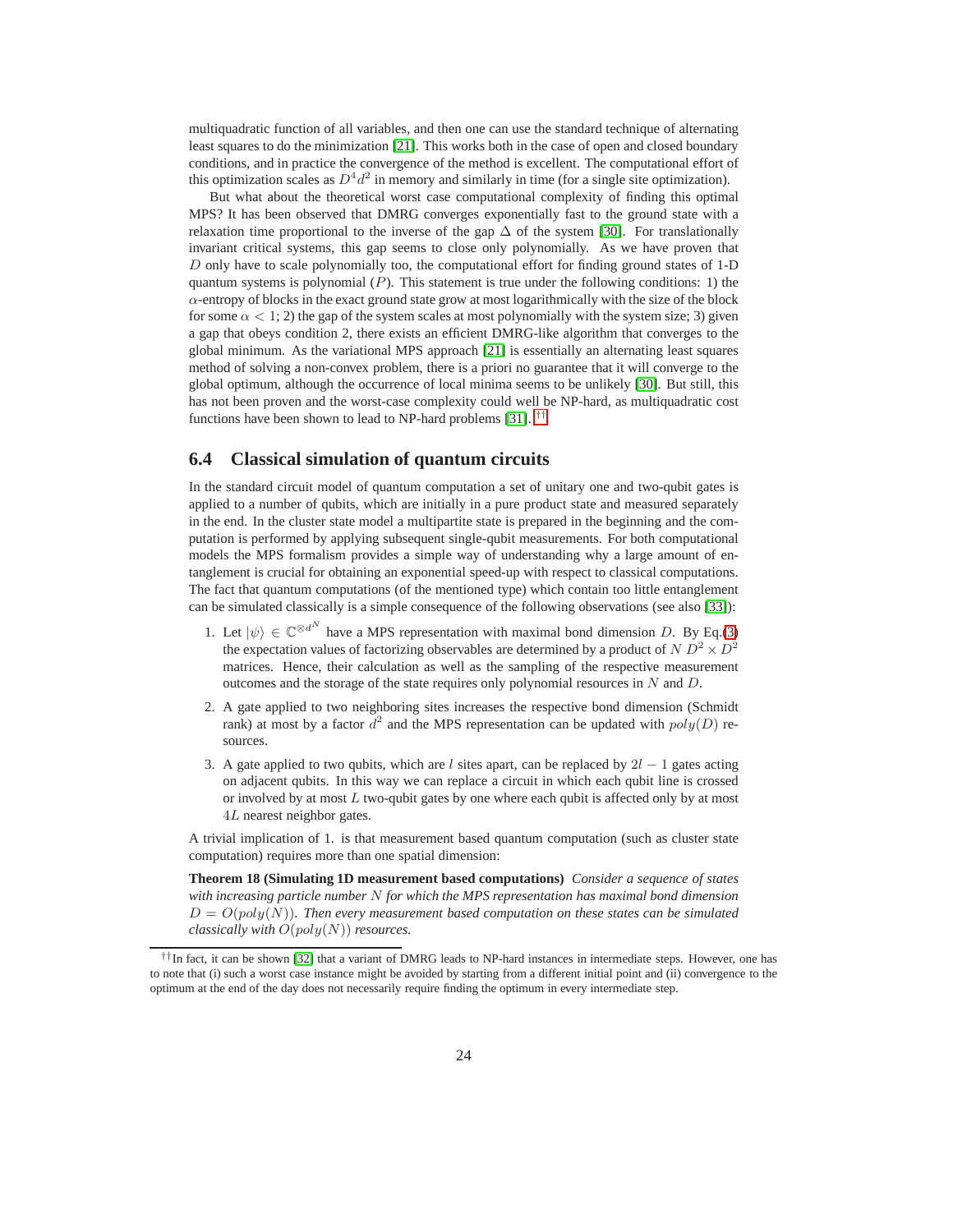This is in particular true for a one-dimensional cluster state, for which  $D = 2$  is independent of N. Similarly, if the initial states are build by a constant number of nearest neighbor interactions on a two-dimensional  $n \times \log n$  lattice, the measurements can be simulated with  $poly(n)$  resources.

Concerning the standard circuit model for quantum computation on pure states the points 1.-3. lead to:

**Theorem 19 (Simulating quantum circuits)** *If at every stage the* N*-partite state in a polynomial time circuit quantum computation has a MPS representation with*  $D = O(poly(N))$ *, then the computation can be simulated classically with* poly(N) *resources. This is in particular true if every qubit-line in the circuit is crossed or involved by at most* O(logN) *two-qubit gates.*

For more details on the classical simulation of quantum circuits we refer to [\[33\]](#page-25-13) and [\[34\]](#page-25-15) for measurement based computation as well as for the relation between contracting tensor networks and the tree width of network graphs. The general problem of contracting tensor networks was shown to be ♯P complete in [\[35\]](#page-25-16). In [\[36\]](#page-25-17) a simple interpretation of measurement based quantum computation in terms of the valence bond formalism is provided, which led to new resources in [\[37\]](#page-25-18).

# **Acknowledgments**

D. P-G was partially supported by Spanish projects "Ramón y Cajal" and MTM2005-00082.

# <span id="page-24-0"></span>**References**

- <span id="page-24-1"></span>[1] M. Fannes, B. Nachtergaele and R. F. Werner, Commun. Math. Phys. **144**, 443-490 (1992)
- [2] A. Kl¨umper, A. Schadschneider, J. Zittartz, J. Phys. A **24**, L955 (1991); Z. Phys. B **87**, 281 (1992).
- <span id="page-24-4"></span><span id="page-24-3"></span>[3] I. Affleck, T. Kennedy, E. H. Lieb and H. Tasaki, Commun. Math. Phys. **115**, 477 (1988)
- <span id="page-24-5"></span>[4] M. Fannes, B. Nachtergaele and R. F. Werner, Lett. Math. Phys. **25**, 249-258 (1992)
- <span id="page-24-6"></span>[5] M. Hastings, Phys. Rev. B **73**, 085115 (2006).
- <span id="page-24-2"></span>[6] B. Nachtergaele, Commun. Math. Phys., **175**, 565 (1996).
- <span id="page-24-7"></span>[7] G. Vidal, Phys. Rev. Lett. **91**, 147902 (2003)
- <span id="page-24-8"></span>[8] D. E. Evans and E. Hoegh-Krohn, J. London Math. Soc. **17**, 345-355 (1978)
- [9] F. Verstraete, J.I. Cirac, J.I. Latorre, E. Rico and M.M. Wolf, Phys.Rev.Lett. **94**, 140601 (2005)
- <span id="page-24-9"></span>[10] C. King, [quant-ph/0412046;](http://arXiv.org/abs/quant-ph/0412046) I. Devetak, P.W. Shor, [quant-ph/0311131;](http://arXiv.org/abs/quant-ph/0311131) M.M. Wolf, D. Pérez-García, Phys. Rev. A **75**, 012303 (2007).
- <span id="page-24-11"></span><span id="page-24-10"></span>[11] R.A. Horn and C.R. Johnson, *Topics in Matrix Analysis*, Cambridge University Press, 1991.
- <span id="page-24-12"></span>[12] S. Knabe, J. Stat. Phys. **52**, 627 (1988).
- [13] C. Schoen, E. Solano, F. Verstraete, J. I. Cirac, M. M. Wolf, Phys. Rev. Lett. **95**, 110503 (2005).
- <span id="page-24-14"></span><span id="page-24-13"></span>[14] C. Schoen, K. Hammerer, M.M. Wolf, J.I. Cirac, E. Solano , Phys. Rev. A **75**, 032311 (2007).
- <span id="page-24-18"></span>[15] Y. Delgado, L. Lamata, J. Leon, D. Salgado, E. Solano, Phys. Rev. Lett. **98**, 150502 (2007).
- <span id="page-24-15"></span>[16] N. Schuch, M.M. Wolf, F. Verstraete, J.I. Cirac, [arXiv:0705.0292](http://arXiv.org/abs/0705.0292) (2007).
- <span id="page-24-16"></span>[17] K.G. Wilson, Rev. Mod. Phys. **47**, 773 (1975).
- <span id="page-24-17"></span>[18] S. White, Phys. Rev. Lett. **69**, 2863 (1992)
- [19] S. Ostlund and S. Rommer, Phys. Rev. Lett. **75**, 3537 (1995); S. Rommer and S. Ostlund, Phys. Rev. B **55**, 2164 (1997)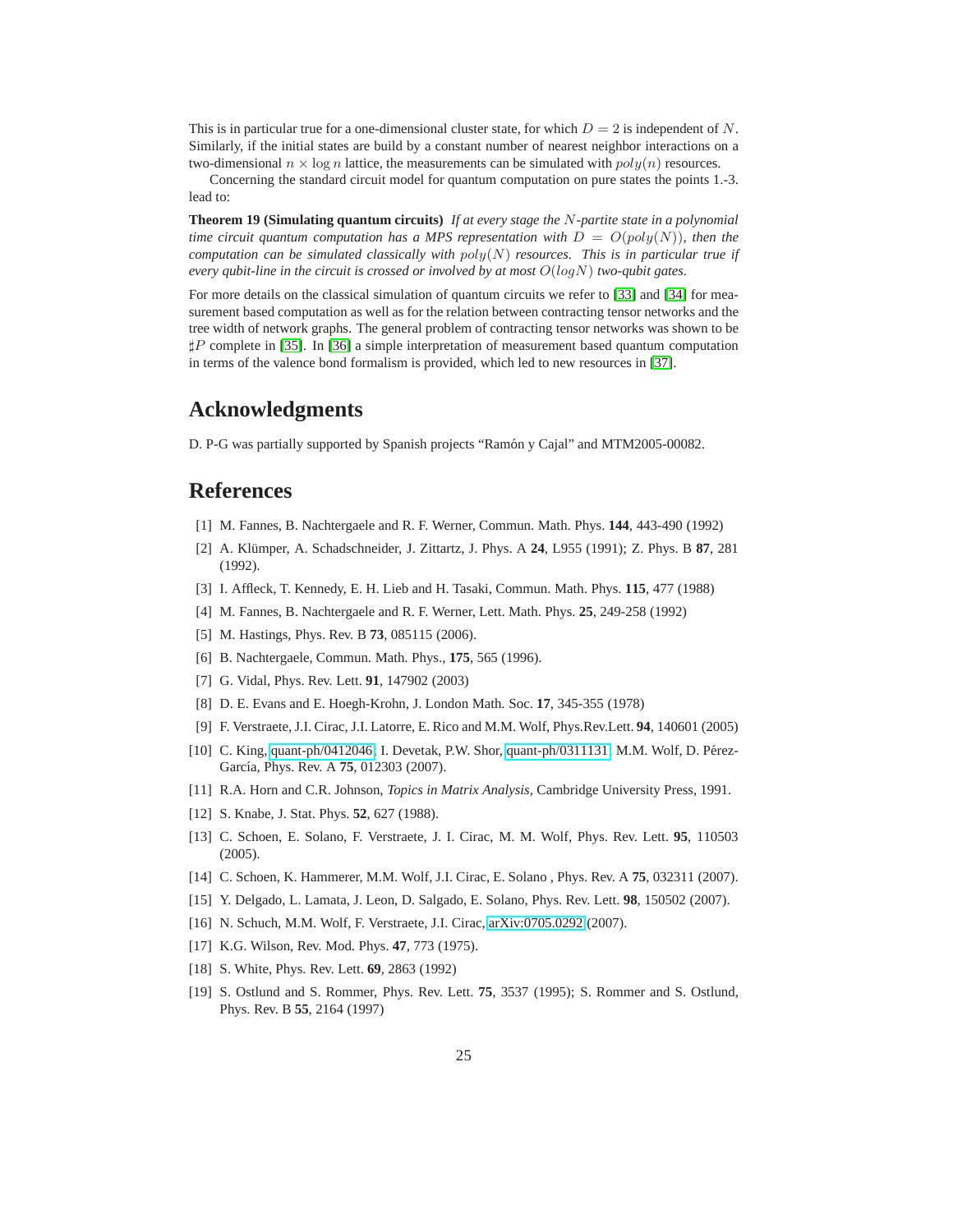- <span id="page-25-3"></span><span id="page-25-2"></span>[20] F. Verstraete, A. Weichselbaum, U. Schollwöck, J. I. Cirac, Jan von Delft, [cond-mat/0504305.](http://arXiv.org/abs/cond-mat/0504305)
- <span id="page-25-4"></span>[21] F. Verstraete, D. Porras and I. Cirac, Phys. Rev. Lett. **93**, 227205 (2004).
- <span id="page-25-5"></span>[22] L. Bombelli, R.K. Koul, J. Lee, R.D. Sorkin, Phys. Rev. D **34**, 373 (1986); M. Srednicki, Phys. Rev. Lett. **71**, 66 (1993); R. Bousso, Rev. Mod. Phys. **74**, 825 (2002).
- [23] G. Vidal, J. I. Latorre, E. Rico, A. Kitaev, Phys. Rev. Lett. **90**, 227902 (2003); B.Q. Jin, V. Korepin, J.Stat.Phys. **116**, 79 (2004); P. Calabrese, J. Cardy, J.Stat.Mech. P06002 (2004); M.B. Plenio J. Eisert, J. Dreissig, M. Cramer, Phys. Rev. Lett. **94**, 060503 (2005); M.M. Wolf, Phys. Rev. Lett. **96**, 010404 (2006); D. Gioev and I. Klich, Phys. Rev. Lett. **96**, 100503 (2006); F. Verstraete, M.M. Wolf, D. Perez-Garcia, J.I. Cirac, Phys. Rev. Lett. **96**, 220601 (2006); M.M. Wolf, F. Verstraete, M.B. Hastings, J.I. Cirac, [arXiv:0704.3906](http://arXiv.org/abs/0704.3906) (2007).
- <span id="page-25-6"></span><span id="page-25-1"></span>[24] M.M. Wolf, G. Ortiz, F. Verstraete, J.I. Cirac, Phys. Rev. Lett. **97**, 110403 (2006).
- <span id="page-25-7"></span>[25] P. Calabrese and J. Cardy, J. Stat. Mech. (2004) P06002.
- <span id="page-25-8"></span>[26] B.-Q. Jin and V.E. Korepin, J. Stat. Phys. **116**, 79 (2004).
- [27] M. B. Hastings, Phys. Rev. Lett. **93**, 140402 (2004); M.B. Hastings, T. Koma, Commun. Math. Phys. **265**, 781 (2006); B. Nachtergaele, R. Sims, Commun. Math. Phys., **265**, 119 (2006).
- <span id="page-25-10"></span><span id="page-25-9"></span>[28] P. Hayden, D. Leung, P. W. Shor, A. Winter, Commun. Math. Phys. **250**, 371 (2004).
- <span id="page-25-11"></span>[29] F. Verstraete and I. Cirac, Phys. Rev. B **73**, 094423 (2006)
- <span id="page-25-12"></span>[30] U. Schollwöck, Rev. Mod. Phys. **77**, 259 (2005).
- <span id="page-25-14"></span>[31] A. Ben-Tal and A.Nemirovski, Mathematics of Operational Research **23**, 769 (1998).
- <span id="page-25-13"></span>[32] J. Eisert, Phys. Rev. Lett. **97**, 260501 (2006).
- [33] R. Jozsa, [quant-ph/0603163](http://arXiv.org/abs/quant-ph/0603163) (2006); G. Vidal, Phys. Rev. Lett. **91**, 147902 (2003); D. Aharonov, Z. Landau, J. Makowsky, [quant-ph/0611156.](http://arXiv.org/abs/quant-ph/0611156)
- <span id="page-25-15"></span>[34] N. Yoran, A. Short, [quant-ph/0601178](http://arXiv.org/abs/quant-ph/0601178) (2006); M. Van den Nest, W. Dür, G. Vidal, H. J. Briegel, Phys. Rev. A **75**, 012337 (2007); I. Markov, Y. Shi, [quant-ph/0511069](http://arXiv.org/abs/quant-ph/0511069) (2005).
- <span id="page-25-17"></span><span id="page-25-16"></span>[35] N. Schuch, M.M. Wolf, F. Verstraete, J.I. Cirac, Phys. Rev. Lett. **98**, 140506 (2007).
- <span id="page-25-18"></span>[36] F. Verstraete, J.I. Cirac, Phys. Rev. A **70**, 060302(R) (2004).
- <span id="page-25-0"></span>[37] D. Gross, J. Eisert, [arXiv:quant-ph/0609149](http://arXiv.org/abs/quant-ph/0609149) (2006).

# **A An open problem**

The main open problem we left open is the *reasonability* of assuming condition C1 in the blocks of the canonical form. Since condition C2 is known to imply C1 for sufficiently large  $L_0$  [\[1\]](#page-24-0) and we do have C2 in each block by construction, it only remains to show how *big*  $L_0$  can be. (We are neglecting complex eigenvalues of  $\mathcal E$  of modulus 1. The reason is that, by Thm[.5,](#page-9-0) they can be avoided by grouping the spins into blocks or simply considering  $N$  prime.) In the generic case this L<sub>0</sub> can be taken  $L_0 = \lfloor \frac{2 \ln D}{\ln d} \rfloor + 1$ . However there are cases in which  $L_0 \sim O(D^2)$ . For instance  $A_0 = \sum_{i=1}^{D} |i+1\rangle\langle i|, A_1 = |2\rangle\langle D|$ . Our conjecture is that this is exactly the worst case.

<span id="page-25-20"></span>**Conjecture 1** *There exists a function*  $f(D)$  *such that for any sequence of*  $D \times D$  *matrices*  $A_i$ *verifying C1 for some*  $L_0$ ,  $L_0$  *can be taken*  $f(D)$ *.* 

**Conjecture 2**  $f(D) \sim O(D^2)$ .

<span id="page-25-19"></span>We have been able to prove both in a particular (but generic) case:

**Proposition 2** If  $A_0$  is invertible, then  $L_0$  can be taken  $D^2$ .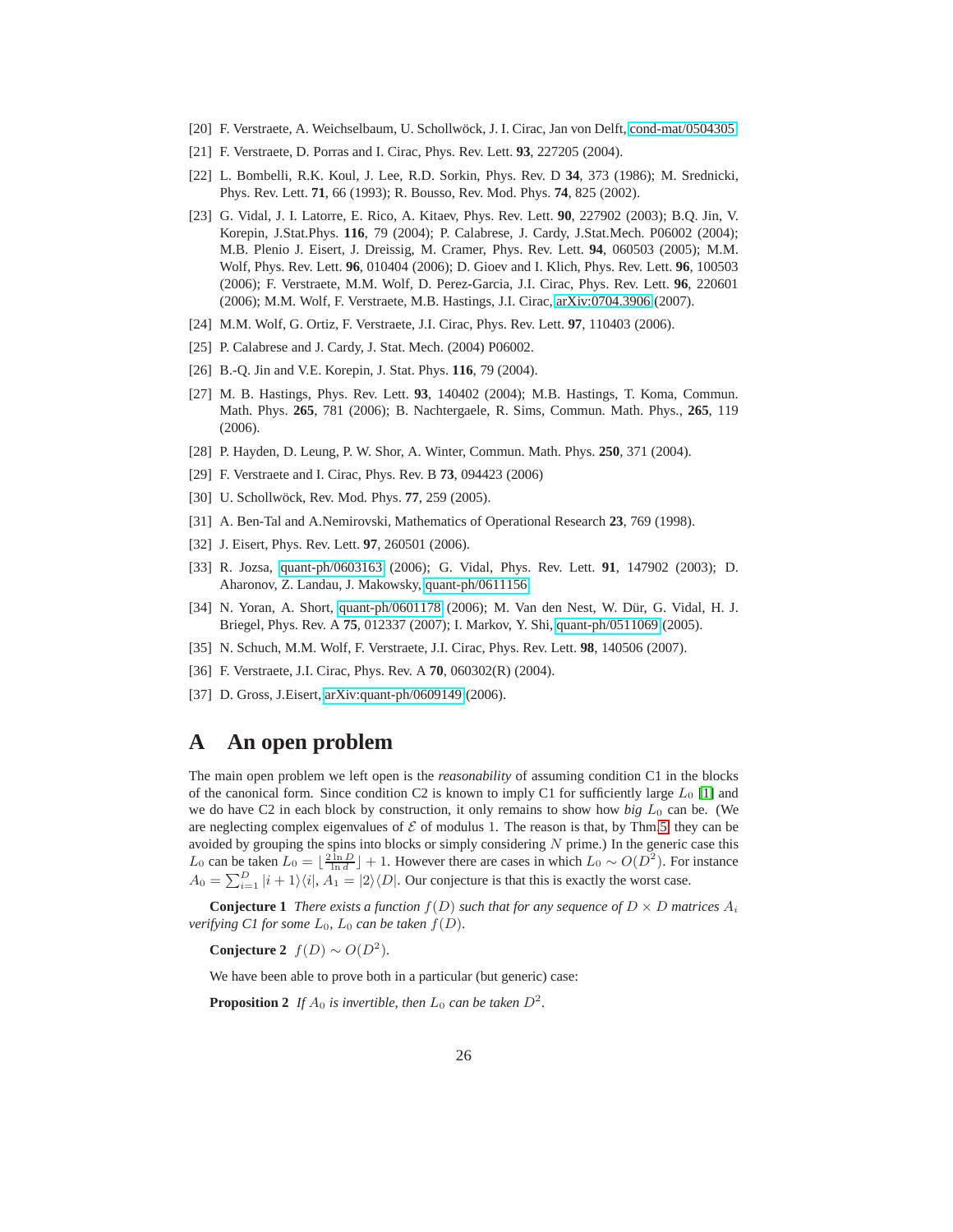**Proof.** Take an r and call  $S_r \subset \{0, \ldots, d-1\}^r$  to a maximal set of indices for which  ${A_{i_1} \cdots A_{i_r}}_{(i_1,\ldots,i_r)\in S}$  is linearly independent. It is then sufficient to prove that the cardinalities  $\#S_{r+1} > \#S_r$ , whenever  $\#S_r < D^2$ . If not, using that  $A_0$  is invertible, we can assume that  $S_{r+1} = S_r \times \{0\}$ . Now  $A_{i_1} \cdots A_{i_{r+2}} =$ 

$$
A_{i_1} \sum_{(j_2,\ldots,j_{r+1}) \in S_r} c_{i_2,\ldots,i_{r+2}}^{j_2,\ldots,j_{r+1}} A_{j_2} \cdots A_{j_{r+1}} A_0 =
$$
  

$$
\sum_{(j_2,\ldots,j_{r+1}) \in S_r} c_{i_2,\ldots,i_{r+2}}^{j_2,\ldots,j_{r+1}} \sum_{(k_1,\ldots,k_r) \in S_r} c_{i_1,j_2,\ldots,j_{r+1}}^{k_1,\ldots,k_r} A_{k_1} \cdots A_{k_r} A_0^2,
$$

which implies that one can take  $S_{r+2} = S_r \times \{0\} \times \{0\}$  and hence  $\#S_{r+2} = \#S_{r+1} = \#S_r$ . We can continue the reasoning and prove that, in fact,  $\#S_k = \#S_r$  for every  $k \geq r$ ; which is the desired contradiction.  $\Box$ 

A particular case of this proposition occurs when one of the matrices in the canonical decomposition is hermitian. To see that one can group the spins in blocks of two. The new matrices are  $\tilde{A}_{ij} = A_i A_j$ , and the canonical condition  $\sum_i A_i^2 = 1$  reads  $\sum_i \tilde{A}_{ii} = 1$ . Now, by doing a unitary operation in the physical system on can assume that  $\tilde{A}_0 = \sum_i \tilde{A}_{ii} = \mathbb{1}$  (up to normalization) and therefore we are in the conditions of Proposition [2.](#page-25-19)

The conjectures, if true, can be used to prove a couple of interesting results, one concerning the MPS representation of the W-state, and the other concerning the approximation by MPS of ground states of gapped hamiltonians

#### <span id="page-26-0"></span>**A.1 W state**

The W-state can be written with matrices  $2 \times 2$  in the OBC representation. However, this representation does not respect the symmetry of the state. What if we ask instead for representations of this kind?

Let us start with a permutational invariant one, that is, one with diagonal matrices. By the permutational invariance of  $|W_N\rangle$ , it can be written as a sum  $\sum_{n=1}^{N+1} \delta_n |x_n\rangle^{\otimes N}$ . Calling  $\alpha_n$  to a *N*-th root of  $\delta_n$  and  $A_i = \sum_n \alpha_n \langle i | x_n \rangle | n \rangle \langle n |$ ,

$$
|W_N\rangle = \sum_{i_1,\ldots,i_N=1}^2 \text{tr}(A_{i_1}\cdots A_{i_N})|i_1\cdots i_N\rangle.
$$

with the matrices  $A_i$  diagonal and of size  $(N + 1) \times (N + 1)$ .

Of course we would be interested in a representation with smaller matrices. The surprising consequence of Conjecture [2](#page-25-20) is that this is impossible even if we ask for a TI representation; that is, one with site-independent matrices (not necessarily diagonal):

**Corollary** 1 *If we assume Conjecture* [2](#page-25-20) *and*  $|W_N\rangle = \sum_{i_1,\dots,i_N=1}^{2} \text{tr}(A_{i_1} \cdots A_{i_N}) |i_1 \cdots i_N\rangle$  for  $D \times D$  matrices  $A_i$ , then  $D \succeq O(N^{1/3})$ .

**Proof.** By Conjecture [2,](#page-25-20) we have condition C1 by blocks with  $L_0 = O(D^2)$ . Let us assume that  $\frac{N}{2} \geq 3(b-1)(L_0+1)$ , where (as usual) b is the number of different blocks in the canonical form. We can break the chain in two parts, each one having at least  $3(b-1)(L_0+1)$  spins and decompose the state as  $|W_N\rangle = \sum_{\alpha,\beta=1}^D |\Phi_{\alpha,\beta}\rangle |\Psi_{\alpha,\beta}\rangle$ , where

$$
|\Phi_{\alpha,\beta}\rangle = \sum_{i_1,\dots,i_R} \langle \alpha | A_{i_1} \cdots A_{i_R} | \beta \rangle | i_1 \cdots i_R \rangle
$$